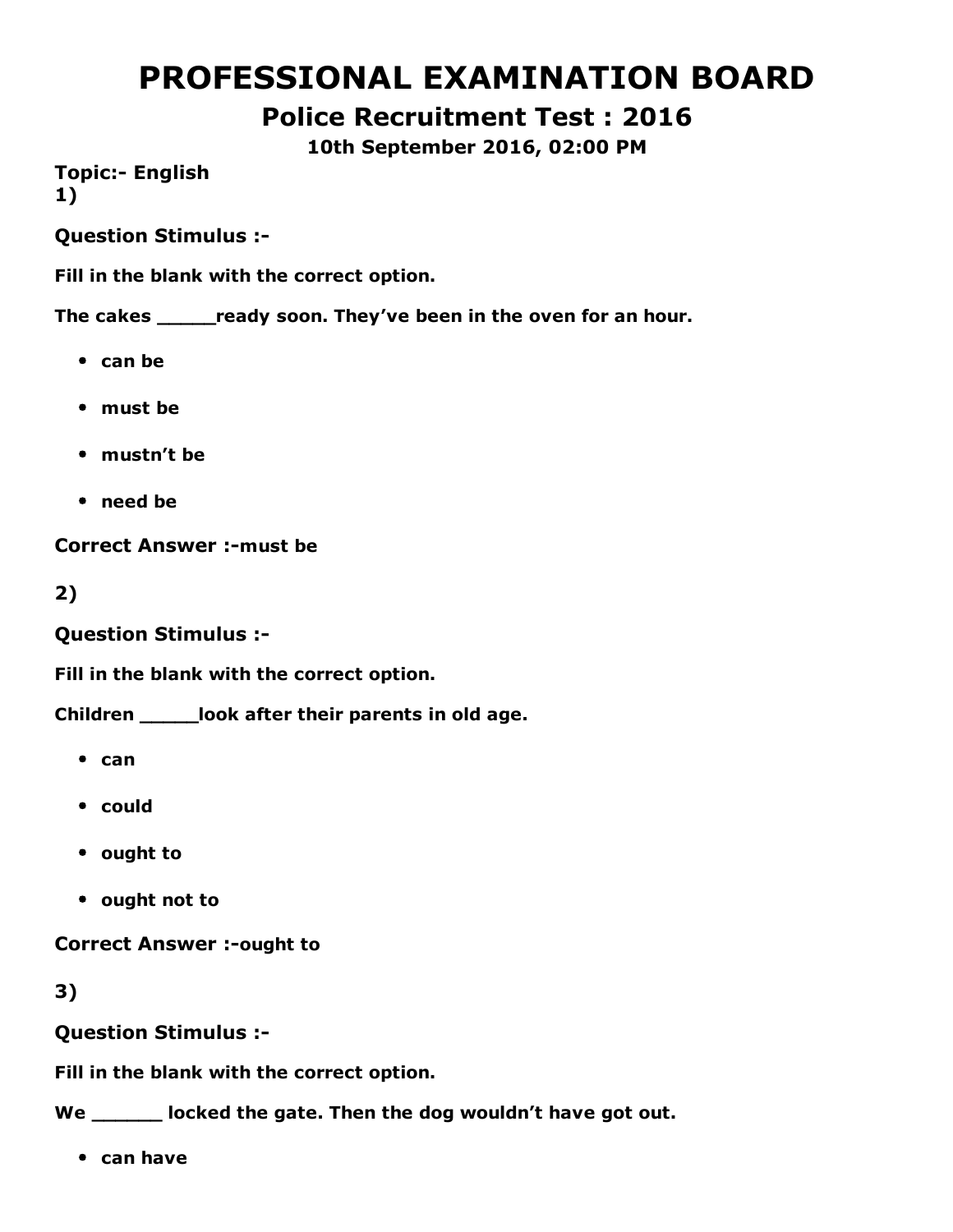- need not have
- ought to have
- could not have

Correct Answer :- ought to have

4)

Question Stimulus :

Fill in the blank with the correct preposition.

The President called on the wealthy countries\_\_\_\_\_ financial aid after the floods destroyed much of the country's agriculture.

- by
- at
- $\bullet$  in
- for

**Correct Answer :-for** 

5)

#### Question Stimulus :

Fill in the blank with the correct preposition.

The crowd backed \_\_\_\_\_when the man pulled a knife.

- towards
- with
- away
- forward

**Correct Answer :-away** 

6)

Question Stimulus :

Fill in the blank with the correct preposition.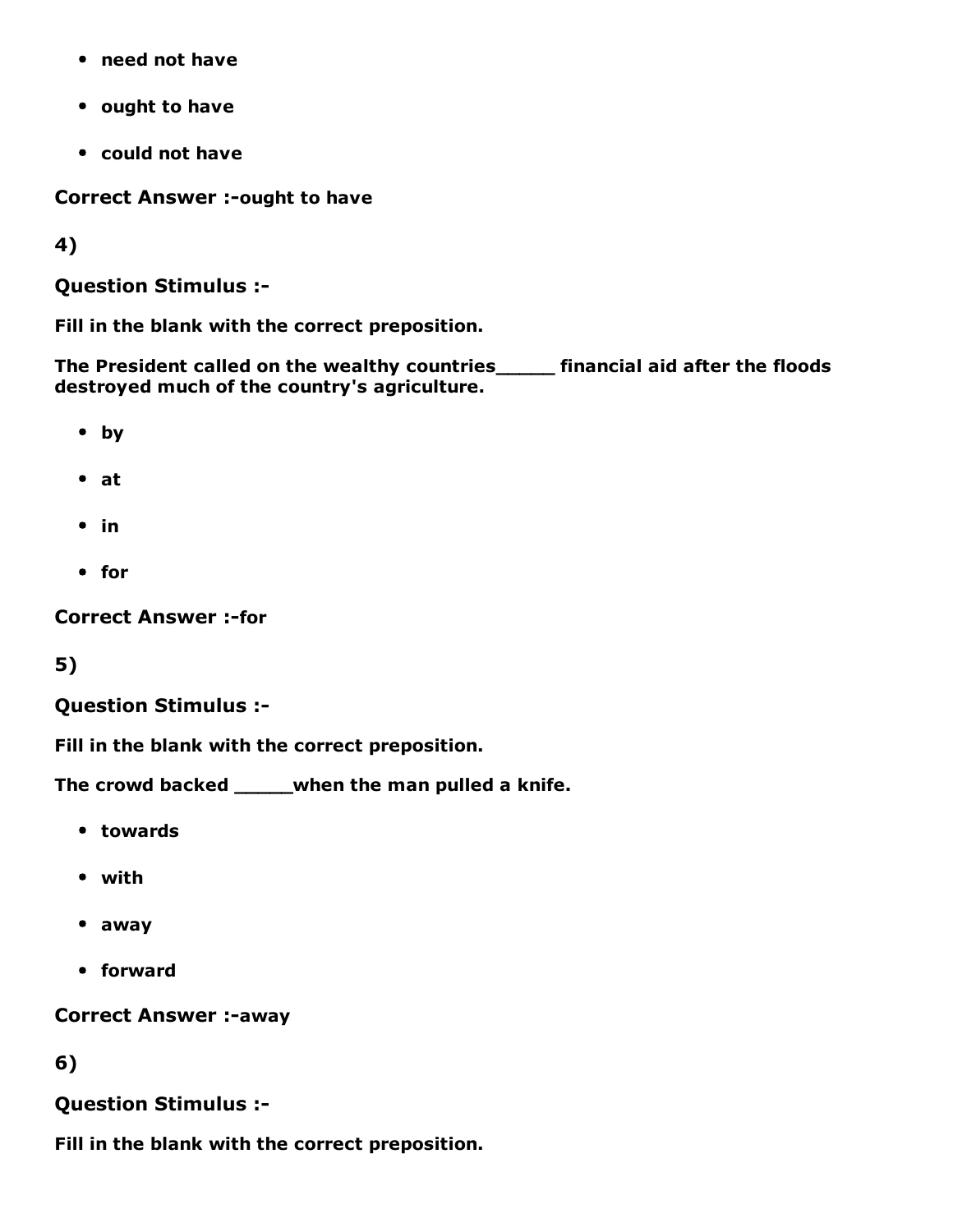She backed out of the agreement\_\_\_\_\_ the last minute.

- at
- from
- for
- $\cdot$  in

**Correct Answer :- at** 

7)

Question Stimulus :

Fill in the blank with the correct preposition.

He sat\_\_\_\_\_\_ me\_\_\_\_\_\_ discuss the problem.

- beside, to
- besides, to
- with, for
- behind, to

**Correct Answer :-beside, to** 

#### 8)

Question Stimulus :

DIRECTIONS: In the following questions, some of the sentences have errors and some have none. Find out which part of a sentence has an error: lf there is no error, mark your answer as 'No error'.

- A idle brain
- is the
- devil's workshop.
- No Error

Correct Answer :- A idle brain

#### 9)

Question Stimulus :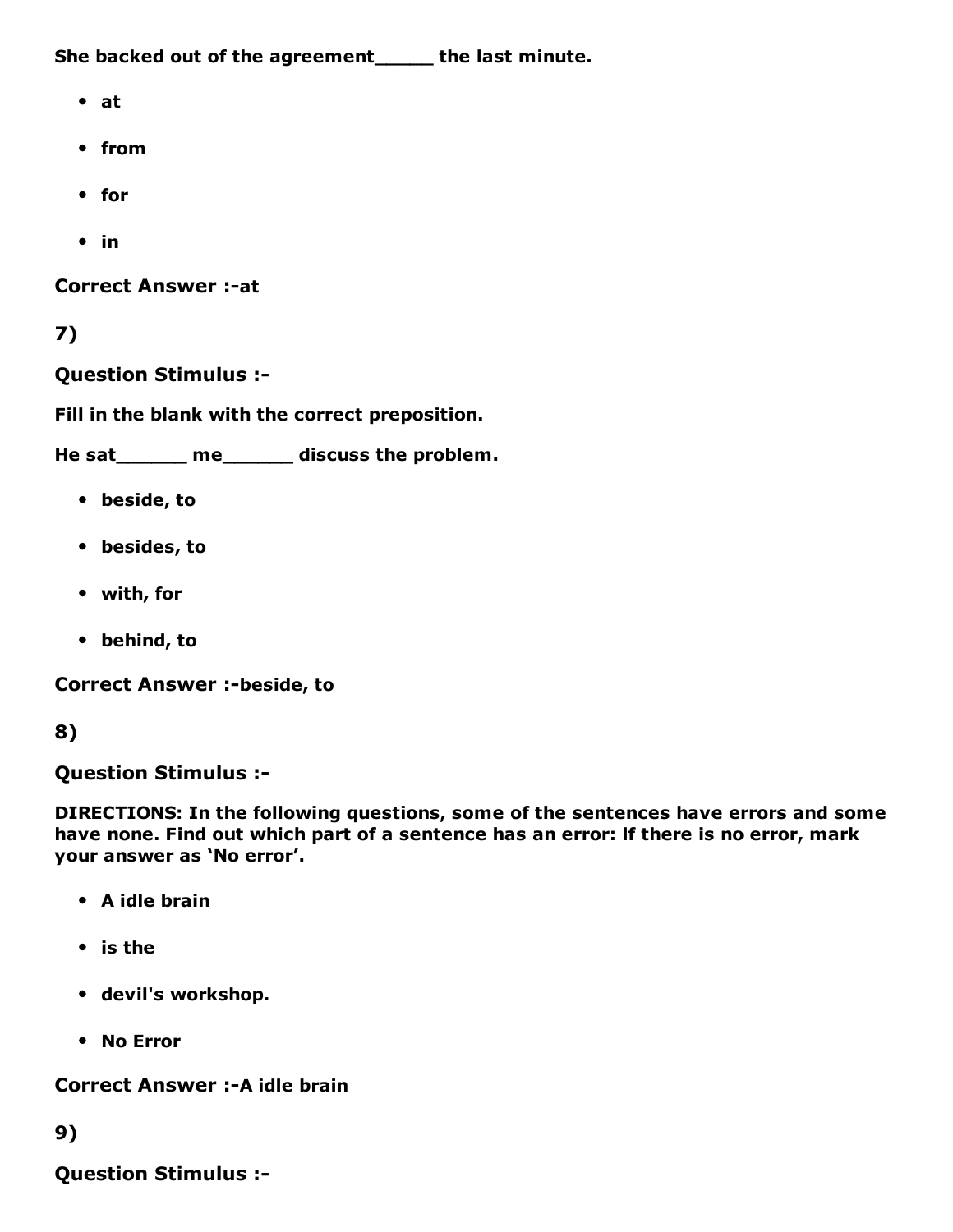DIRECTIONS: In the following questions, some of the sentences have errors and some have none. Find out which part of a sentence has an error: lf there is no error, mark your answer as 'No error'.

- Nile is longer than
- any other
- river in the world.
- No Error

Correct Answer :- Nile is longer than

10)

Question Stimulus :

DIRECTIONS: In the following questions, some of the sentences have errors and some have none. Find out which part of a sentence has an error: lf there is no error, mark your answer as 'No error'.

- He graduated
- with an second-class honors
- degree in physics.
- No Error

Correct Answer :- with an second-class honors

11)

Question Stimulus :

DIRECTIONS: In the following questions, some of the sentences have errors and some have none. Find out which part of a sentence has an error: lf there is no error, mark your answer as 'No error'.

- Have there ever
- been a war
- in the United States?
- No Error

#### Correct Answer :-Have there ever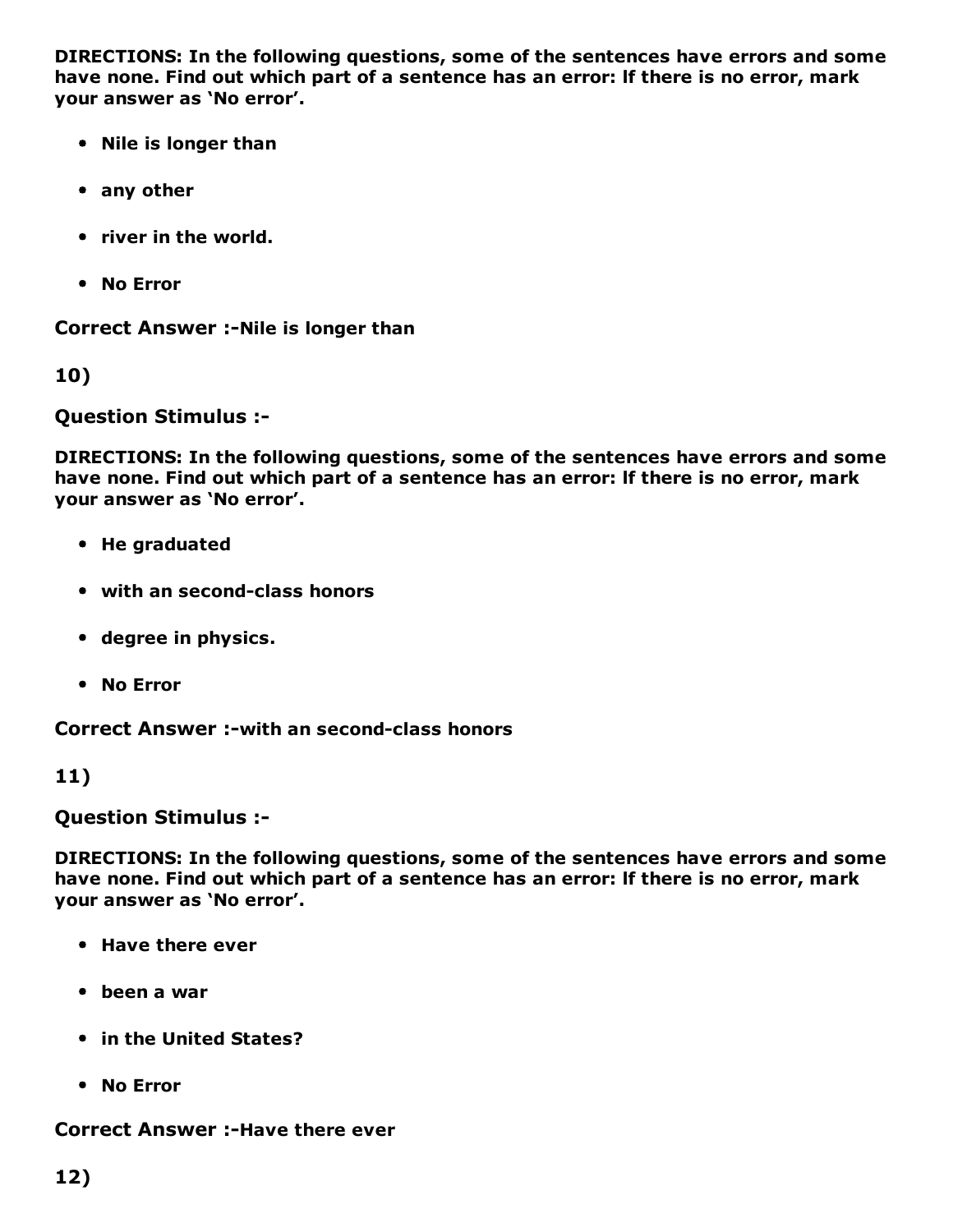#### Question Stimulus :

DIRECTIONS: In the following questions, some of the sentences have errors and some have none. Find out which part of a sentence has an error: lf there is no error, mark your answer as 'No error'.

- Democratization have brought workers
- the right to strike
- and join a trade union.
- No Error

**Correct Answer :-Democratization have brought workers** 

#### 13)

#### Question Stimulus :

DIRECTIONS: In the following questions, some of the sentences have errors and some have none. Find out which part of a sentence has an error: lf there is no error, mark your answer as 'No error'.

- Unless Mohan takes
- proper care of his health,
- he will not recover.
- No Error

**Correct Answer :- No Error** 

#### 14)

Question Stimulus :

DIRECTIONS: In the following questions, some of the sentences have errors and some have none. Find out which part of a sentence has an error: lf there is no error, mark your answer as 'No error'.

- The bird would have
- died if you
- had caught it.
- No Error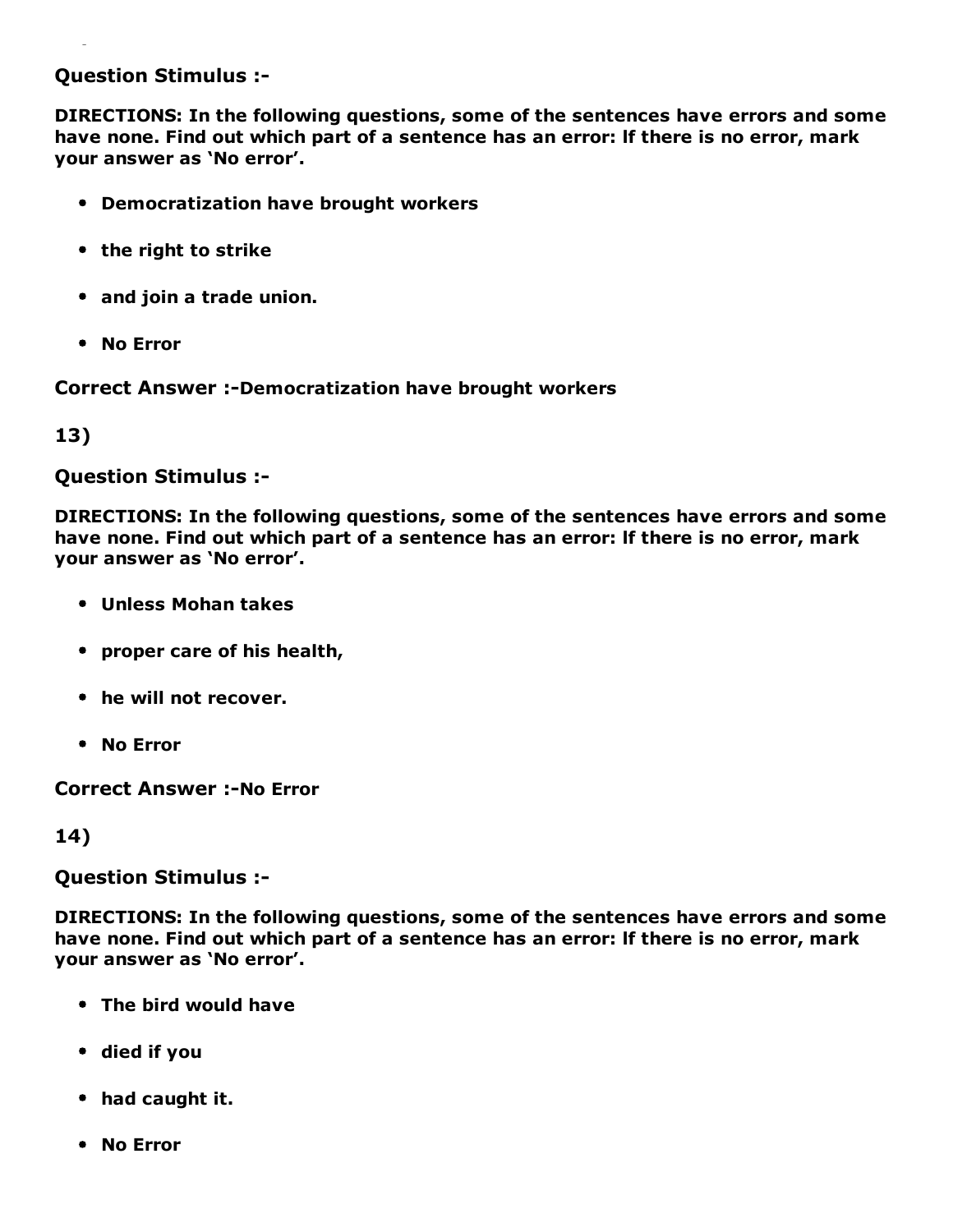**Correct Answer :-No Error** 

15)

Question Stimulus :

DIRECTIONS: In the following questions, some of the sentences have errors and some have none. Find out which part of a sentence has an error: lf there is no error, mark your answer as 'No error'.

- My Parents and relatives will come to pick you
- as soon as
- you will reach Mumbai airport.
- No Error

Correct Answer :- you will reach Mumbai airport.

#### 16)

#### Question Stimulus :

Out of the given options, choose the one which is the correct indirect speech of the sentence given below.

Nelson said, "I was playing cricket".

- Nelson said that he had been playing cricket.
- Nelson said that he has been playing cricket.
- Nelson said that he have been playing cricket.
- Nelson said that he was playing cricket.

Correct Answer :-Nelson said that he had been playing cricket.

### 17)

### Question Stimulus :

Out of the given options, choose the one which is the correct indirect speech of the sentence given below.

The teacher said to his students, "Did you not like my story yesterday?"

- The teacher asked his students if they did not like his story yesterday.
- The teacher asked his students if they did not like his story the day before.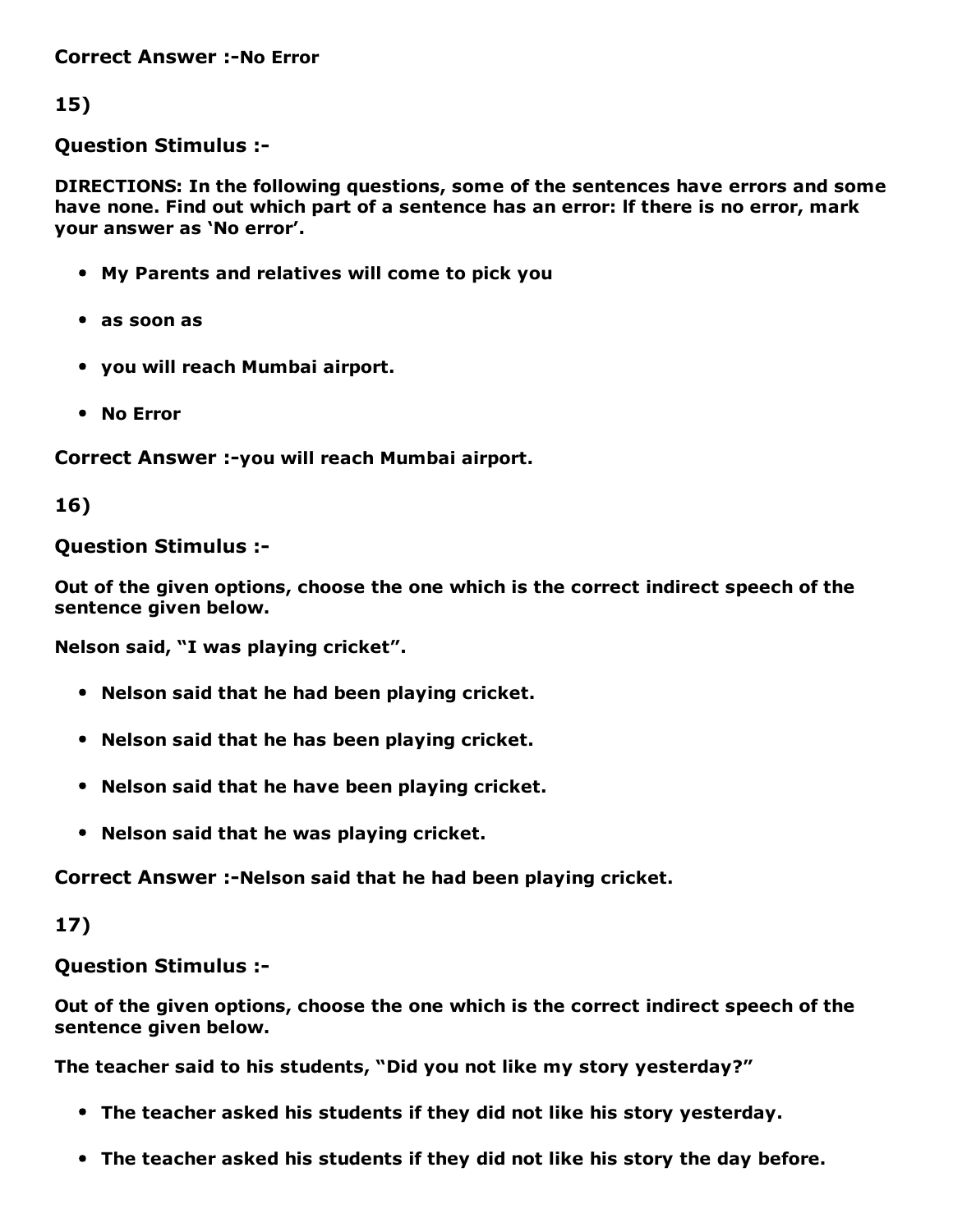- The teacher asked his students if they had not liked his story the day before.
- The teacher asked his students if they have not liked his story the day before.

Correct Answer :-The teacher asked his students if they had not liked his story the day before.

18)

Question Stimulus :

Out of the given options, choose the one which is the correct indirect speech of the sentence given below.

Peter said "Alas! I have broken my brother's watch".

- He exclaimed sorrowfully that he has broken his brother's watch.
- He exclaimed sorrowfully that he have broken his brother's watch.
- He exclaimed sorrowfully that he had broken his brother's watch.
- He exclaimed sorrowfully that he had broke his brother's watch.

Correct Answer :-He exclaimed sorrowfully that he had broken his brother's watch.

19)

Question Stimulus :

Out of the given options, choose the one which is the correct active voice of the sentence given below.

Are stories written by you?

- Do you write stories?
- Did you write stories?
- Have you written stories?
- Are stories being written by you?

Correct Answer :-Do you write stories?

20)

#### Question Stimulus :

Out of the given options, choose the one which is the correct active voice of the sentence given below.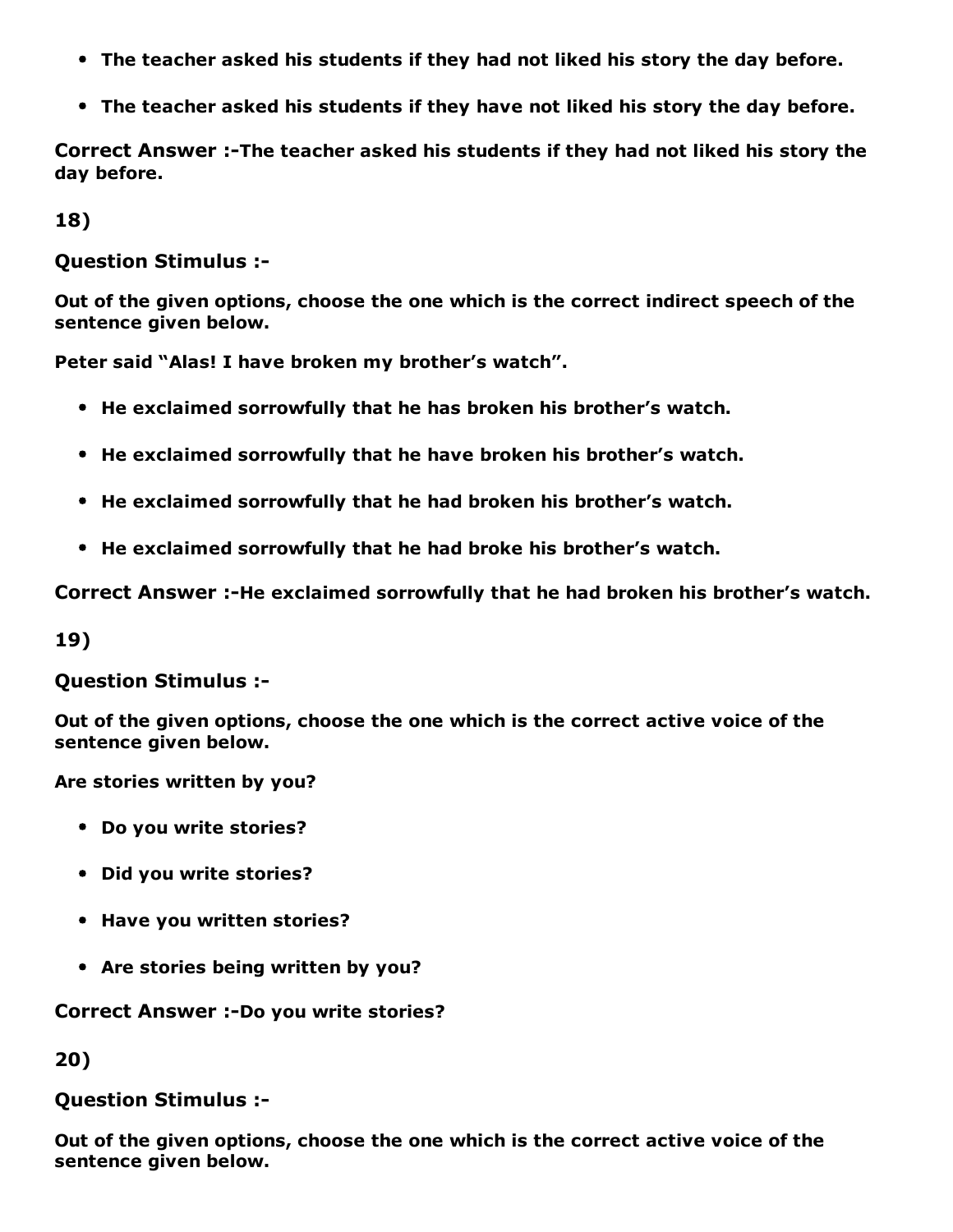A cup of coffee was brought to me by her.

- She is bringing me a cup of coffee.
- She brings me a cup of coffee.
- She brought me a cup of coffee.
- She was bringing me a cup of coffee.

Correct Answer :- She brought me a cup of coffee.

#### 21)

Question Stimulus :

Out of the given options, choose the one which is the correct active voice of the sentence given below.

Grammar is taught to us by the teacher.

- The teacher teaches us grammar.
- The teacher is teaching us grammar.
- The teacher has taught us grammar.
- The teacher taught us grammar.

Correct Answer :-The teacher teaches us grammar.

22)

Question Stimulus :

Fill in the blank with the correct option.

We've been having \_\_\_\_\_\_\_problems with the new computer.

- a little
- little
- the little
- a few

**Correct Answer :- a few**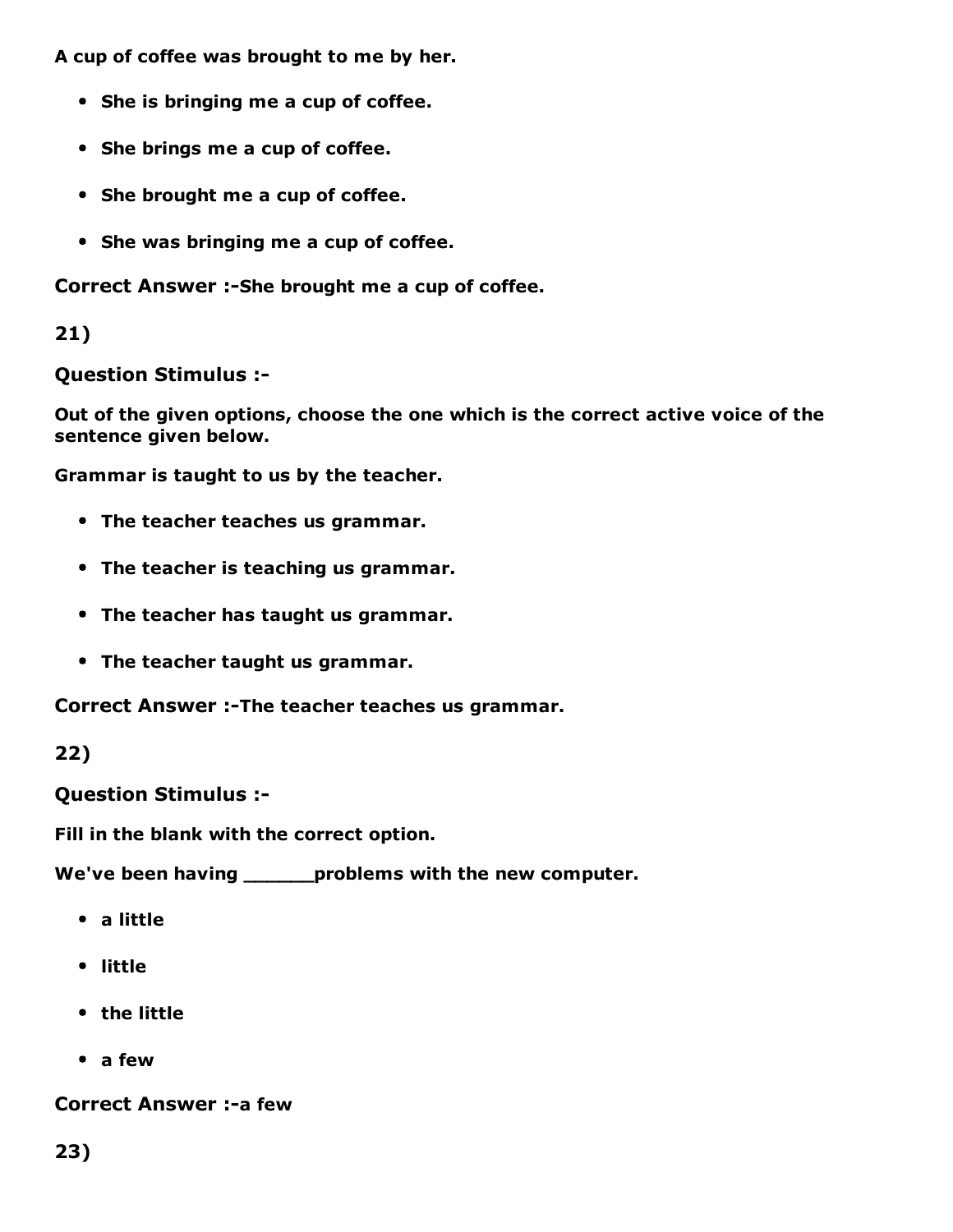#### Question Stimulus :

Fill in the blank with the correct option.

Could you please pour \_\_\_\_\_\_ milk in my cup?

- few
- a few
- little
- a little

**Correct Answer :- a little** 

24)

Question Stimulus :

Fill in the blank with the correct option.

The government has done \_\_\_\_\_\_or nothing to help the poorest people in this country.

- little
- a little
- the little
- few

**Correct Answer :- little** 

25)

Question Stimulus :

Fill in the blank with the correct option.

We have\_\_\_\_\_\_ money, so we cannot pay for the farewell party.

- few
- the little
- a little
- little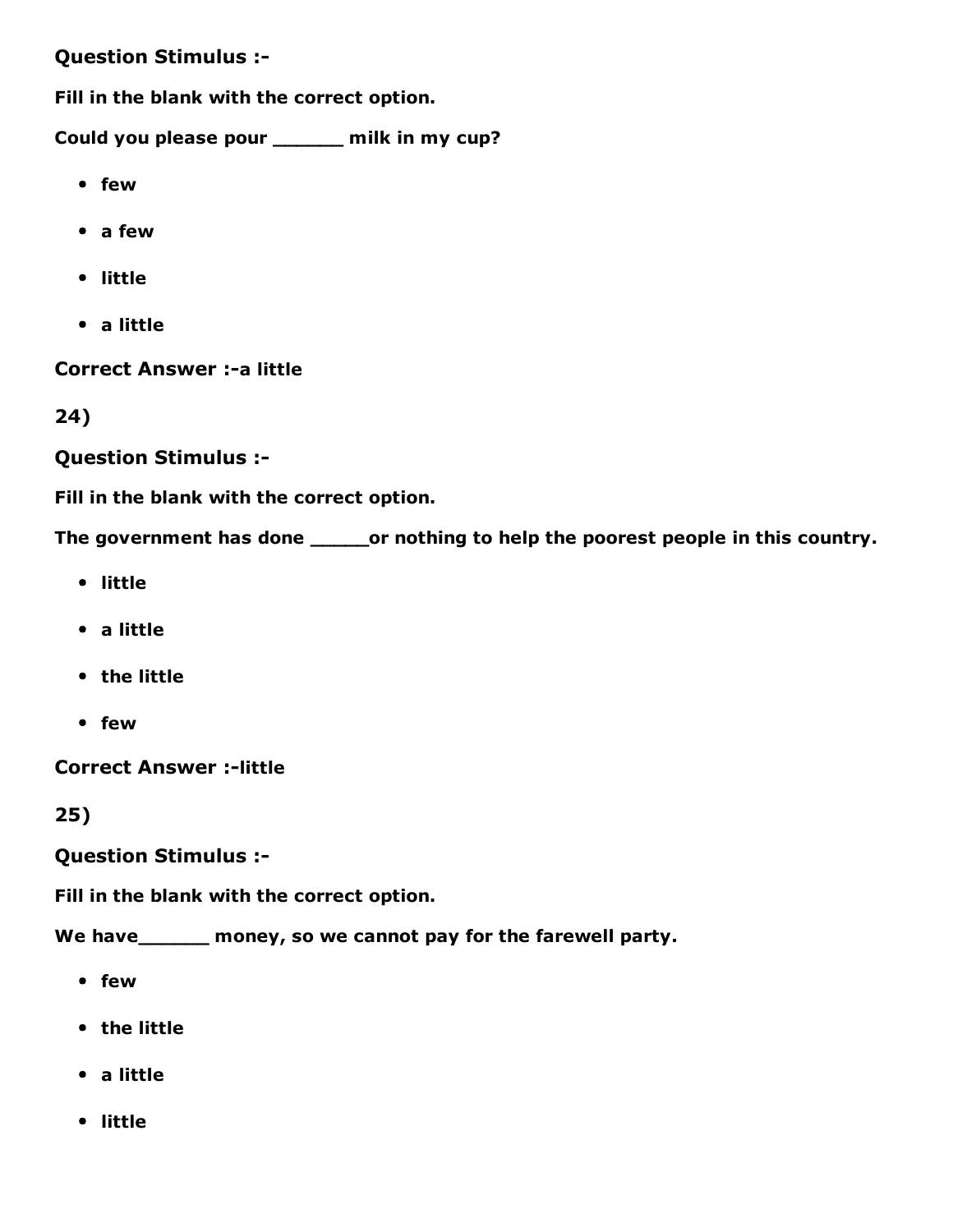**Correct Answer :-little** 

#### 26)

#### Question Stimulus :

DIRECTIONS: Read the following passage carefully and answer the following questions.

The history of literature really began long before man learnt to write. Dancing was the earliest of the arts. Man danced for joy round his primitive camp fire after the defeat and slaughter of his enemy. He yelled and shouted as he danced and gradually the yells and shouts became coherent and caught the measure of the dance and thus the first war song was sung. As the idea of God developed prayers were framed. The song and prayer became traditional and were repeated from one generation to another, each generation adding something of its own.

As man slowly grew more civilised he was compelled to invent some method of writing by three urgent necessities. Then were certain things that it was dangerous to forget and which, therefore, had to be recorded. It was often necessary to communicate with persons who were some distance away and it was necessary to protect one's property by making tools cattle and so on, in some distinctive manner. So man taught himself to write and having learned to write purely for utilitarian reasons he used this new method for preserving his war songs and his prayers. Of course, among these ancient people, there were only a very few individual who learned to write, and only a few could read what was written.

#### What does the word 'slaughter' mean?

- Victory
- Return
- Killing
- Unity

**Correct Answer :-Killing** 

#### 27)

#### Question Stimulus :

DIRECTIONS: Read the following passage carefully and answer the following questions.

The history of literature really began long before man learnt to write. Dancing was the earliest of the arts. Man danced for joy round his primitive camp fire after the defeat and slaughter of his enemy. He yelled and shouted as he danced and gradually the yells and shouts became coherent and caught the measure of the dance and thus the first war song was sung. As the idea of God developed prayers were framed. The song and prayer became traditional and were repeated from one generation to another, each generation adding something of its own.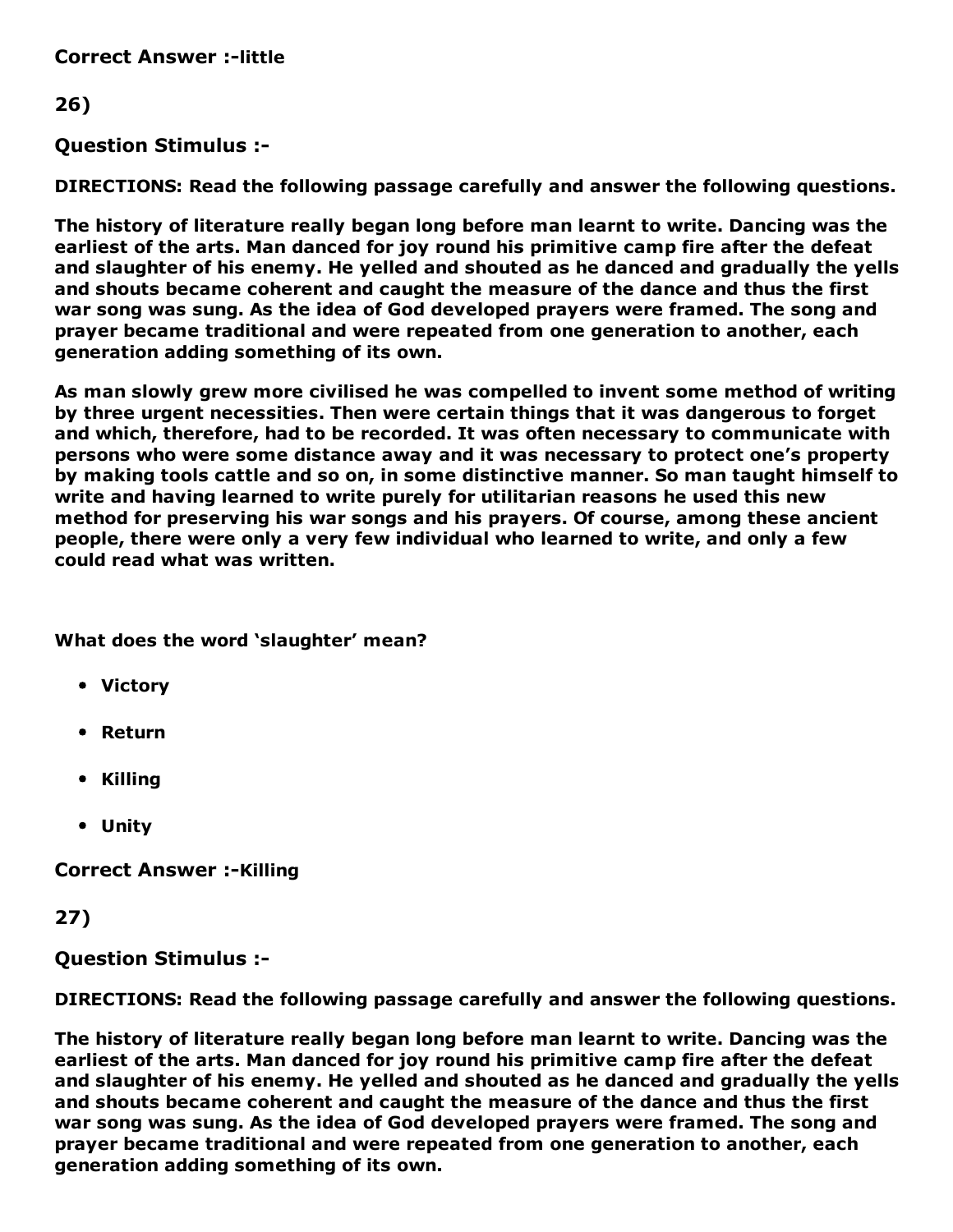As man slowly grew more civilised he was compelled to invent some method of writing by three urgent necessities. Then were certain things that it was dangerous to forget and which, therefore, had to be recorded. It was often necessary to communicate with persons who were some distance away and it was necessary to protect one's property by making tools cattle and so on, in some distinctive manner. So man taught himself to write and having learned to write purely for utilitarian reasons he used this new method for preserving his war songs and his prayers. Of course, among these ancient people, there were only a very few individual who learned to write, and only a few could read what was written.

What would be the most appropriate title of the passage?

- The various forms of music and dance.
- The outline of literature.
- History of civilization.
- None of the above.

Correct Answer :-The outline of literature.

#### 28)

Question Stimulus :

DIRECTIONS: Read the following passage carefully and answer the following questions.

The history of literature really began long before man learnt to write. Dancing was the earliest of the arts. Man danced for joy round his primitive camp fire after the defeat and slaughter of his enemy. He yelled and shouted as he danced and gradually the yells and shouts became coherent and caught the measure of the dance and thus the first war song was sung. As the idea of God developed prayers were framed. The song and prayer became traditional and were repeated from one generation to another, each generation adding something of its own.

As man slowly grew more civilised he was compelled to invent some method of writing by three urgent necessities. Then were certain things that it was dangerous to forget and which, therefore, had to be recorded. It was often necessary to communicate with persons who were some distance away and it was necessary to protect one's property by making tools cattle and so on, in some distinctive manner. So man taught himself to write and having learned to write purely for utilitarian reasons he used this new method for preserving his war songs and his prayers. Of course, among these ancient people, there were only a very few individual who learned to write, and only a few could read what was written.

Before the invention of writing, in what form literature existed?

• In stories and legends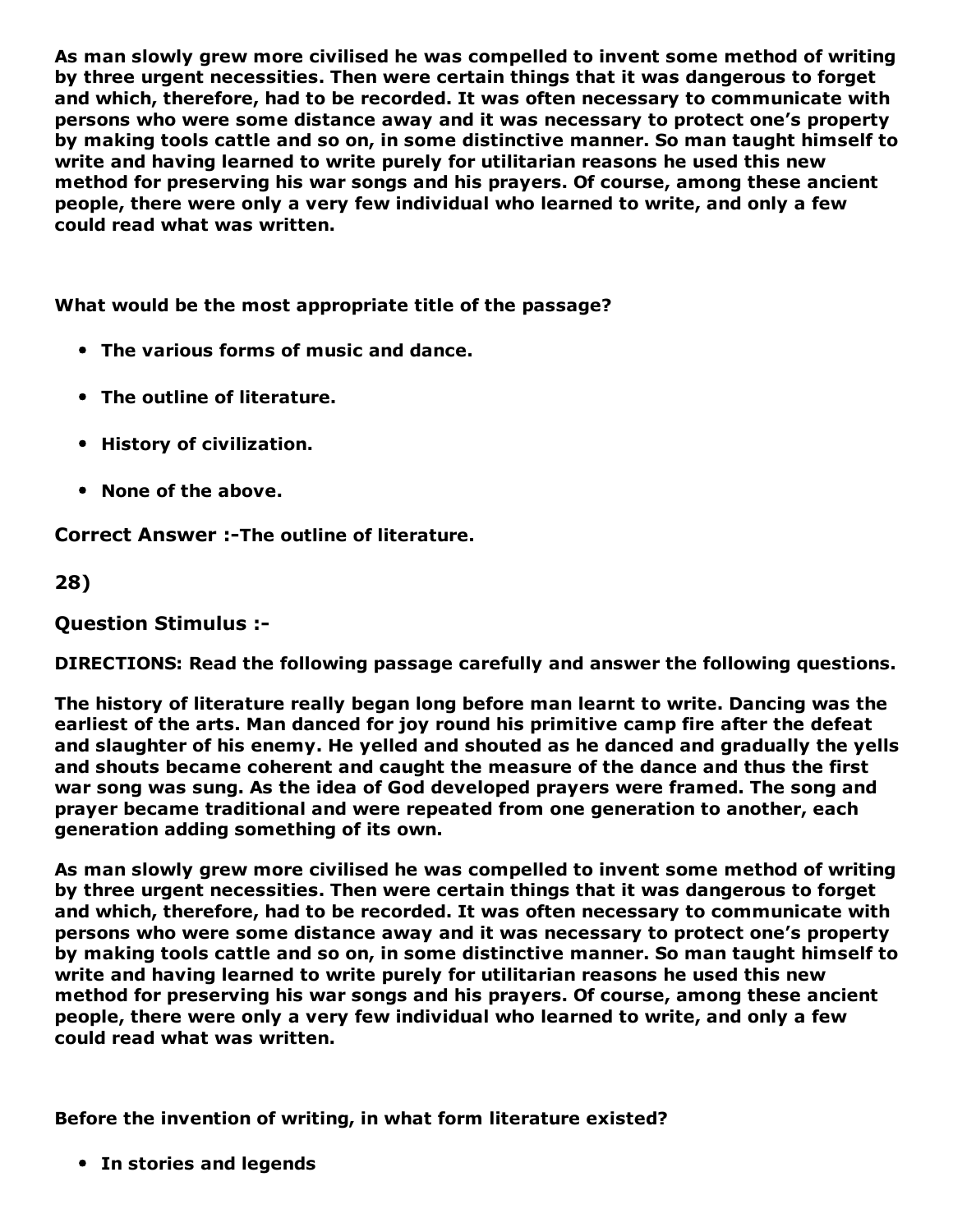- In Dancing and singing
- In yells and prayers
- None of the above

Correct Answer :-In Dancing and singing

29)

Question Stimulus :

DIRECTIONS: Read the following passage carefully and answer the following questions.

The history of literature really began long before man learnt to write. Dancing was the earliest of the arts. Man danced for joy round his primitive camp fire after the defeat and slaughter of his enemy. He yelled and shouted as he danced and gradually the yells and shouts became coherent and caught the measure of the dance and thus the first war song was sung. As the idea of God developed prayers were framed. The song and prayer became traditional and were repeated from one generation to another, each generation adding something of its own.

As man slowly grew more civilised he was compelled to invent some method of writing by three urgent necessities. Then were certain things that it was dangerous to forget and which, therefore, had to be recorded. It was often necessary to communicate with persons who were some distance away and it was necessary to protect one's property by making tools cattle and so on, in some distinctive manner. So man taught himself to write and having learned to write purely for utilitarian reasons he used this new method for preserving his war songs and his prayers. Of course, among these ancient people, there were only a very few individual who learned to write, and only a few could read what was written.

What will be the synonym of the word 'utilitarian'?

- Useless
- Useful
- Harmful
- None of the above

**Correct Answer :- Useful** 

30)

#### Question Stimulus :

DIRECTIONS: Read the following passage carefully and answer the following questions.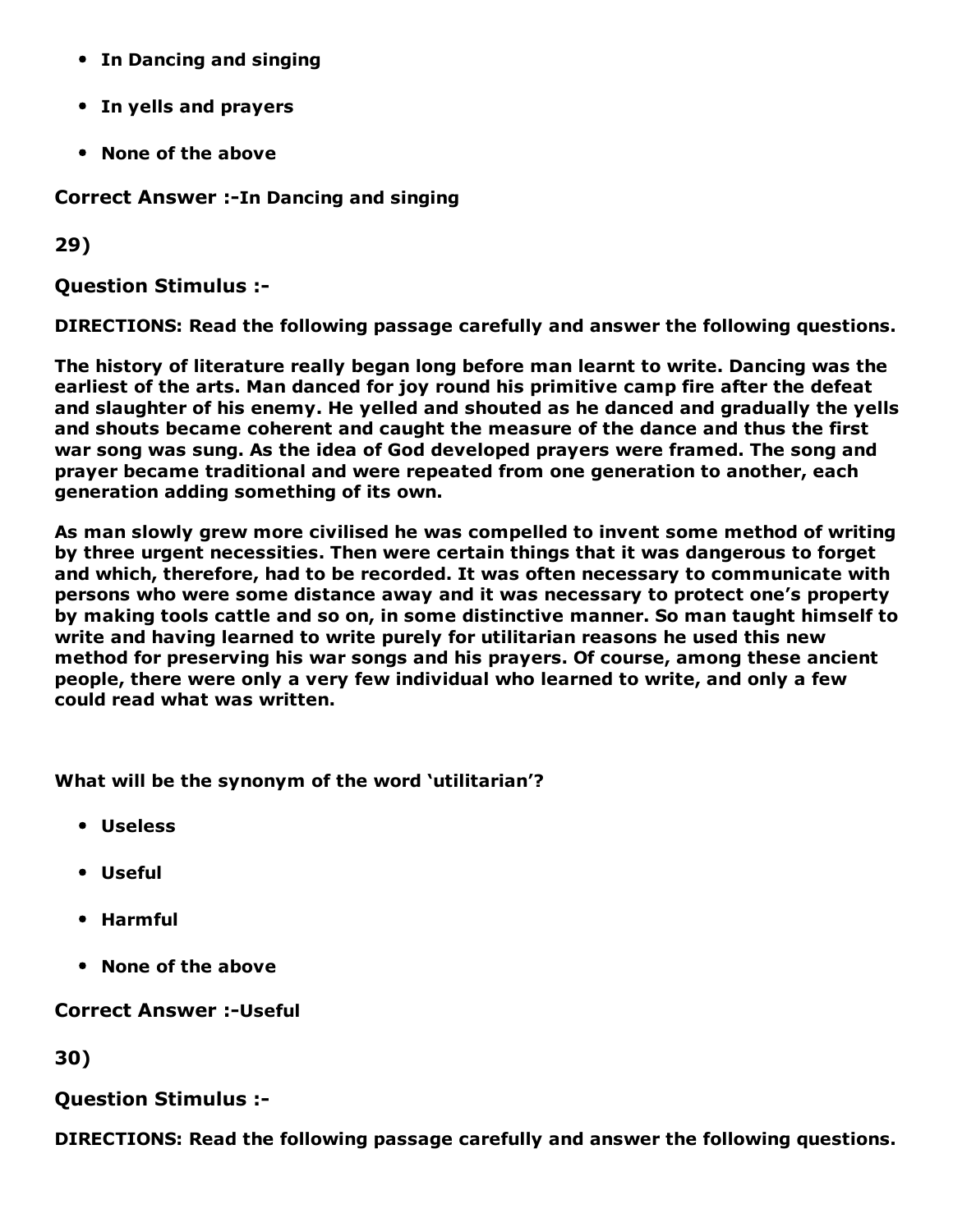The history of literature really began long before man learnt to write. Dancing was the earliest of the arts. Man danced for joy round his primitive camp fire after the defeat and slaughter of his enemy. He yelled and shouted as he danced and gradually the yells and shouts became coherent and caught the measure of the dance and thus the first war song was sung. As the idea of God developed prayers were framed. The song and prayer became traditional and were repeated from one generation to another, each generation adding something of its own.

As man slowly grew more civilised he was compelled to invent some method of writing by three urgent necessities. Then were certain things that it was dangerous to forget and which, therefore, had to be recorded. It was often necessary to communicate with persons who were some distance away and it was necessary to protect one's property by making tools cattle and so on, in some distinctive manner. So man taught himself to write and having learned to write purely for utilitarian reasons he used this new method for preserving his war songs and his prayers. Of course, among these ancient people, there were only a very few individual who learned to write, and only a few could read what was written.

What led to the invention of writing by man?

- The need to record and communicate.
- The need to rejoice
- The desire to write more war songs
- None of the above

Correct Answer :- The need to record and communicate.

**Topic:- Hindi** 1)

Question Stimulus :

निम्नलिखित गद्यांश को ध्यानपूर्वक पढ़कर उसके नीचे दिये गये बहुविकल्पी प्रश्नों में सही विकल्प का चयन करें।

शिक्षा साध्य नहीं है, अपितु साध्य तक पहुँचने का एक साधन है। हम बच्चों को केवल शिक्षित बनाने के उद्देश्य से ही शिक्षा नहीं देते बल्कि हमारा उद्देश्य उन्हें जीवन के लिए सक्षम बनाना है। ज्यों ही हम इस तथ्य को जान लेते हैं हम शिक्षा के वास्तविक लक्ष्य से परिचित हो जाते हैं। बहुत से आधुनिक देशों में यह सोचना फैशन हो गया है कि अमीर-गरीब, चतुर-मूर्ख सबको नि:शुल्क शिक्षा देकर कोई भी समाज अपनी सब समस्याएँ सुलझा सकता है और एक परिपूर्ण राष्ट्र का निर्माण कर सकता है परंतु यह काफी नहीं है। ऐसे देशों में हमें अनेक डिग्रीधारी नवयुवक् बेरोजगार दिखाई पड़ते हैं, क्योंकि वे हाथ से काम करने को हेय दृष्टि से देखने लगते हैं। इस परिप्रेक्ष्य में हमें अपनी शिक्षा-व्यवस्था पर पुनर्विचार करने की बड़ी भारी आवश्यकंता है। इतना काफी नही है कि शिक्षा की तो व्यवस्था पहले मिले, उसे चुनू लिया जाय अथवा अपनी पुरानी शिक्षा व्यवस्था को चालू रखा जाय, बिना इस बात की परीक्षा किये और देखेँ कि यह वास्तव में उपयुक्त हैँ अथवा नहीं।

शिक्षा का उद्देश्य है-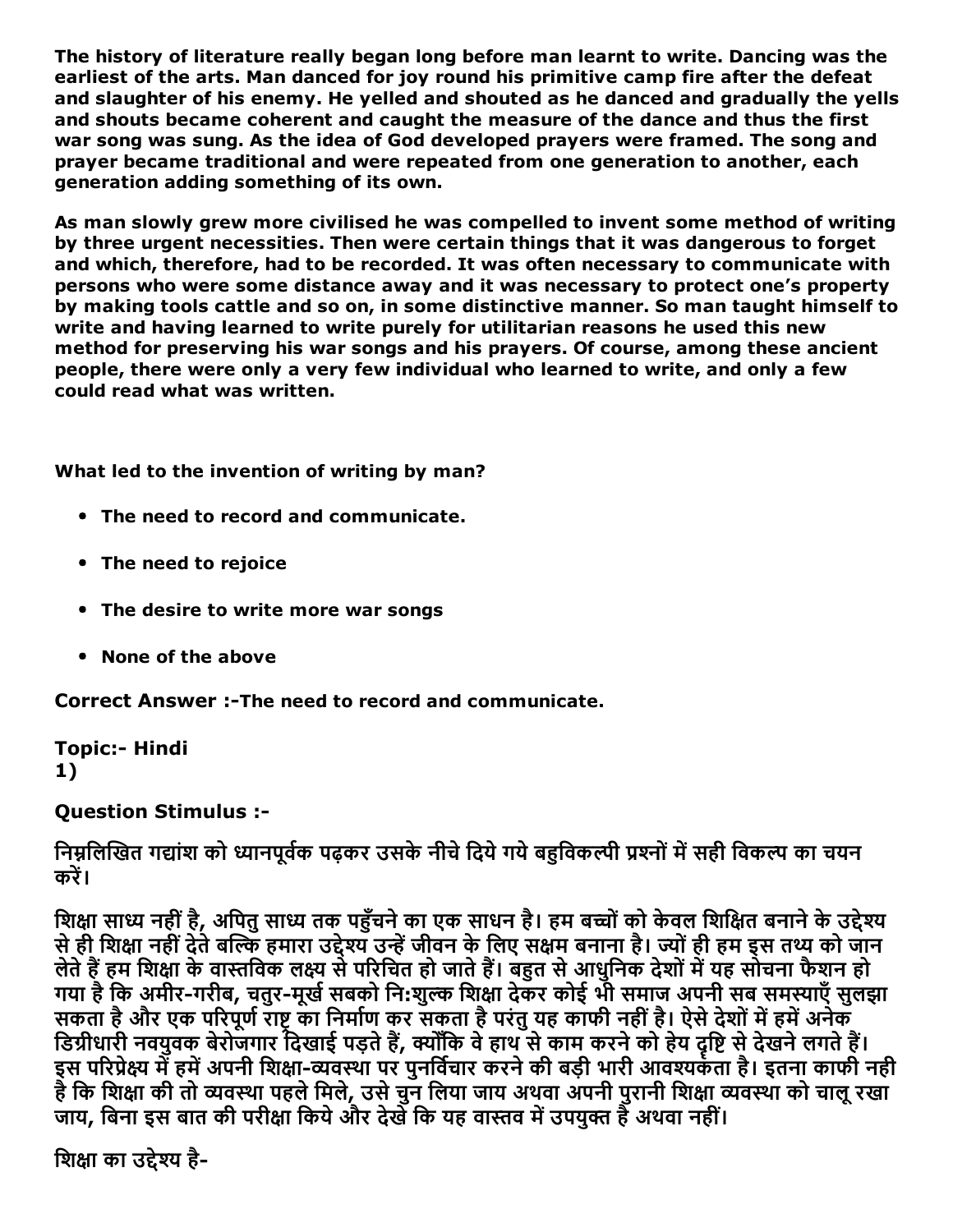- गरीबी िमटाओ
- जीवन के लिए सक्षम बनाना
- नि:शुल्क शिक्षा
- बेरोजगारी को दूर करना

Correct Answer :-जीवन के लिए सक्षम बनाना

2)

## Question Stimulus :

निम्नलिखित गद्यांश को ध्यानपूर्वक पढ़कर उसके नीचे दिये गये बहुविकल्पी प्रश्नों में सही विकल्प का चयन करें।

शिक्षा साध्य नहीं है, अपितु साध्य तक पहुँचने का एक साधन है। हम बच्चों को केवल शिक्षित बनाने के उद्देश्य से ही शिक्षा नहीं देते बल्कि हमारा उद्देश्य उन्हें जीवन के लिए सक्षम बनाना है। ज्यों ही हम इस तथ्य को जान लेते हैं हम शिक्षा के वास्तविक लक्ष्य से परिचित हो जाते हैं। बहुत से आधुनिक देशों में यह सोचना फैशन हो गया है कि अमीर-गरीब, चतुर-मूर्ख सबको नि:शुल्क शिक्षा देकर कोई भी समाज अपनी सब समस्याएँ सुलझा सकता है और एक परिपूर्ण राष्ट्र का निर्माण कर सकता है परंतु यह काफी नहीं है। ऐसे देशों में हमें अनेक डिग्रीधारी नवयुवक् बेरोजगार दिखाई पड़ते हैं, क्योंकि वे हाथ से काम करने को हेय दृष्टि से देखने लगते हैं। इस परिप्रेक्ष्य में हमें अपनी शिक्षा-व्यवस्था पर पुनर्विचार करने की बड़ी भारी आवश्यकता है। इतना काफी नही है कि शिक्षा की तो व्यवस्था पहले मिले, उसे चुन लिया जाय अथवा अपनी पुरानी शिक्षा व्यवस्था को चालू रखा जाय, बिना इस बात की परीक्षा किये और देखें कि यह वास्तव में उपयुक्त है अथवा नहीं।

नि:शुल्क शिक्षा से क्या हानि है?

- अनेक युवक बेरोजगार रहते हैं
- हाथ सेकायᘀकरनेम⨀बुरा मानतेहै।
- उपरोᄀԀ दोनों
- इनमें से कोई नहीं

Correct Answer :-हाथ से कार्य करने में बुरा मानते है।

3)

## Question Stimulus :

निम्नलिखित गद्यांश को ध्यानपूर्वक पढ़कर उसके नीचे दिये गये बहुविकल्पी प्रश्नों में सही विकल्प का चयन करें।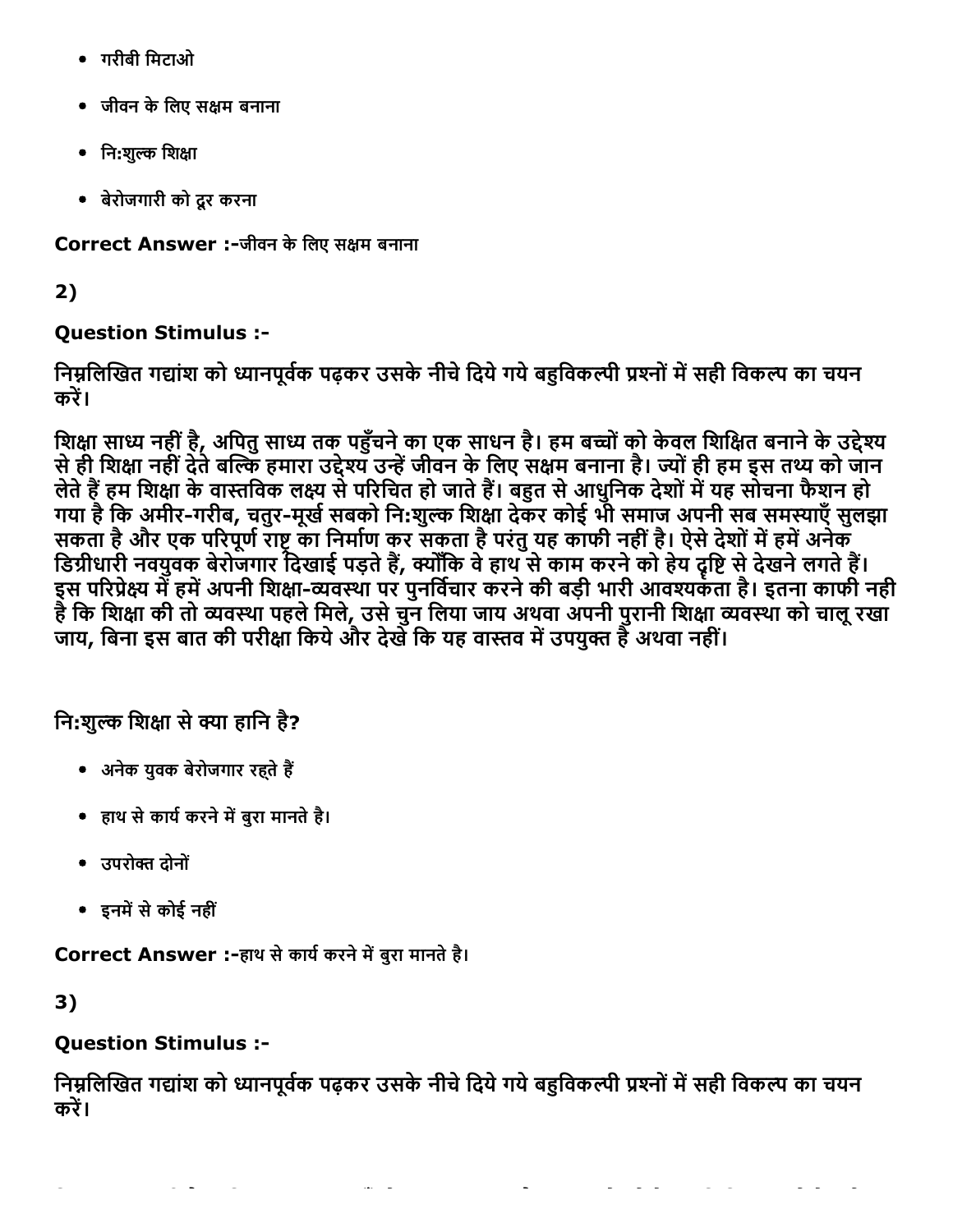शिक्षा साध्य नहीं है, अपितु साध्य तक पहुँचने का एक साधन है। हम बच्चों को केवल शिक्षित बनाने के उद्देश्य से ही शिक्षा नहीं देते बल्कि हमारा उद्देश्य उन्हें जीवन के लिए सक्षम बनाना है। ज्यों ही हम इस तथ्य को जान लेते हैं हम शिक्षा के वास्तविक लक्ष्य से परिचित हो जाते हैं। बहुत से आधुनिक देशों में यह सोचना फैशन हो गया है कि अमीर-गरीब, चतुर-मूर्ख सबको नि:शुल्क शिक्षा देकर कोई भी समाज अपनी सब समस्याएँ सुलझा सकता है और एक परिपूर्ण राष्ट्र का निर्माण कर सकता है परंतु यह काफी नहीं है। ऐसे देशों में हमें अनेक डिग्रीधारी नवयुवक् बेरोजगार दिखाई पड़ते हैं, क्योंकि वे हाथ से काम करने को हेय दृष्टि से देखने लगते हैं। इस परिप्रेक्ष्य में हमें अपनी शिक्षा-व्यवस्था पर पुनर्विचार करने की बड़ी भारी आवश्यकता है। इतना काफी नही है कि शिक्षा की तो व्यवस्था पहले मिले, उसे चुन लिया जाय अथवा अपनी पुरानी शिक्षा व्यवस्था को चालू रखा जाय, बिना इस बात की परीक्षा किये और देखेँ कि यह वास्तव में उपयुक्त हैँ अथवा नहीं।

बच्चों को किस उद्देश्य से शिक्षा दी जाती है?

- नौकरी प्राप्त करने के लिए
- अच्छे नागरिक बनने के लिए
- शिक्षित बनाने के लिए
- जीवन को सक्षम बनाने के लिए

Correct Answer :-जीवन को सक्षम बनाने के लिए

4)

## Question Stimulus :

### निम्नलिखित गद्यांश को ध्यानपूर्वक पढ़कर उसके नीचे दिये गये बहविकल्पी प्रश्नों में सही विकल्प का चयन करें।

शिक्षा साध्य नहीं है, अपितु साध्य तक पहुँचने का एक साधन है। हम बच्चों को केवल शिक्षित बनाने के उद्देश्य से ही शिक्षा नहीं देते बल्कि हमारा उद्देश्य उन्हें जीवन के लिए सक्षम बनाना है। ज्यों ही हम इस तथ्य को जान लेते हैं हम शिक्षा के वास्तविक लक्ष्य से परिचित हो जाते हैं। बहुत से आधुनिक देशों में यह सोचना फैशन हो गया है कि अमीर-गरीब, चतुर-मूर्ख सबको नि:शुल्क शिक्षा देकर कोई भी समाज अपनी सब समस्याएँ सुलझा सकता है और एक परिपूर्ण राष्ट्र का निर्माण कर सकता है परंतु यह काफी नहीं है। ऐसे देशों में हमें अनेक् डिग्रीधारी नवयुवक बेरोजगार दिखाई पड़ते हैं, क्योंकि वे हाथ से काम करने को हेय दृष्टि से देखने लगते हैं। इस परिप्रेक्ष्य में हमें अपनी शिक्षा-व्यवस्था पर पुनर्विचार करने की बड़ी भारी आवश्यर्कता है। इतना काफी नही है कि शिक्षा की तो व्यवस्था पहले मिले, उसे चुन लिया जाय अथवा अपनी पुरानी शिक्षा व्यवस्था को चालू रखा जाय, बिना इस बात की परीक्षा किये और देखेँ कि यह वास्तव में उपयुक्त हैँ अथवा नहीं।

समाज की सभी समस्याएँ दूर की जा सकती हैं-

- सभी को शिक्षित कर
- समाज का िवकास कर
- अमीरोंको िशि⠀त कर
- गरीबोंको िशि⠀त कर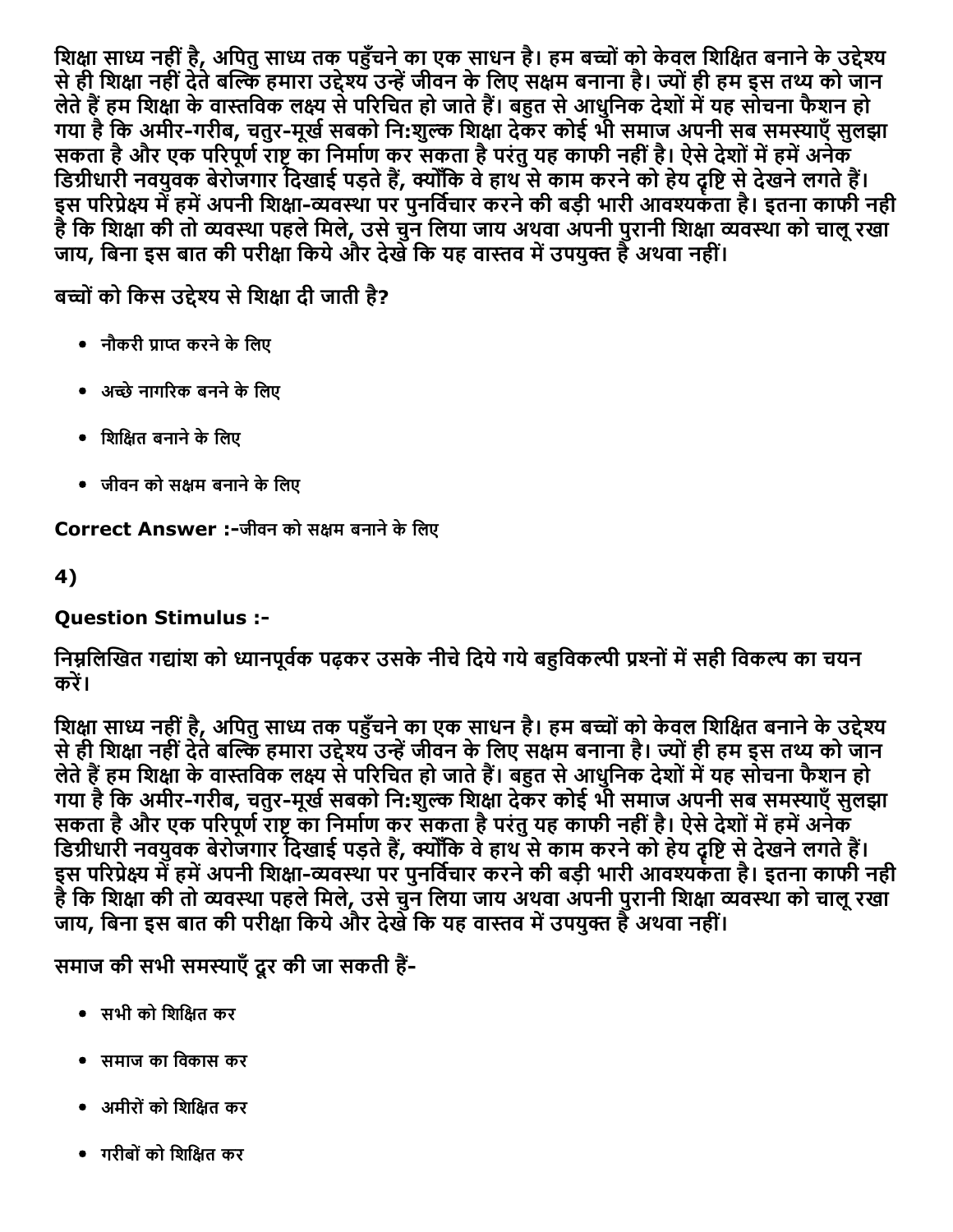## 5)

## Question Stimulus :

निम्नलिखित गद्यांश को ध्यानपूर्वक पढ़कर उसके नीचे दिये गये बहुविकल्पी प्रश्नों में सही विकल्प का चयन करें।

शिक्षा साध्य नहीं है, अपितु साध्य तक पहुँचने का एक साधन है। हम बच्चों को केवल शिक्षित बनाने के उद्देश्य से ही शिक्षा नहीं देते बल्कि हमारा उद्देश्य उन्हें जीवन के लिए सक्षम बनाना है। ज्यों ही हम इस तथ्य को जान लेते हैं हम शिक्षा के वास्तविक लक्ष्य से परिचित हो जाते हैं। बहुत से आधुनिक देशों में यह सोचना फैशन हो गया है कि अमीर-गरीब, चतुर-मूर्ख सबको नि:शुल्क शिक्षा देकर कोई भी समाज अपनी सब समस्याएँ सुलझा सकता है और एक परिपूर्ण राष्ट्र का निर्माण कर सकता है परंतु यह काफी नहीं है। ऐसे देशों में हमें अनेक डिग्रीधारी नवयुवक बेरोजगार दिखाई पड़ते हैं, क्योंकि वे हाथ से काम करने को हेय दृष्टि से देखने लगते हैं। इस परिप्रेक्ष्य में हमें अपनी शिक्षा-व्यवस्था पर पुनर्विचार करने की बड़ी भारी आवश्यकंता है। इतना काफी नही है कि शिक्षा की तो व्यवस्था पहले मिले, उसे चुन लिया जाय अथवा अपनी पुरानी शिक्षा व्यवस्था को चालू रखा जाय, बिना इस बात की परीक्षा किये और देखें कि यह वास्तव में उपयुक्त हैं अथवा नहीं।

हमें अपनी शिक्षा- व्यवस्था पर क्या करना चाहिए?

- पुनर्विचार
- पुनर्मिलन
- आघात
- इनमें से कोई नहीं

Correct Answer :-पुनर्विचार

## 6)

## Question Stimulus :

निम्नलिखित काव्यांश को ध्यानपूर्वक पढ़कर उसके नीचे दिये गये बहुविकल्पी प्रश्नों में सही विकल्प का चयन करें।

रत्न प्रसविनी है वसुधा, अब समझ सका हूँ। इसमें सच्ची समता के दाने बोने हैं, इसमें जन की क्षमता के दाने बोने हैं, इसमें मानव ममता के दाने बोने हैं, जिससे उगल सकें फिर धूल सुनहरी फसलें मानवता की-जीवन श्रम से हँसे दिशाएँ। हम जैसा बोएँगे, वैसा ही पाएँगे।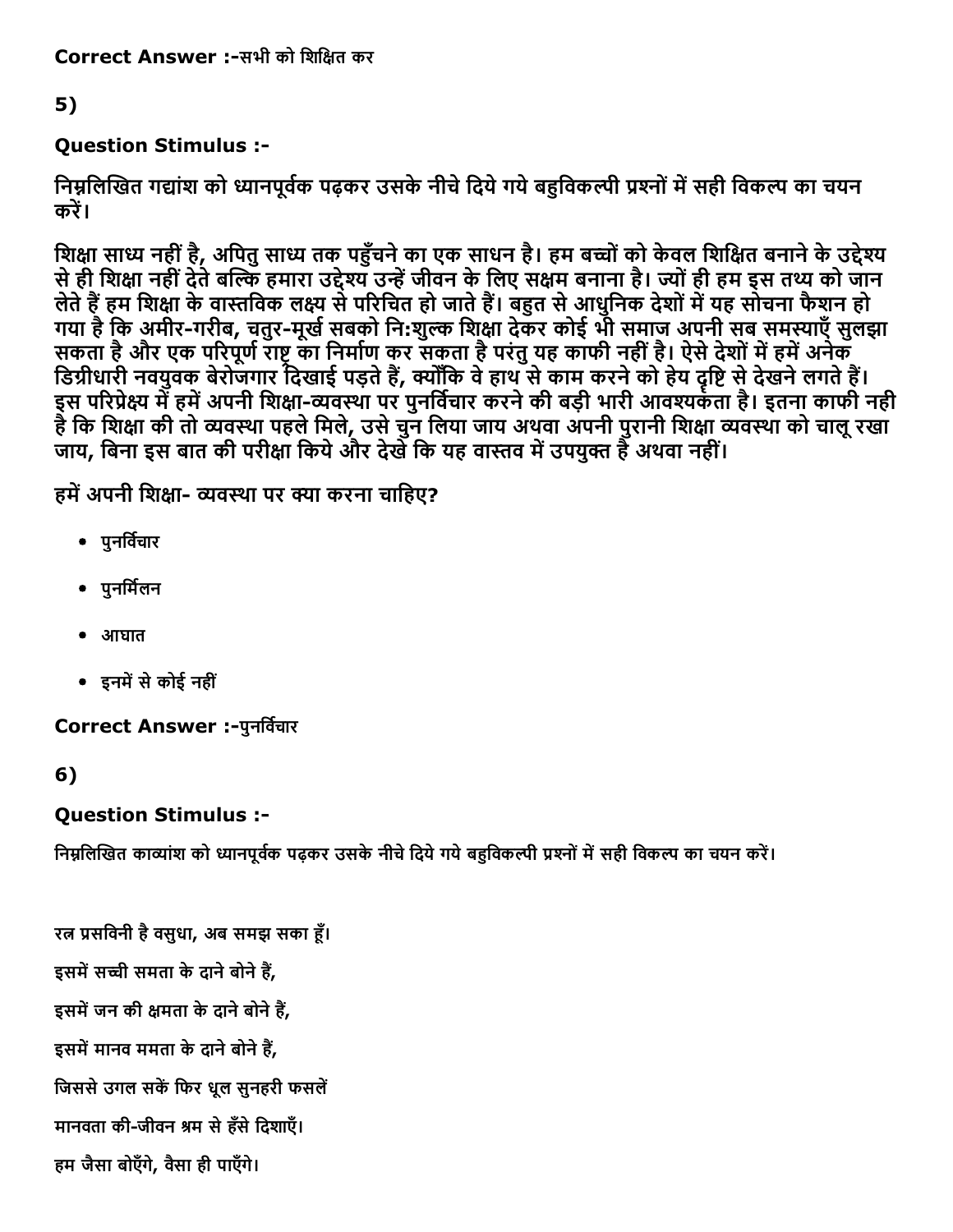'वसुधा' का पर्यायवाची शब्द है-

- पृ簄琄ी
- सुधा
- सूर्य
- वसुदेव

**Correct Answer :- पृथ्वी** 

7)

### Question Stimulus :

निम्नलिखित काव्यांश को ध्यानपूर्वक पढ़कर उसके नीचे दिये गये बहुविकल्पी प्रश्नों में सही विकल्प का चयन करें।

रत्न प्रसविनी है वसुधा, अब समझ सका हूँ। इसमें सच्ची समता के दाने बोने हैं, इसमें जन की क्षमता के दाने बोने हैं, इसमें मानव ममता के दाने बोने हैं, जिससे उगल सकें फिर धूल सुनहरी फसलें मानवता की-जीवन श्रम से हँसे दिशाएँ। हम जैसा बोएँगे, वैसा ही पाएँगे।

कवि धरती में क्या बोने के लिए कहता है ?

- बीज बोने के लिए
- रत्न बोने के लिए
- समता, ममता और क्षमता बोने के लिए
- मोती केदानेबोनेकेिलए

Correct Answer :-समता, ममता और क्षमता बोने के लिए

#### 8)

Question Stimulus :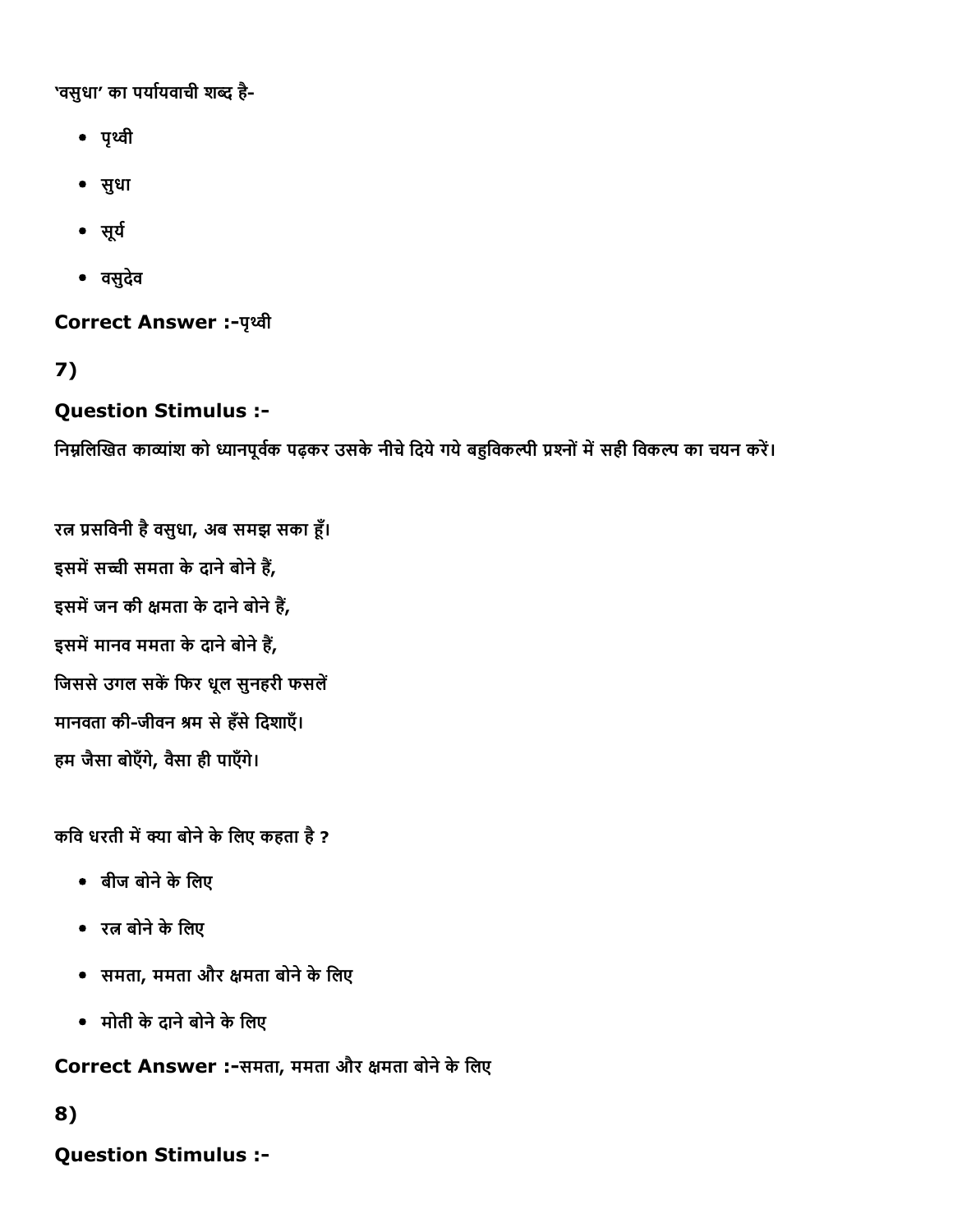निम्नलिखित काव्यांश को ध्यानपूर्वक पढ़कर उसके नीचे दिये गये बहुविकल्पी प्रश्नों में सही विकल्प का चयन करें।

रत्न प्रसविनी है वसुधा, अब समझ सका हूँ। इसमें सच्ची समता के दाने बोने हैं, इसमें जन की क्षमता के दाने बोने हैं, इसमें मानव ममता के दाने बोने हैं, जिससे उगल सकें फिर धूल सुनहरी फसलें मानवता की-जीवन श्रम से हँसे दिशाएँ। हम जैसा बोएँगे, वैसा ही पाएँगे।

'सुनहरी फसलें' किसे कहा गया है?

- मानवता को
- दानवता को
- ममता को
- ∀म को

Correct Answer :मानवता को

## 9)

## Question Stimulus :

निम्नलिखित काव्यांश को ध्यानपूर्वक पढ़कर उसके नीचे दिये गये बहुविकल्पी प्रश्नों में सही विकल्प का चयन करें।

रत्न प्रसविनी है वसुधा, अब समझ सका हूँ। इसमें सच्ची समता के दाने बोने हैं, इसमें जन की क्षमता के दाने बोने हैं, इसमें मानव ममता के दाने बोने हैं, जिससे उगल सकें फिर धूल सुनहरी फसलें मानवता की-जीवन श्रम से हँसे दिशाएँ। हम जैसा बोएँगे, वैसा ही पाएँगे।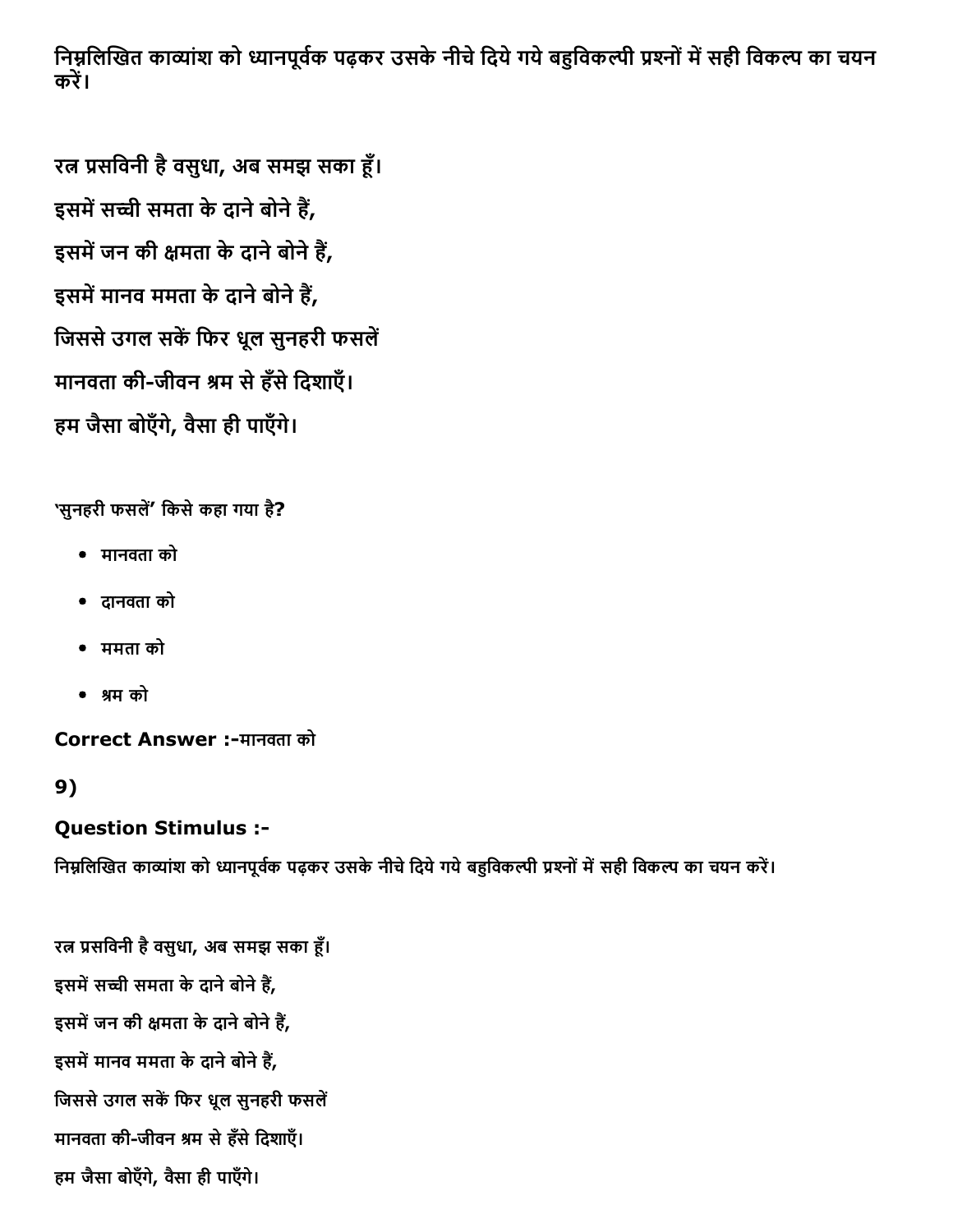दिशाएँ कब प्रसन्न होंगी?

- जब सुनहली फसलें लहलहाएँगी
- जब मानव ∀म करेगा
- जब सर्वत्र मानवता की भावना व्याप्त होगी
- जब धरती रत्न उगलेगी।

#### Correct Answer :-जब मानव श्रम करेगा

### 10)

### Question Stimulus :

निम्नलिखित काव्यांश को ध्यानपूर्वक पढ़कर उसके नीचे दिये गये बहुविकल्पी प्रश्नों में सही विकल्प का चयन करें।

रत्न प्रसविनी है वसुधा, अब समझ सका हूँ। इसमें सच्ची समता के दाने बोने हैं, इसमें जन की क्षमता के दाने बोने हैं, इसमें मानव ममता के दाने बोने हैं, जिससे उगल सकें फिर धूल सुनहरी फसलें मानवता की-जीवन श्रम से हँसे दिशाएँ। हम जैसा बोएँगे, वैसा ही पाएँगे।

कवि ने वसुधा को क्या कहकर पुकारा है-

- रतागिरि
- रतप्रसविनी
- रतगर्भा
- रताकर

Correct Answer :-रत्नप्रसविनी

## 11)

Question Stimulus :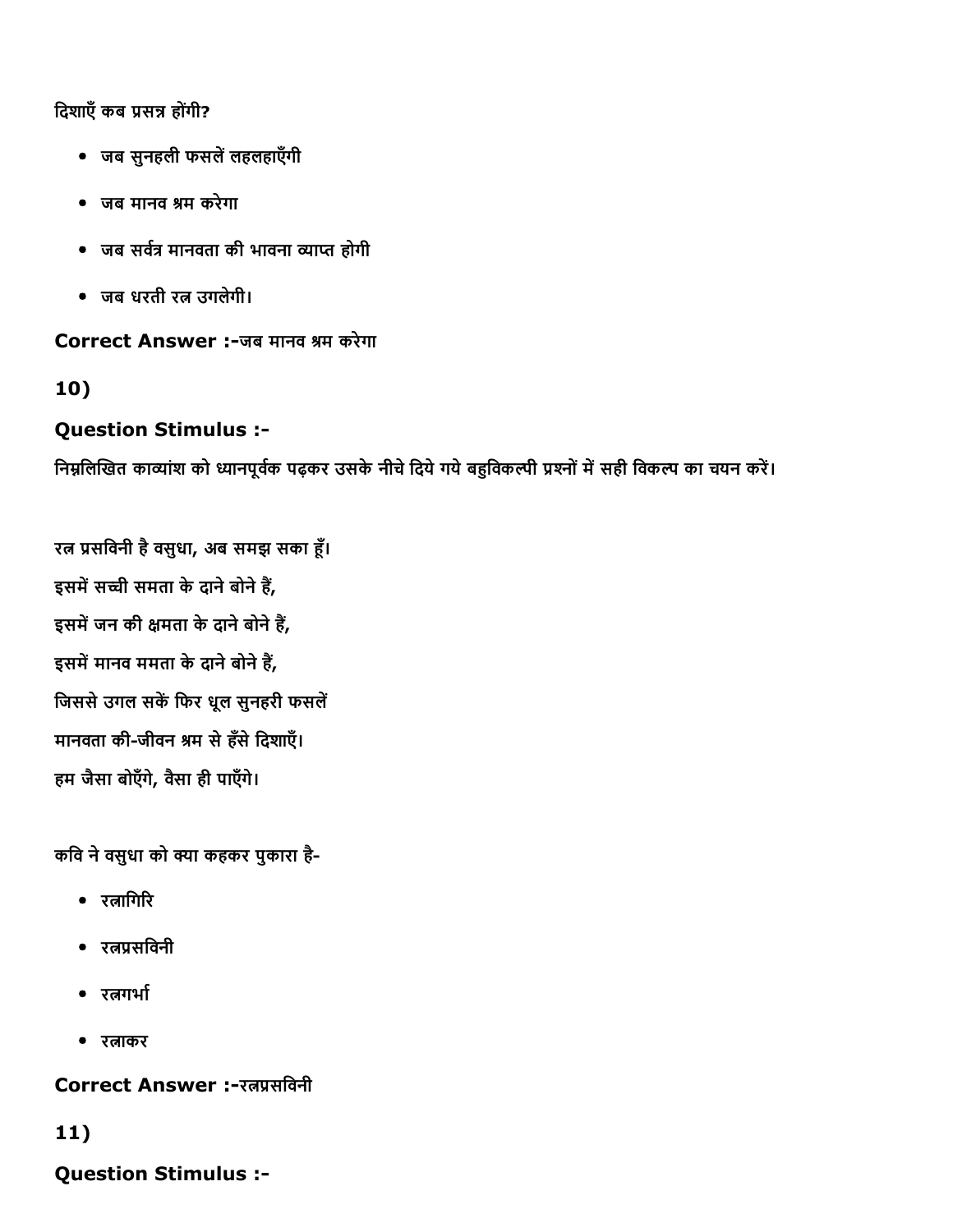कमल का पर्यायवाची समूह होगा-

- पंकज, सरोज, राजीव
- अबंुज, मयंक, िहमांशु
- पंकज, शिश, इंदु
- पंकज, सरोज, शिश

Correct Answer :-पंकज, सरोज, राजीव

12)

### Question Stimulus :

वाक्य के अंग कौन-कौन से हैं ?

- उद्देश्य-विधेय
- योग्यता, आकांक्षा, आसत्ति
- पदक्रम, अन्विति
- सरल,मिश्र और संयुक्त वाक्य

Correct Answer :-उद्देश्य-विधेय

13)

### Question Stimulus :

निम्नलिखित में से अव्ययीभाव समास का एक उदाहरण कौन-सा है ?

- लेनदेन
- सज्जन
- िचड़ीमार
- $\bullet$  परोक्ष

Correct Answer :-परोक्ष

## 14)

## Question Stimulus :

निम्न विकल्पों में विलोम का चयन करते हुए रिक्त स्थान की पूर्ती कीजिए।

"ईश्वर व्यक्त भी है और .......भी, सगुण भी है और निर्गुण भी "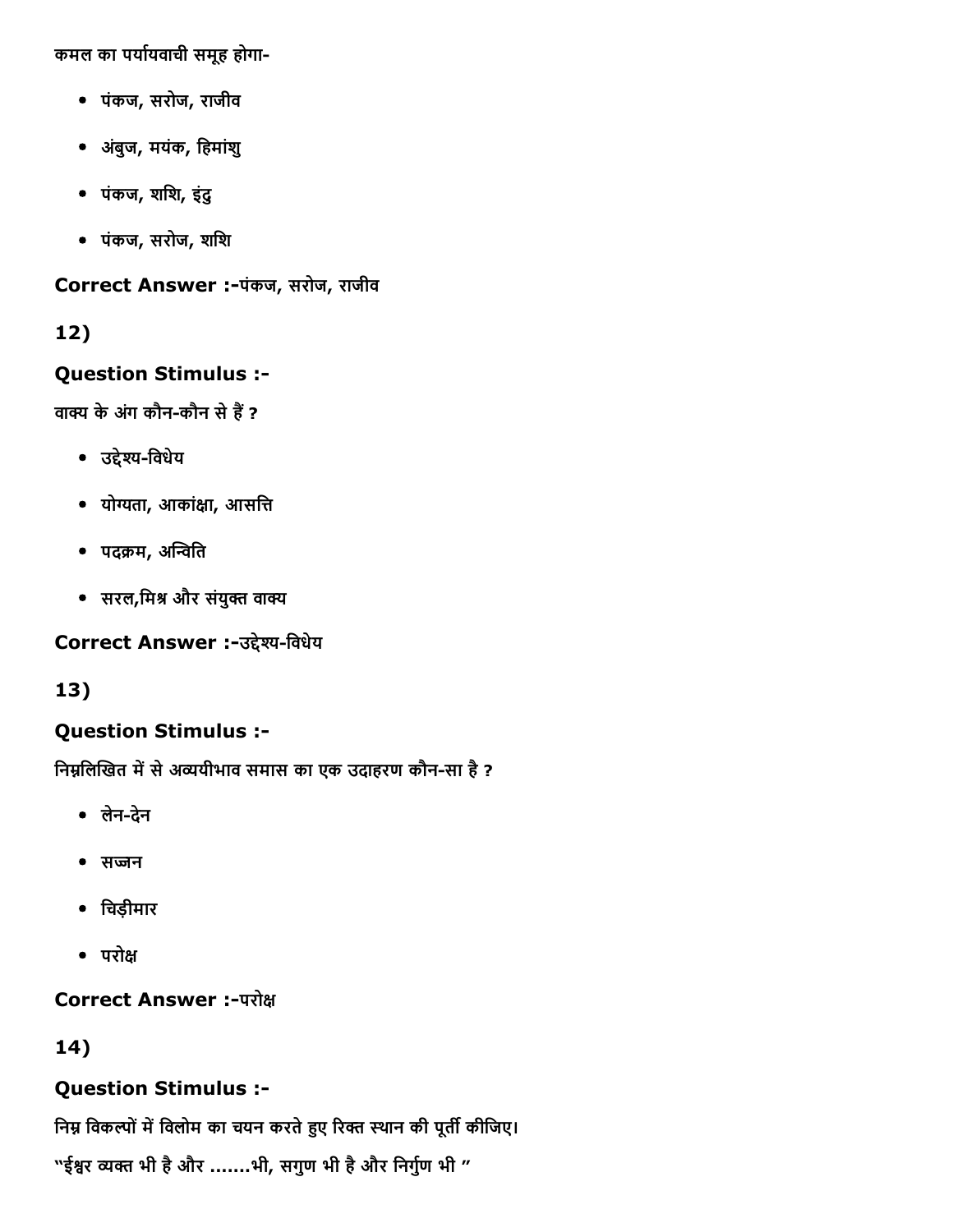- अभिव्यक्त
- अव्यक्त
- अप्रकट
- निरुक्त

Correct Answer :-अव्यक्त

## 15)

## Question Stimulus :

जब किसी की अत्यंत प्रशंसा के लिए कोई बात बहुत बढा-चढ़ाकर अथवा लोकसीमा का उल्लंघन करके कहा जाए तब वहाँ.............अलंकार होता है।

- अतिश्योक्ति
- अन्योक्ति
- ကितरेक
- ̀ांितमान

Correct Answer :-अतिश्योक्ति

## 16)

## Question Stimulus :

निम्न पंक्तियों में कौन-सा अलंकार है?

नहिं पराग नहिं मधुर मधु, नहीं विकास यहि काल।

अली कली ही तें बँध्यो, आगे कौन हवाल।

- अनवय
- रूपक
- उत्प्रेक्षा
- $\bullet$  अन्योक्ति

Correct Answer :-अन्योक्ति

## 17)

Question Stimulus :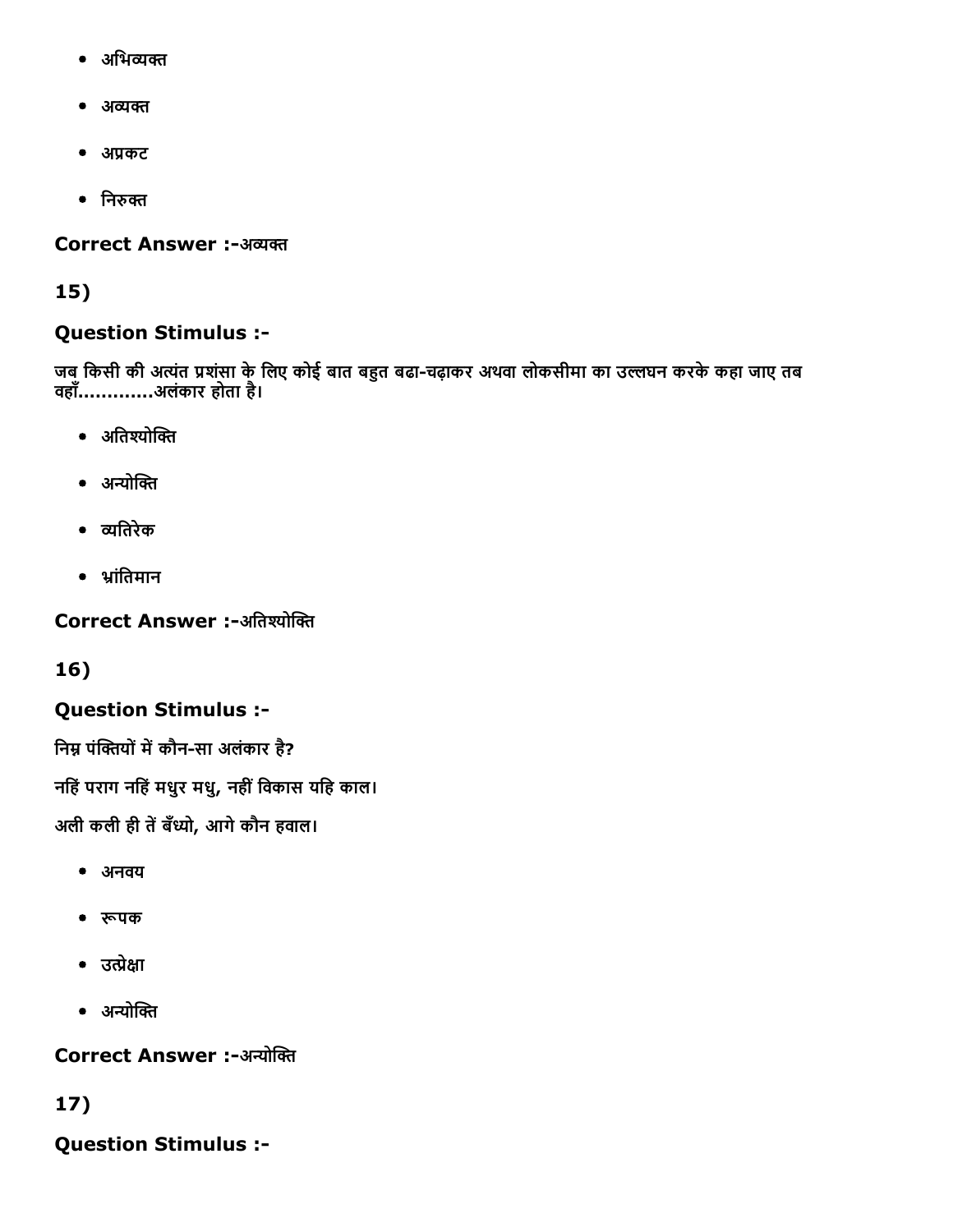निम्न पंक्तियों में कौन-सा छंद है ?

कागा काको धन हरै, कोयल काको देय।

मीठेवचन सुनाय कर, जग अपनो कर लेय॥

- सोरठा
- उल्लाला
- दोहा
- ह̀रगीितका

## **Correct Answer :-दोहा**

18)

## Question Stimulus :

..................... छद के प्रत्येक चरण में 16 मात्राएं होती है। यह सममात्रिक छद है। प्रथम और द्वितीय चरणों में तुक समान होता है।

- दोहा
- चौपाई
- सोरठा
- उल्लाला

Correct Answer :चौपाई

19)

## Question Stimulus :

निम्न पंक्तियों में कौन-सा रस है?

संदेसौंदेवकी सो किहयो।

हौं तो धाय तिहारे सुत की दया करत ही रहियो।।

तुमतौंटेव जािनितिहंहो तऊ मोिह किह आव।ै

प्रात उठत मेरो लाल लड़ैतेहिं माखन रोटी भावै।।

- शांत रस
- कကण रस
- श्रृंगार रस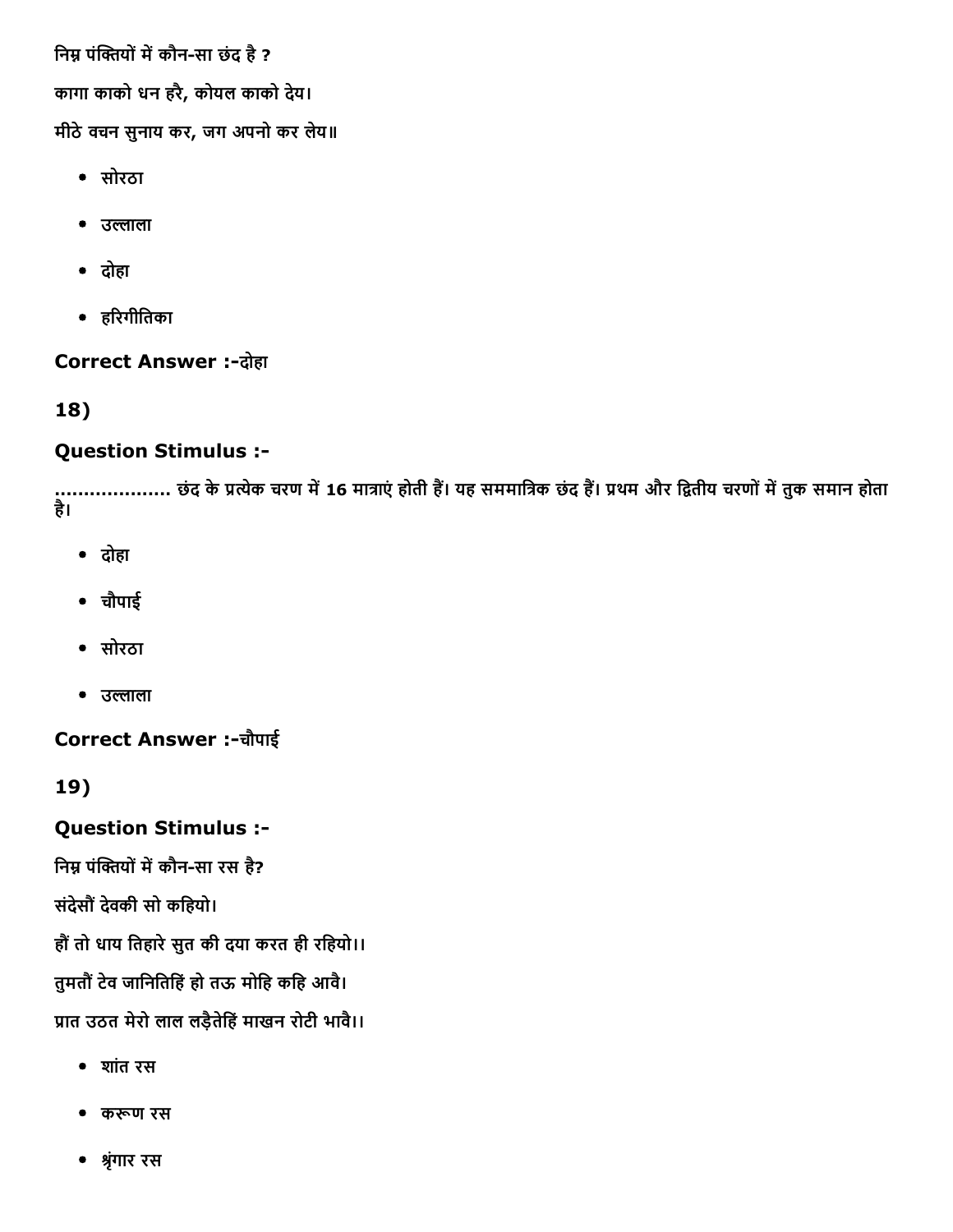• वात्सल्य रस

Correct Answer :-वात्सल्य रस

20)

## Question Stimulus :

वीभत्स रस का स्थाई भाव..................है।

- विस्मय
- जुगुप्सा
- $\bullet$  निर्वेद
- रित

Correct Answer :-जुगुप्सा

21)

## Question Stimulus :

मुक्तक काव्य के कितने भेद होते हैं?

- चार
- तीन
- दो
- पांच

**Correct Answer :- दो** 

22)

## Question Stimulus :

'कृष्णायन'' महाकाव्य के रचियता हैं-

- तुलसीदास
- हजारीप्रसाद द्विवेदी
- पंडित द्वारिका प्रसाद मिश्र
- इनमें से कोई नहीं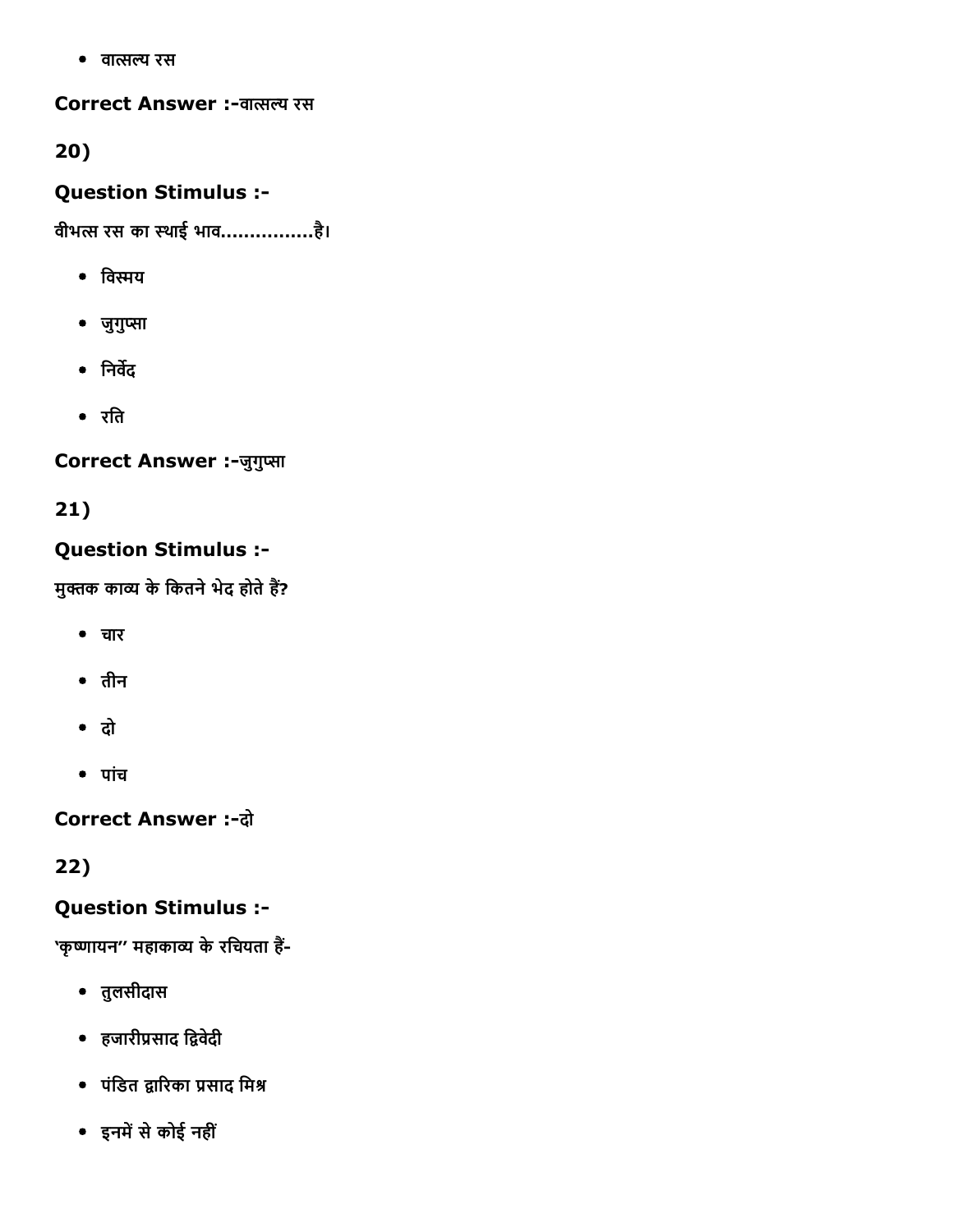### Correct Answer :-पंडित द्वारिका प्रसाद मिश्र

## 23)

## Question Stimulus :

शुद्ध वाक्य का चयन कीजिए-

- बाण बड़ा उपयोगी शस्त्र है।
- लाठी बड़ा उपयोगी अस्त्र है।
- िचिड़या गा रही है।
- इनमें से कोई नहीं

Correct Answer :-इनमें से कोई नहीं

24)

Question Stimulus :

निम्न लिखित 6 वाक्यांशों में से प्रथम व अंतिम निश्चित हैं, शेष को उचित क्रम में व्यवस्थित कीजिए।

(1)- गीता में कहा गया है कि

(य)- कोई एक ही उन्हें जान पाता है।

(र)- तो बहुत होते हैं किन्तु उनमें से

- (ल)- क्योंकि भौतिक विषयों से विरत ही
- (व)- भगवान को जानने के इच्छुक
- (6)- भगवान के प्रति आसक्त हो सकता है।
	- य र ल व
	- र य ल व
	- व र य ल
	- य व ल र

Correct Answer :व र य ल

25)

## Question Stimulus :

निम्न लिखित 6 वाक्यांशों में से प्रथम व अंतिम निश्चित हैं, शेष को उचित क्रम में व्यवस्थित कीजिए।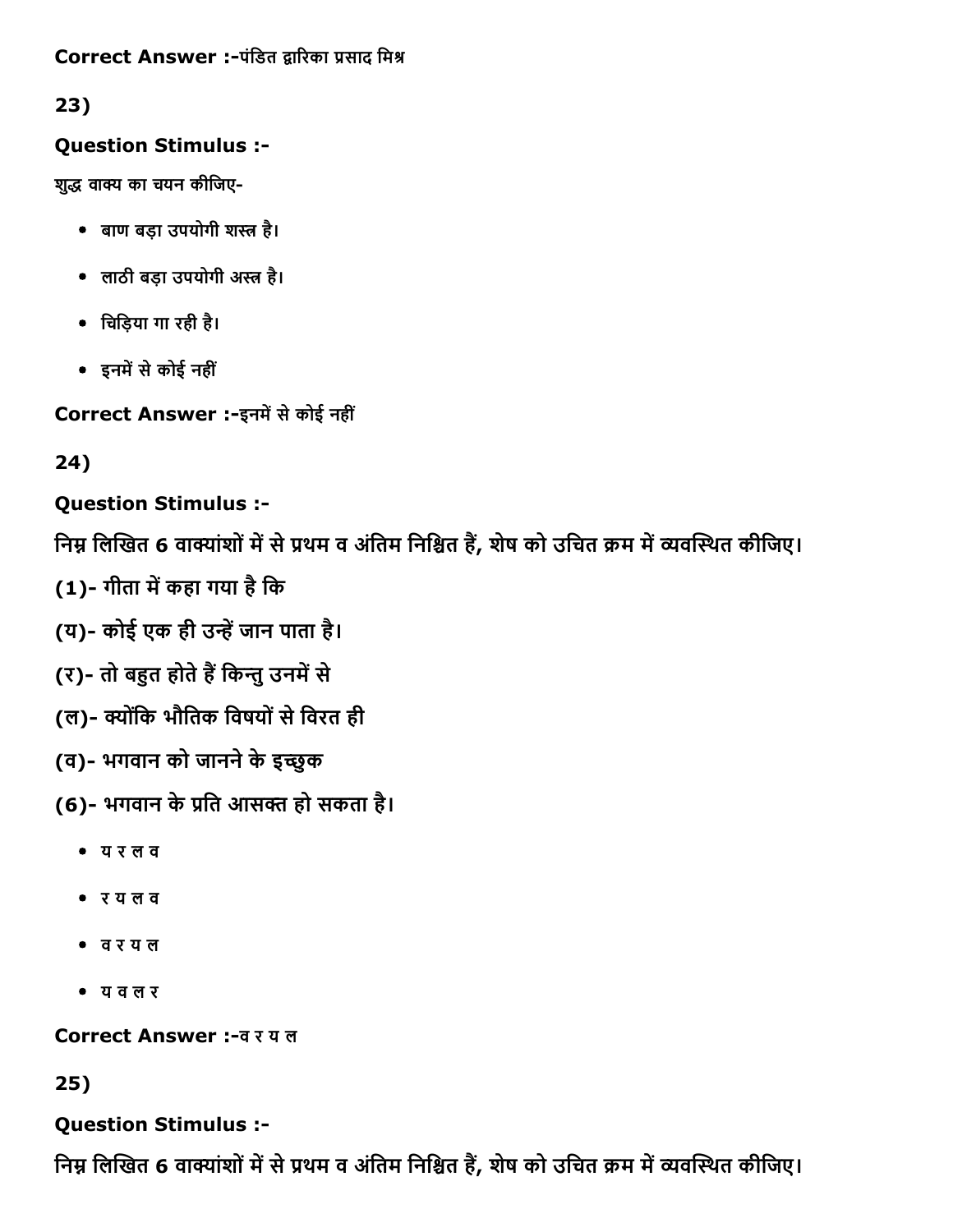- (1)- अतिथि
- (य)- निश्चित राशि लेकर
- (र)- से भोजन तथा रहने की
- (ल)- उसे पेइंग गेस्ट बनाने का
- (व)- सुविधा के बदले
- (6)- रिवाज सर्वप्रथम फ्रांस में शुरू हुआ था
	- य र ल व
	- र व य ल
	- व य ल र
	- य व ल र

Correct Answer :- र व य ल

26)

## Question Stimulus :

अशुद्ध वाक्यांश का चयन कीजिए।

- स्वतंत्रता-संग्राम में प्राण गँवाने वाले
- वीरों के सम्मान में सरकार ने
- एक दिन के सार्वजनिक अवकाश की घोषणा की है।
- कोई ुिट नहीं

Correct Answer :-कोई त्रुटि नहीं

## 27)

## Question Stimulus :

"Supervision" का हिंदी पर्याय है-

- पर्यवेक्षक
- पर्यवेक्षण
- $\bullet$  निवर्तन
- अधिक्रमण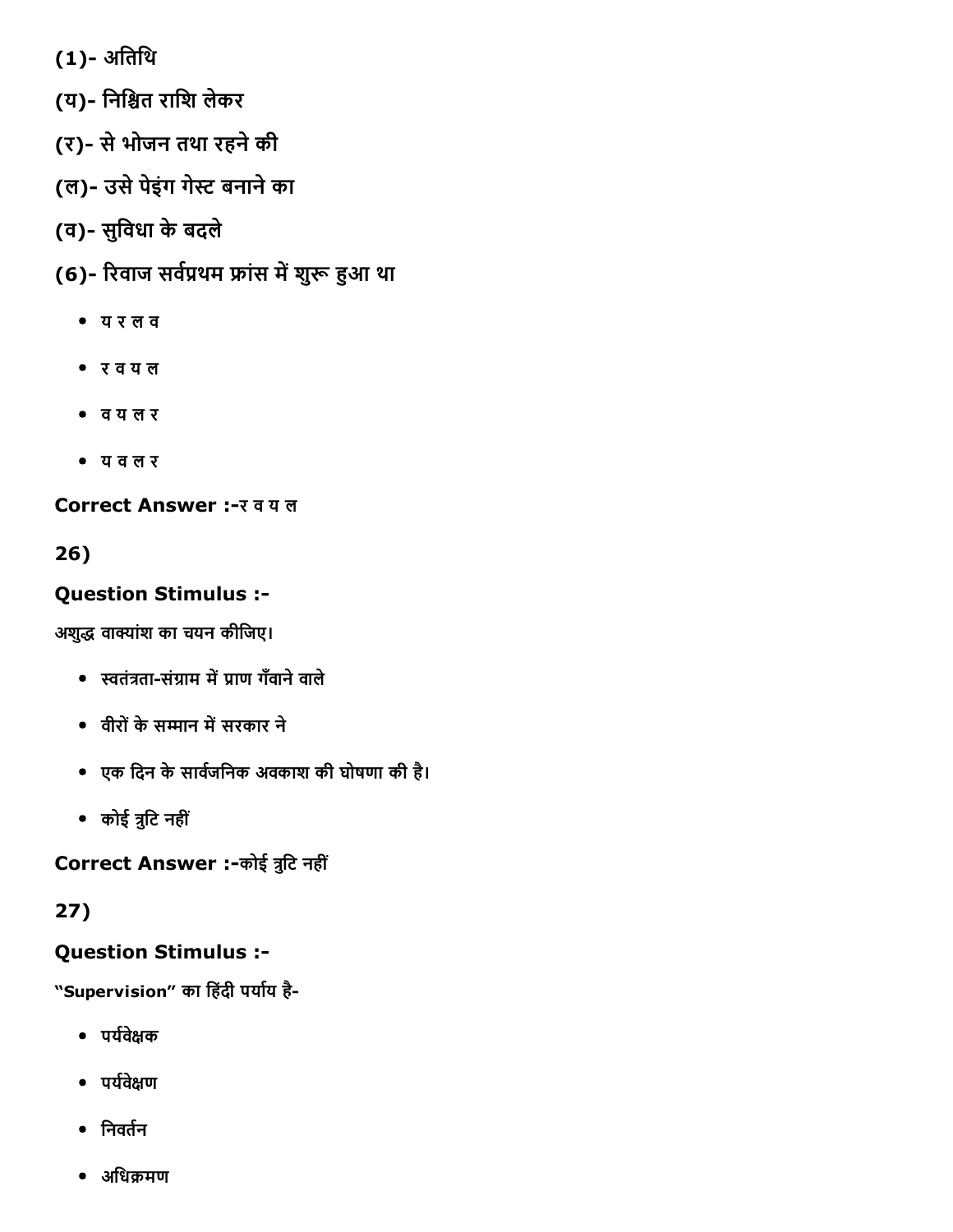#### Correct Answer :-पर्यवेक्षण

## 28)

### Question Stimulus :

निम्न वाक्यांश के लिए एक शब्द का चयन कीजिए ?

"विद्यालय में इम्तिहान लेने वाला"

- $\bullet$  विशेषज्ञ
- परी⠀क
- अध्यापक
- समन्वयक

## Correct Answer :-परीक्षक

29)

## Question Stimulus :

''अप्रमेय'' शब्द के लिए वाक्यांश का चयन कीजिए।

- जो प्रमाण से सिद्ध न हो
- जो प्रेम के योग्य न हो
- जो नापा न जा सके
- इनमें से कोई नहीं

Correct Answer :-जो प्रमाण से सिद्ध न हो

30)

## Question Stimulus :

"इंद्र पर विजय प्राप्त करने वाला" - वाक्यांश के लिए एक शब्द बताइये।

- इंद्रराज
- इंद्रियजीत
- इंद्रजीत
- इनमें से कोई नहीं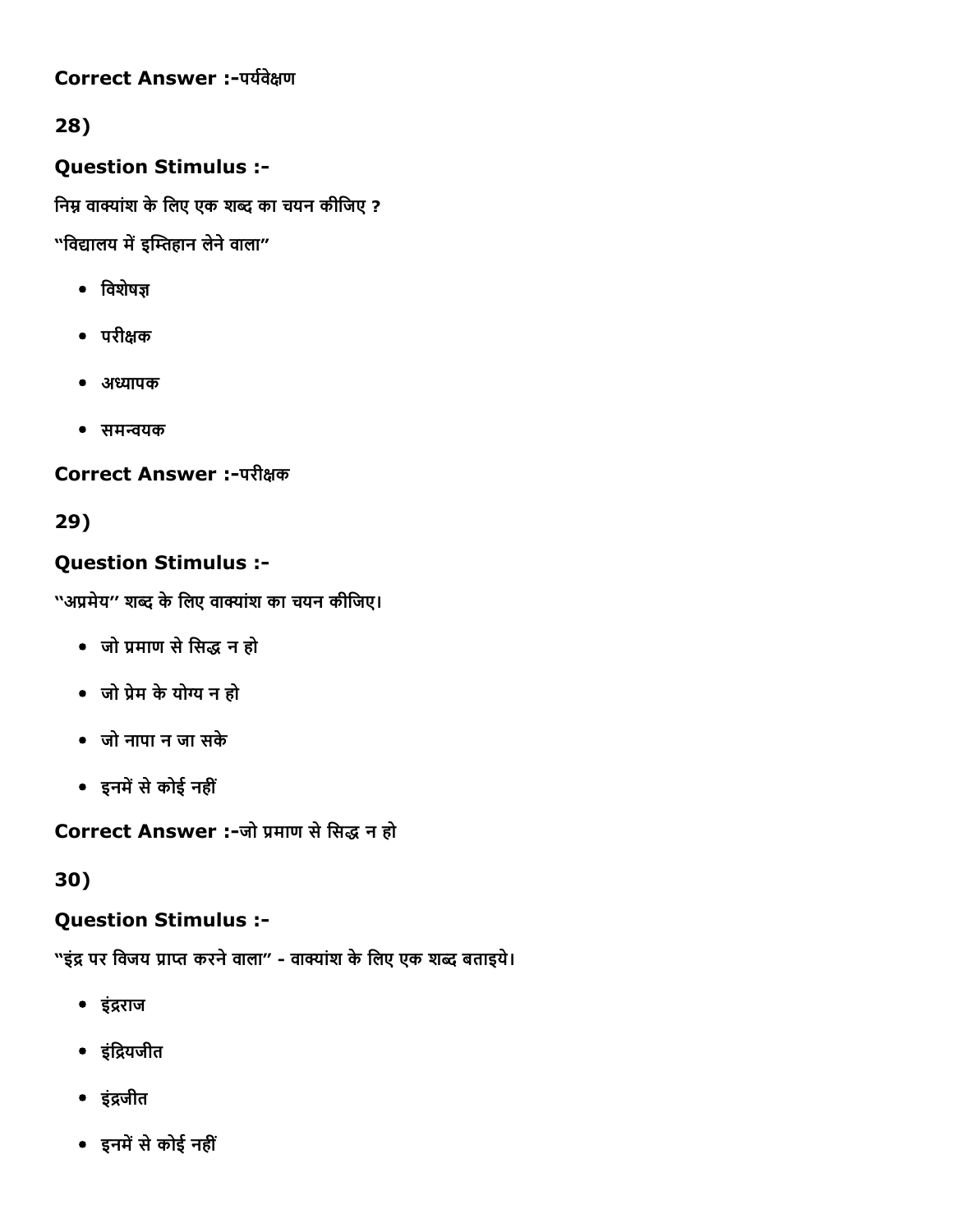#### Correct Answer :-इंद्रजीत

## 31)

### Question Stimulus :

''हमारे सैनिक इतने वीर हैं कि मृत्यु के सामने भी नहीं घबराते'' में कौन-सा वाक्य है।

- $\bullet$  साधारण वाक्य
- $\bullet$  संयुक्त वाक्य
- मिश्र वाक्य
- इनमें से कोई नहीं

Correct Answer :-मिश्र वाक्य

32)

### Question Stimulus :

निम्न साधारण वाक्य को मिश्र वाक्य में बदलिए-

"शक्तिशाली की चलती है।"

- वह शक्तिशाली है और उसी की चलती है।
- जो शक्तिशाली होता है, उसी की चलती है।
- उपरोᄀԀ दोनों
- इनमें से कोई नहीं

Correct Answer :-जो शक्तिशाली होता है, उसी की चलती है।

33)

### Question Stimulus :

अनेकार्थी शब्द "आब" के गलत विकल्प का चयन कीजिए-

- पानी
- चमक
- सखी
- छवि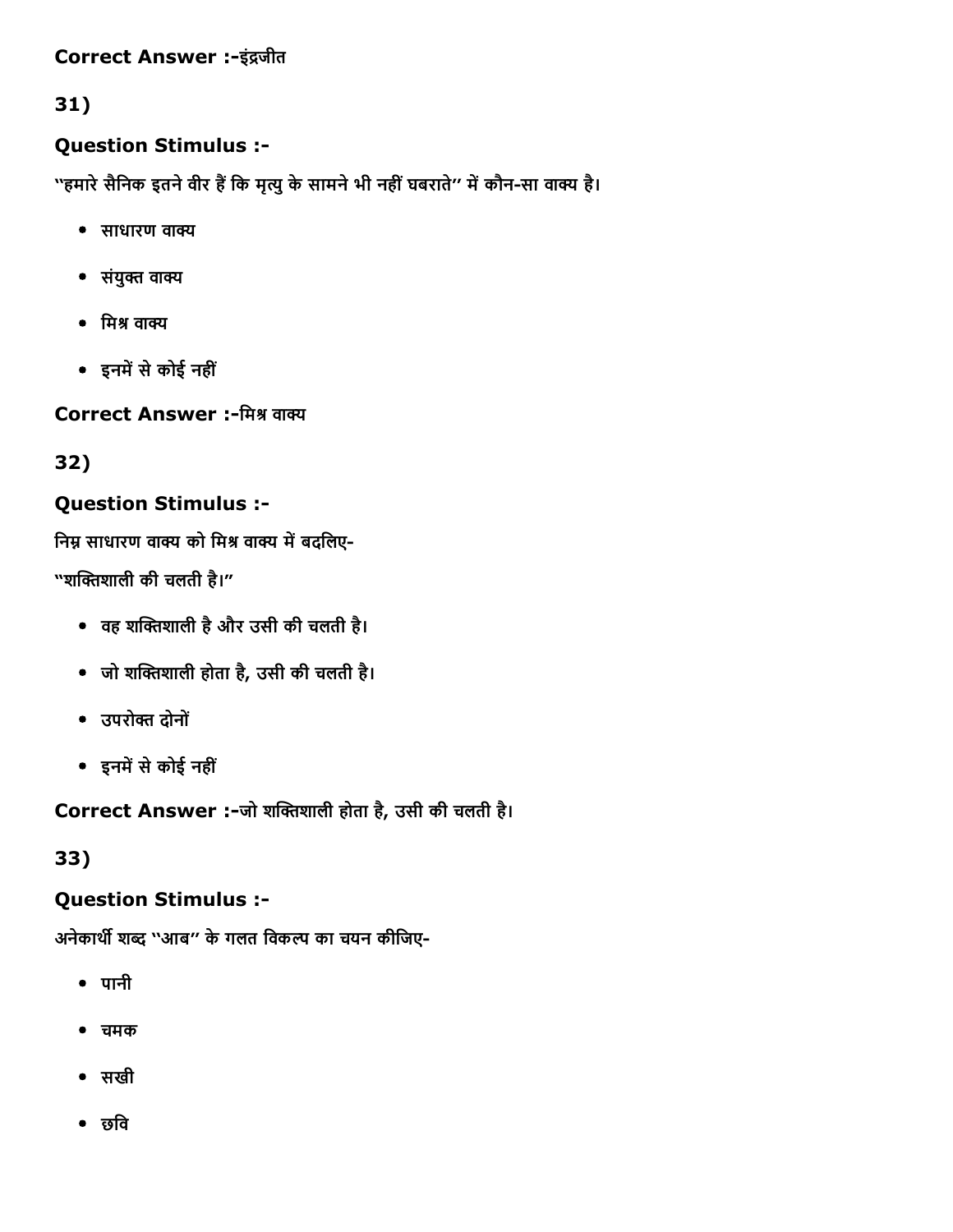#### Correct Answer :-सखी

### 34)

### Question Stimulus :

अनेकार्थी शब्द ''अक्ष'' के सही विकल्प का चयन कीजिए-

- धुरी
- अक्षत
- चावल
- इनमें से कोई नहीं

### Correct Answer :-धुरी

### 35)

### Question Stimulus :

यह क्या जीवन है कि आठों पहर नून तेल लकड़ी जुटाने में ही लगे हैं। लगातार मेहनत, सतत् संघर्ष। न सत्संग का अवकाश, न अपनों के साथ मिल बैठने का समय न प्रकृति का आनंद लेने का अवसर न प्रभु-चिंतन। उलटे, पेट पालने की चिंता, जिस पेट के िलए झठू, धोखा और लड़ाई झगड़ा तक करतेहो।ं

उपर्युक्त गद्यांश का संक्षेपण कीजिए-

- ऐसा जीवन तो विडंबना है जिसके लिए दिन-रात लड़ना पड़े।
- कोयल होय न उजली सौ मन साबुन लाये
- चदंन िवष ကापत नहींिलपटेरहत भुजंग
- चार िदन सुखद चांदनी और िफर अधंकार अἀात

### Correct Answer :-ऐसा जीवन तो विडंबना है जिसके लिए दिन-रात लड़ना पड़े।

#### 36)

### Question Stimulus :

''एक पंथ दो काज '' का अर्थ है-

- अनेक कायᘀकरना
- कायᘀकर⨀या न कर⨀, सोचना
- एक साथ दो लाभ
- एक साथ दो पद ఀहण करना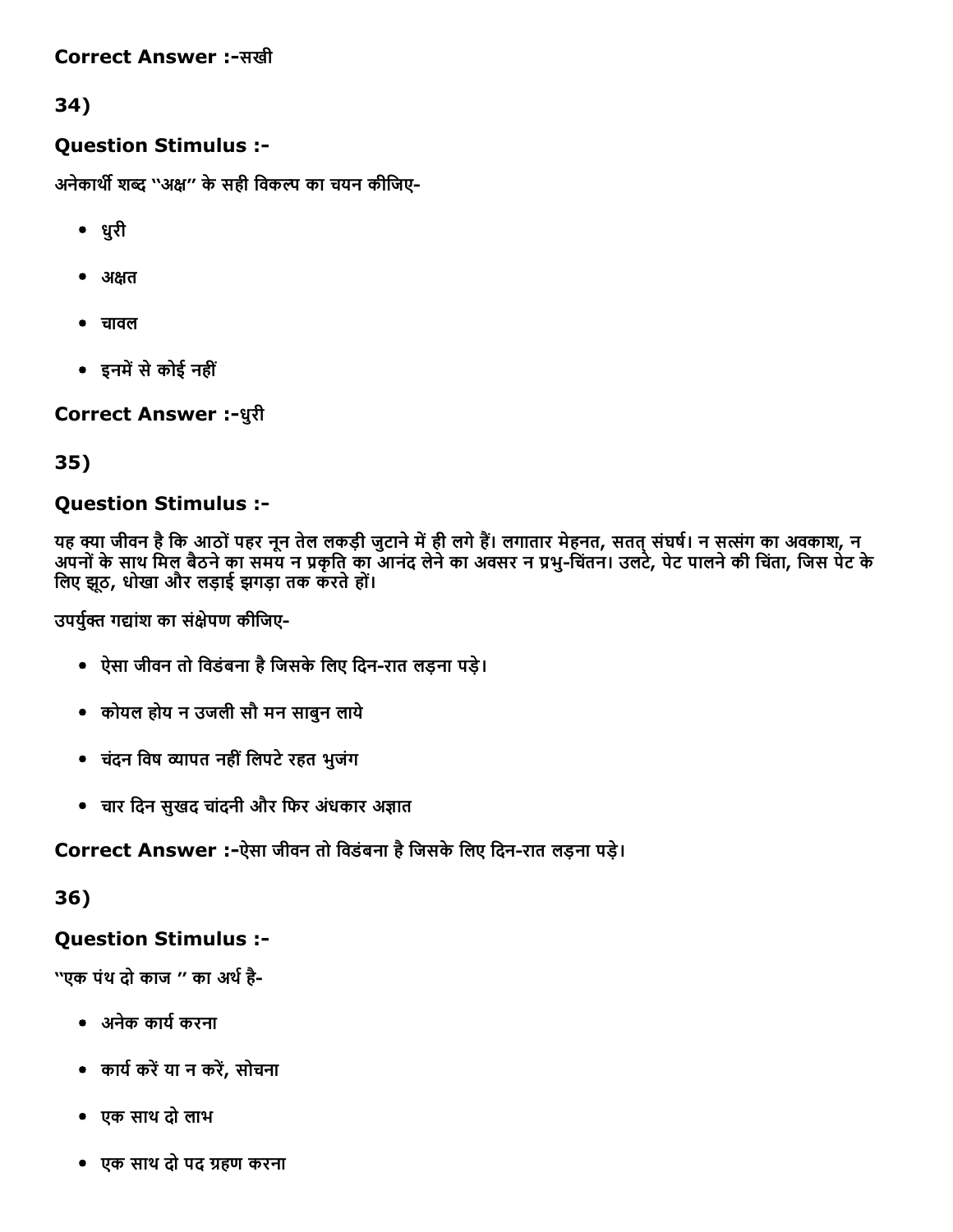#### Correct Answer :-एक साथ दो लाभ

## 37)

### Question Stimulus :

लोकोक्ति होती है-

- एक व्यर्थ उक्ति
- एक सार्थक सम्पूर्ण वाक्य
- $\bullet$  एक वाक्यांश
- इनमें से कोई नहीं

Correct Answer :-एक सार्थक सम्पूर्ण वाक्य

38)

## Question Stimulus :

''विपत्ति के समय थोड़ी-सी सहायता भी बड़ी होती है'' इस भाव की व्यंजक पंक्ति है-

- चार िदन की चाँदनी िफर अधँेरी रात
- आम केआम गुठिलयोंकेदाम
- चुपड़ी और दो-दो
- डूबतेको ितनकेका सहारा

Correct Answer :-डूबते को तिनके का सहारा

39)

## Question Stimulus :

''जूठा-झूठा'' शब्द-युग्म के सही अर्थ-भेद का चयन कीजिए-

- असत्यवादी-नजर
- उच्छिष्ठ भोजन-असत्यवादी
- सदाचार पद्धति-सत्यवादी
- इनमें से कोई नहीं

## Correct Answer :-उच्छिष्ठ भोजन-असत्यवादी

40)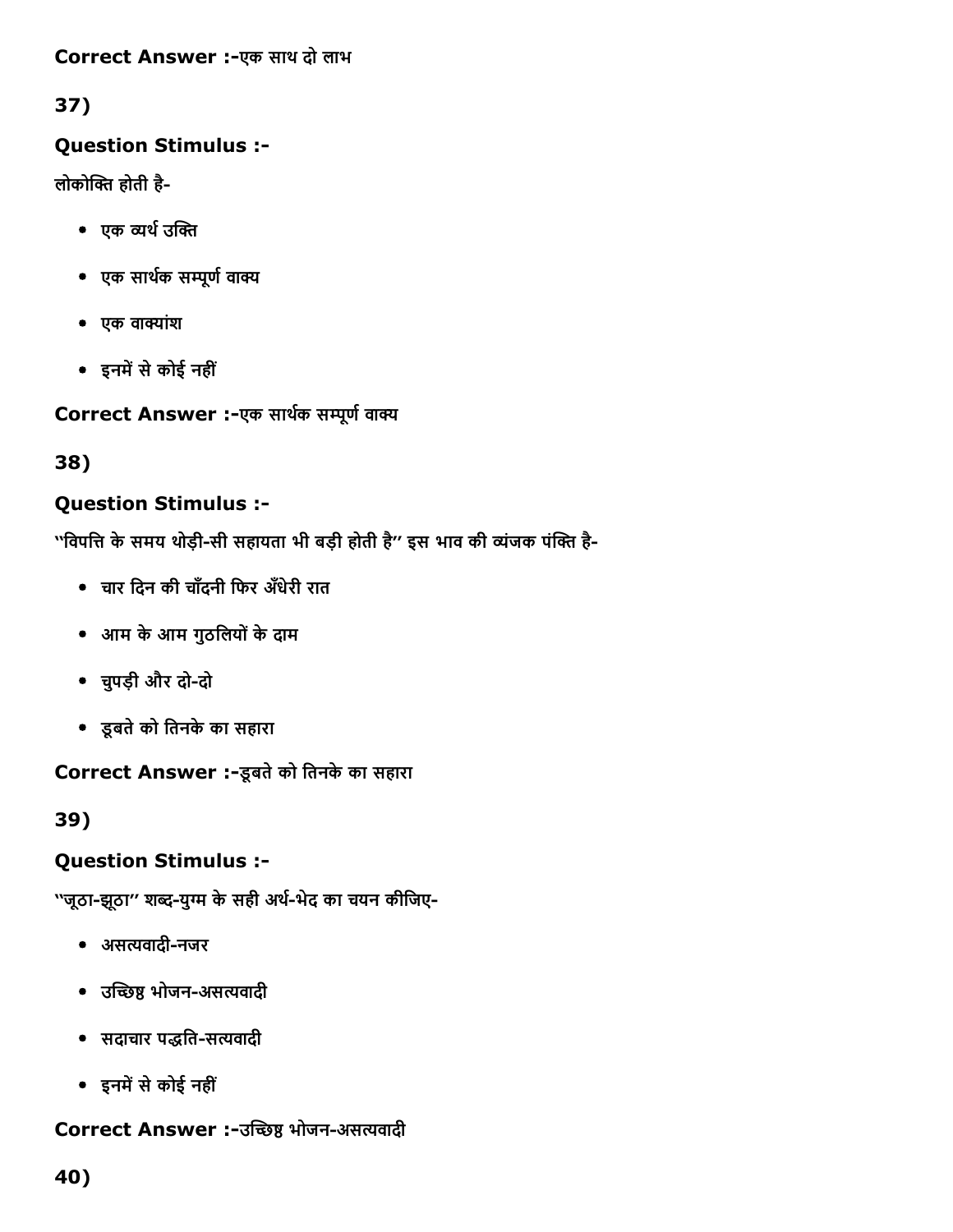## Question Stimulus :

''धन-धना'' शब्द-युग्म के सही अर्थ-भेद का चयन कीजिए-

- सम्पत्ति-धृष्ट
- सूर्य-प्रीतम
- लहर-सम्पत्ति
- सम्पत्ति-प्रीतम

## Correct Answer :-सम्पत्ति-प्रीतम

41)

### Question Stimulus :

मृदुवाणी में कौन-सा समास है-

- तत्पुरूष
- द्विगु
- कर्मधारय
- ကंက

Correct Answer :-कर्मधारय

42)

## Question Stimulus :

शांत रस का स्थायी भाव क्या है?

- उत्साह
- जुगुप्सा
- विस्मय
- $\bullet$  निर्वेद

Correct Answer :-निर्वेद

43)

Question Stimulus :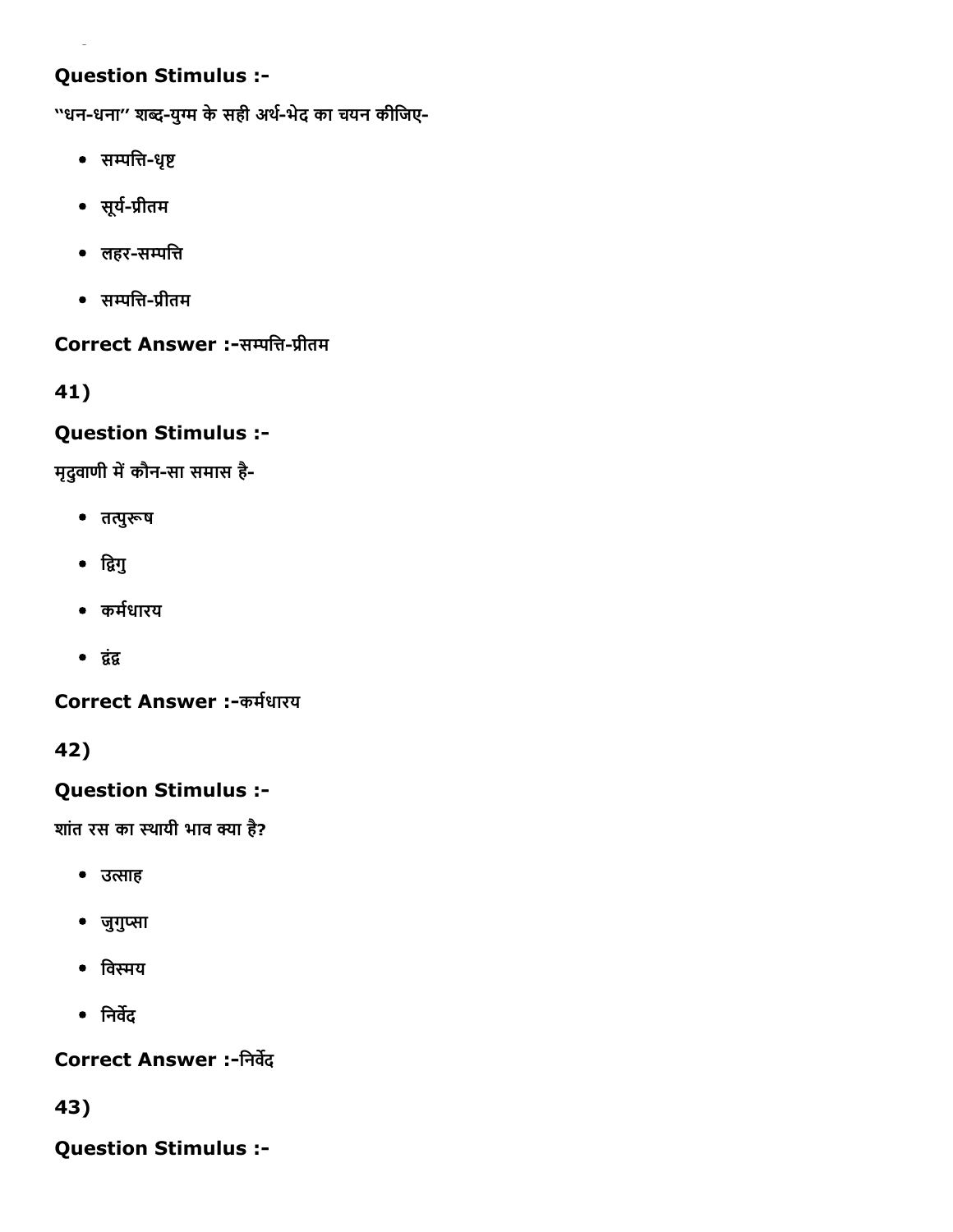"चलेउ निशाचर कटुक अपारा, चतुरंगिनी अनी बहु धारा। विविधि भाँति बाहन रथ जाना, बिपुल बरन पताक ध्वज नाना॥" उपरोक्त पंक्ति किस छंद का उदाहरण है?

- रोला
- सोरठा
- चौपाई
- दोहा

Correct Answer :चौपाई

44)

## Question Stimulus :

'संधि' शब्द का संधि विच्छेद होगा-

- सम+धी
- सम+िध
- सम्+िध
- सम्+धी

Correct Answer :-सम्+धि

45)

Question Stimulus :

निम्नलिखित में से कौन सा शब्द व्यंजन संधि का नहीं है?

- वागीश
- िवधायक
- उल्लास
- $\bullet$  अजन्त

Correct Answer :-विधायक

46)

Question Stimulus :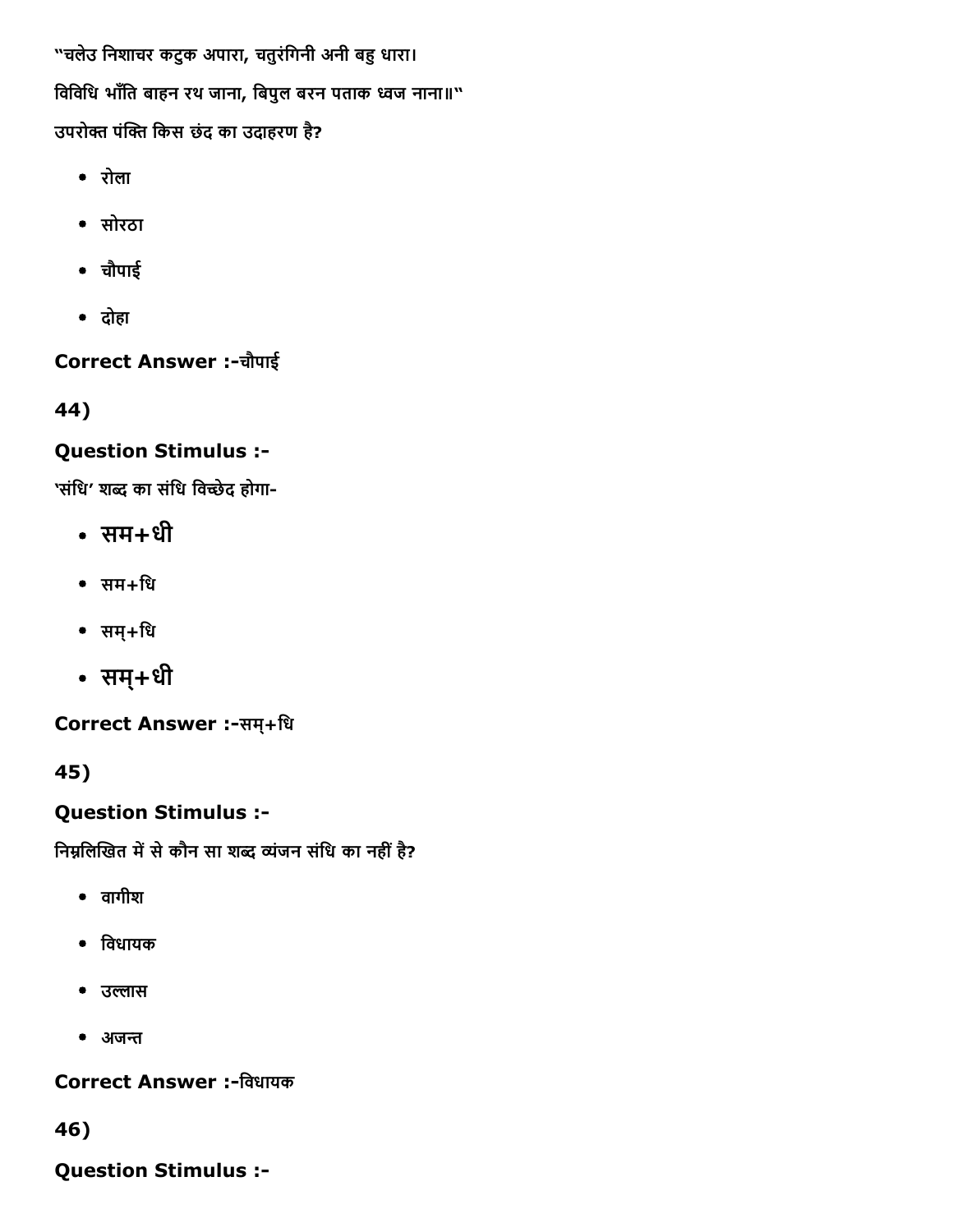बहुत-थोड़ा' में समास है-

- द्वन्द
- कर्मधारय
- अ䨀䈀ययी भाव
- तत्पुरुष

Correct Answer :-द्वन्द

47)

Question Stimulus :

"वह घर पကँचा तो माँराह देख रही थी।"........ है।

- कर्तु वाच्य
- $\bullet$  भाव वाच्य
- कर्म वाच्य
- इनमें से कोई नहीं

Correct Answer :-कर्म वाच

48)

## Question Stimulus :

निम्न विकल्पों में से अशुद्ध वाक्य का चयन कीजिए-

- मेरा नाम मोहन है
- िशकारी नेउस पर गोली चलाई पर शेर बच िनकला
- सामाजिक कुरीतियो का एक मात्र कारण अज्ञान है
- प्रत्येक प्राणी को आत्मनिर्भर होना चाहिए

Correct Answer :-शिकारी ने उस पर गोली चलाई पर शेर बच निकला

49)

## Question Stimulus :

"सिंधुन्सा विस्तृत और अथाह, एक निर्वासित का उत्साह" में साधारण धर्म किस शब्द को कहेंगे?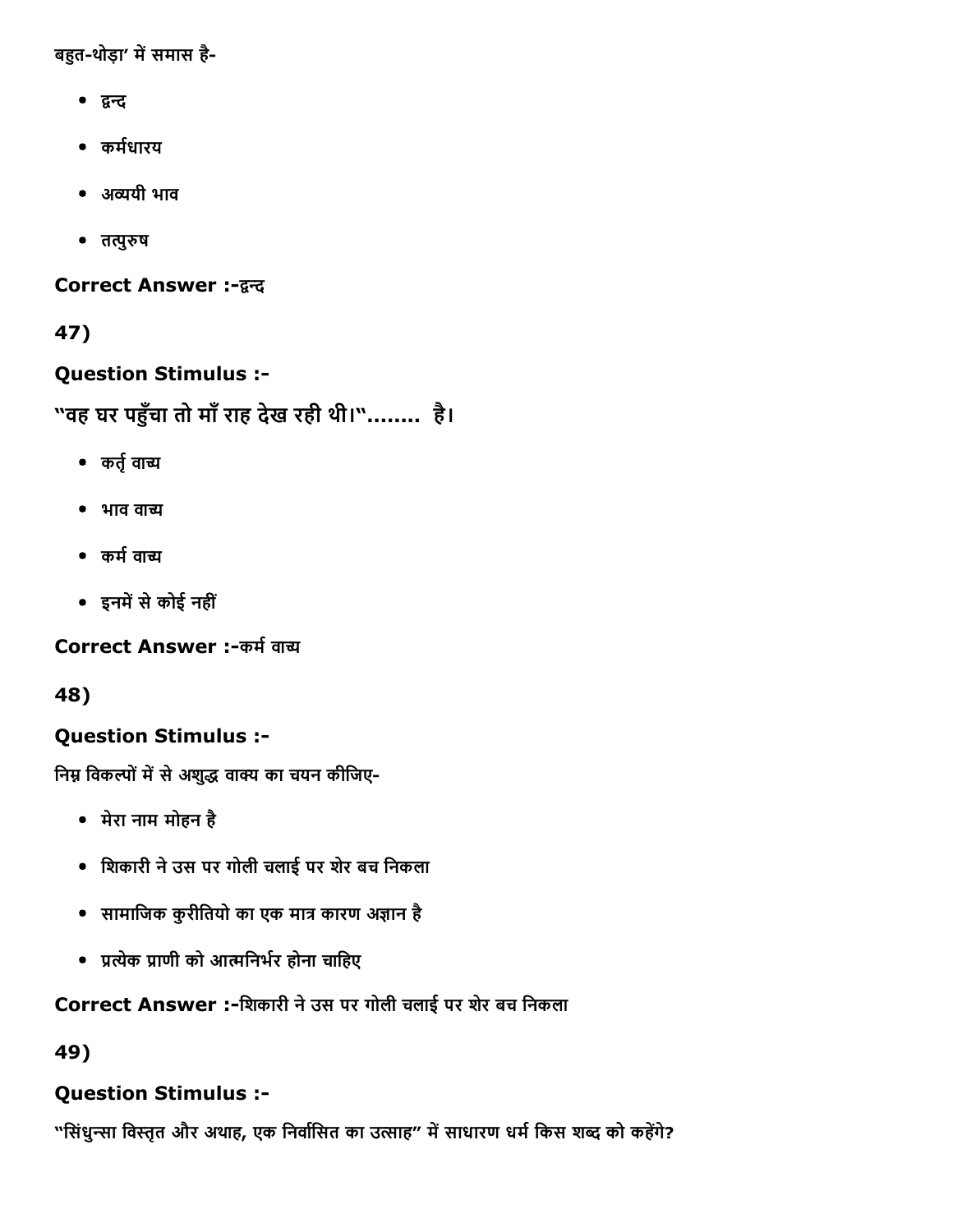- सिंधुन्सा
- विस्तृत
- अथाह
- विस्तृत और अथाह

Correct Answer :-विस्तृत और अथाह

50)

## Question Stimulus :

"आँखों में चर्बी छाना" मुहावरे का सही अर्थ है-

- आँखेफूल जाना
- घमဇडी होना
- आँखेलाल पड़ जाना
- आँखेअ छी होना

Correct Answer :-घमण्डी होना

51)

## Question Stimulus :

"मान न मान मै तेरा मेहमान" लोकोक्ति का सही अर्थ है-

- दुष्ट के साथ दुष्टतापूर्ण व्यवहार करना
- जबरद᐀Āी गलेपड़ना
- अनिच्छापूर्वक अतिथि सत्कार करना
- दूसरोंपर अपनेिवचार थोपना

Correct Answer :-जबरदस्ती गले पड़ना

52)

## Question Stimulus :

'क्ष' वर्ण किसके अन्तर्गत आती है?

• मूल स्वर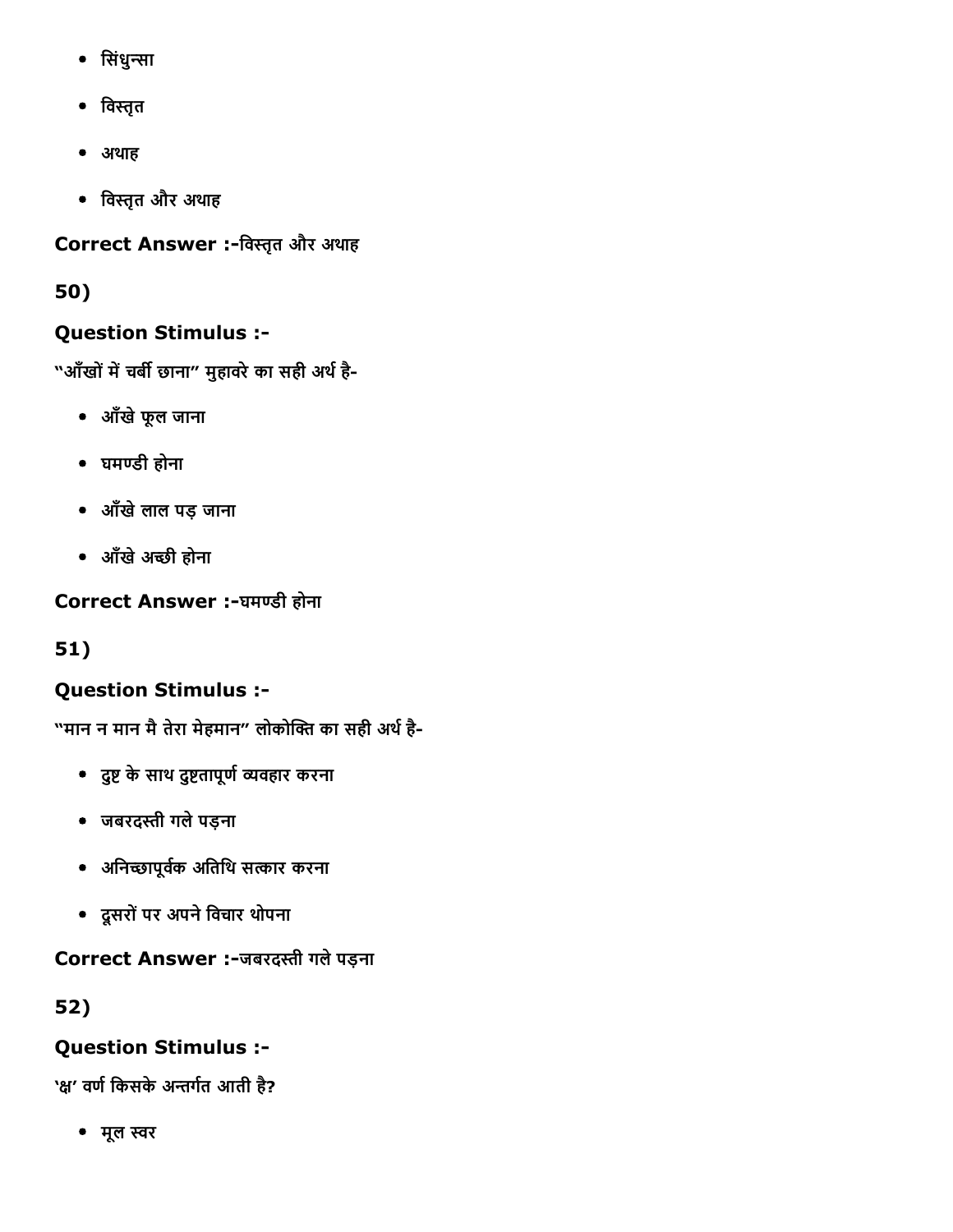- $\bullet$  घोष वर्ण
- संयुक्त वर्ण
- तालက

Correct Answer :-संयुक्त वर्ण

53)

## Question Stimulus :

'प' वर्ग की ध्वनियों का उच्चरण स्थान है-

- $\bullet$  ओष्ठ्य
- कंठ्य
- दंत्य
- दन्तोष्ठ्य

**Correct Answer :-ओष्ठ्य** 

54)

## Question Stimulus :

एक से अधिक उपसर्गों से बना शब्द है-

- अनाचार
- अ錄鈄याचार
- अप्रत्यक्ष
- उကत सभी

Correct Answer :उကत सभी

55)

Question Stimulus :

'प्रतिमूर्ति' में उपसर्ग है-

- $\bullet$  y
- $\bullet$  प्रति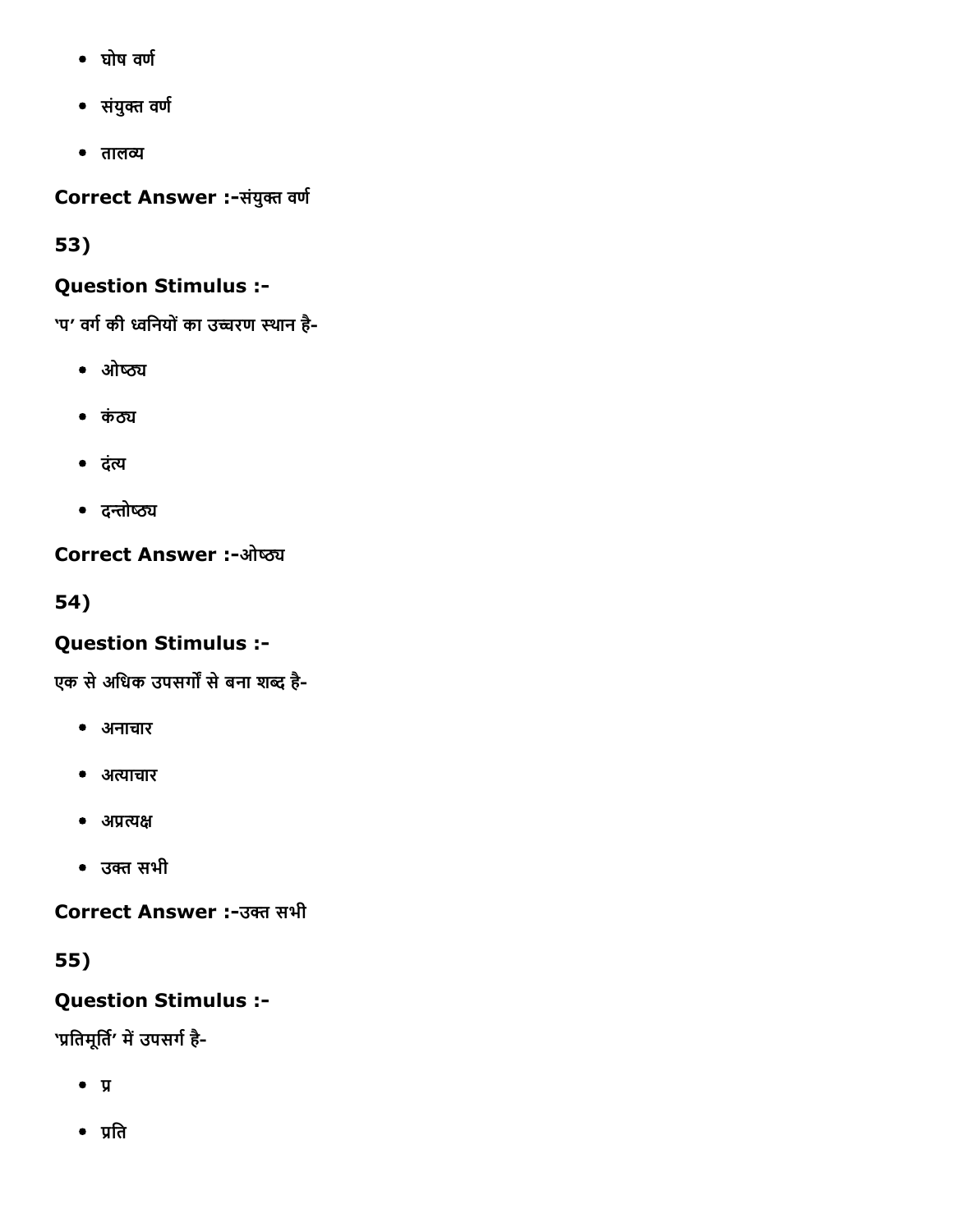- पर
- परा

**Correct Answer :- प्रति** 

56)

### Question Stimulus :

'निद्रालू' में प्रत्यय है-

- लू
- आलू
- ∙ द्रालू
- कचालू

**Correct Answer :-आलू** 

57)

## Question Stimulus :

निम्न में से किस शब्द में 'आवा' प्रत्यय नहीं है?

- िदखावा
- चढ़ावा
- लावा
- भुलावा

Correct Answer :-लावा

58)

## Question Stimulus :

निम्न में से कौन सा शब्द जाति वाचक संज्ञा नहीं है?

- बगुला
- लड़का
- डाकू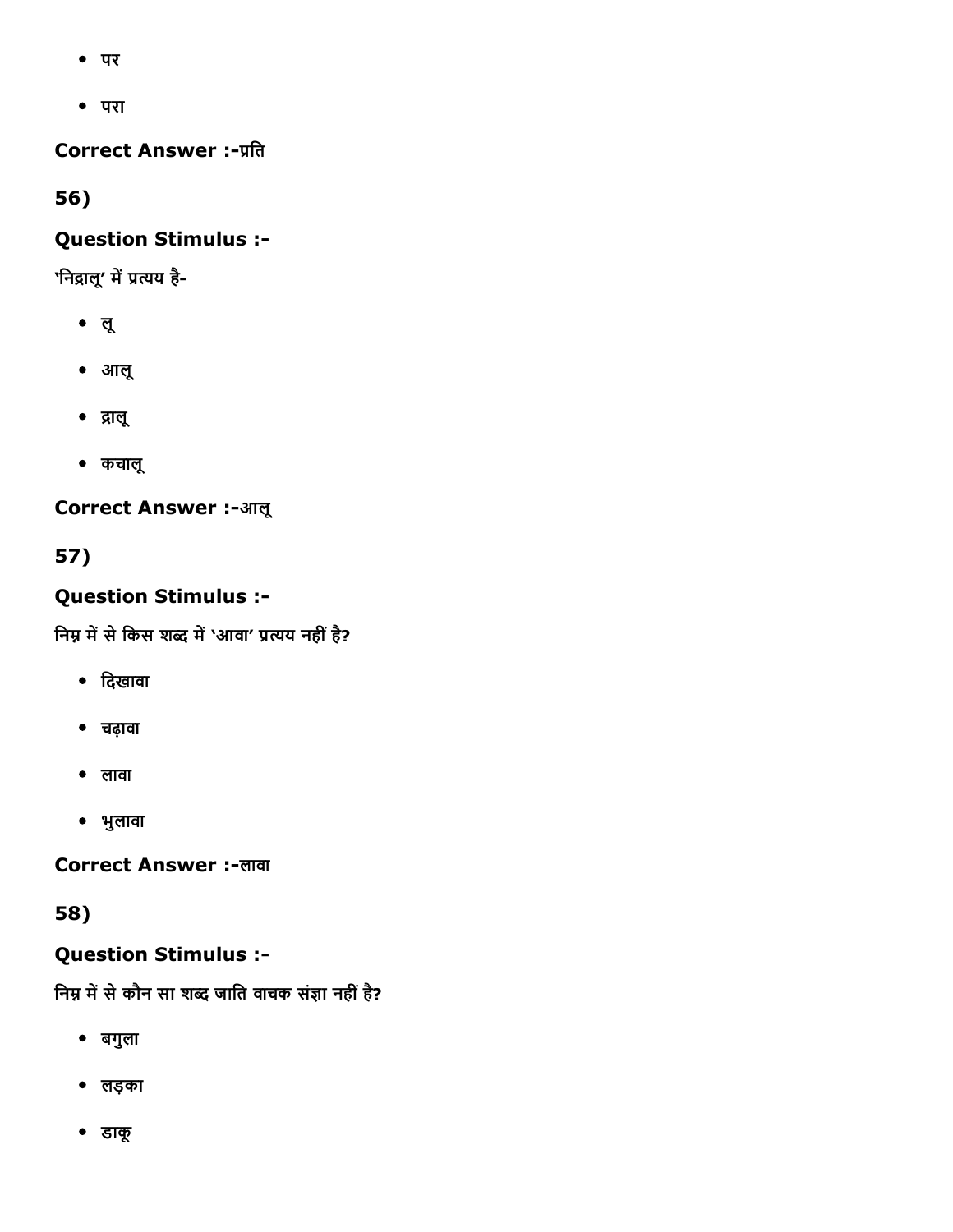• आनन्द

**Correct Answer :-आनन्द** 

59)

Question Stimulus :

निम्न समूह से सही शब्द चुन कर लिखें-

- िपंजडा
- भेिड़या
- $\bullet$  सामर्थ
- $\bullet$  सक्ती

Correct Answer :-भेड़िया

60)

## Question Stimulus :

निम्न प्रश्न के शब्द-युग्म के सही अर्थ-भेद का चयन कीजिए-

'आहूत-आहूत'

- यज्ञ-चढ़ावा
- आमंत्रित-बुलाया
- यज्ञ-आमंत्रित
- बुलाया-मंत्र

Correct Answer :-यज्ञ-आमंत्रित

61)

## Question Stimulus :

मरकत, जवाहर, माणिक ये निम्न में से किसके पर्यायवाची हैं?

- कंचन
- हरिप्रिया
- चचंला
- मिण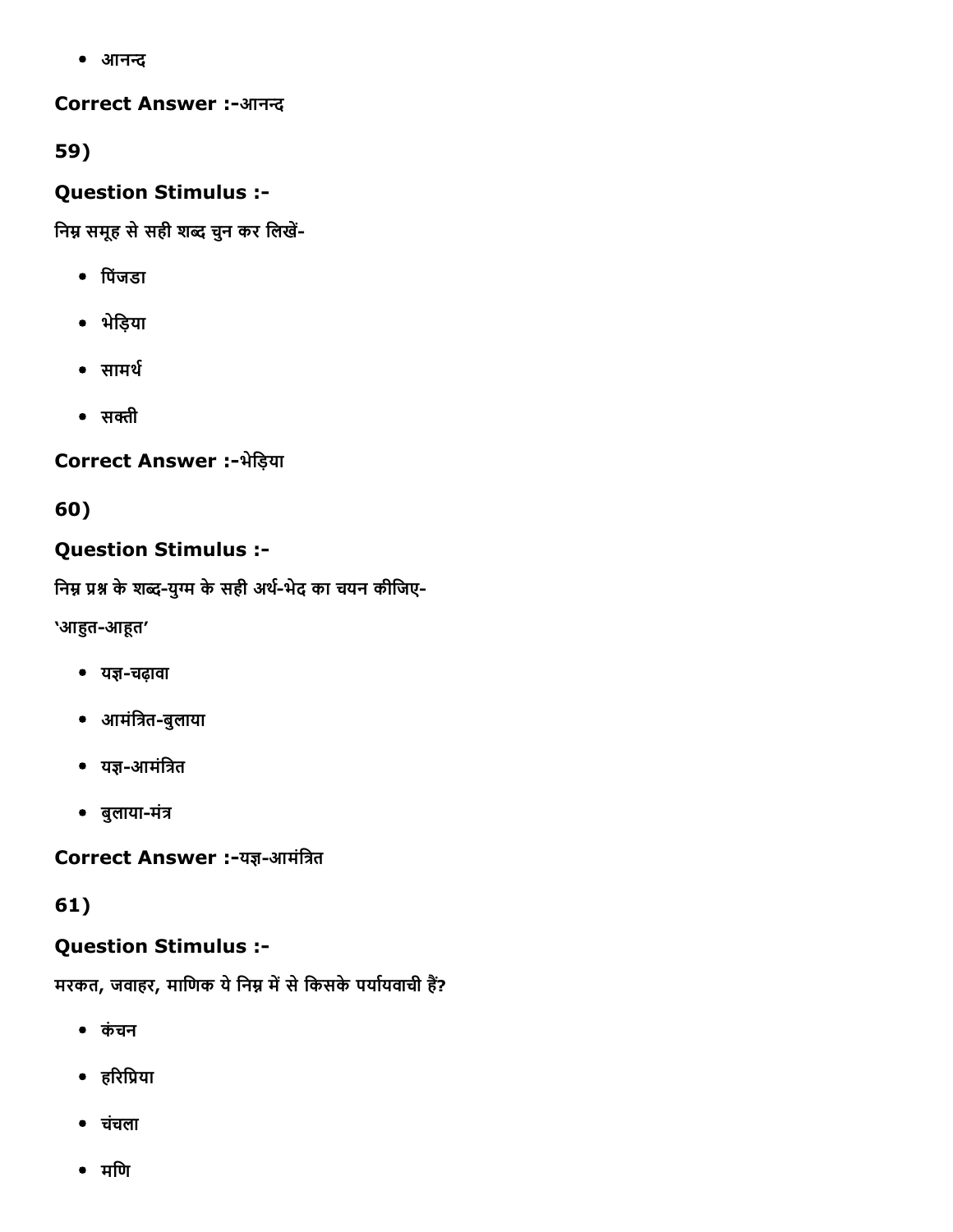#### **Correct Answer :-मणि**

# 62)

### Question Stimulus :

'राजा' का पर्यायवाची है-

- अवनीश
- रंक
- रानी
- राम

Correct Answer :-अवनीश

63)

### Question Stimulus :

विलोम शब्द का चयन कर रिक्त स्थान भरिए-

आत्मा 'सूक्ष्म' है, शरीर ....................... है।

- अदृश्य
- स्थूल
- निश्चित
- दृष्टव्य

Correct Answer :-स्थूल

64)

### Question Stimulus :

निम्न में से कौन सा एक युग्म विपरीतार्थक नहीं है?

- कर्म-अकर्म
- कर्कश-मधुर
- कटु-अप्रिय
- किठनसरल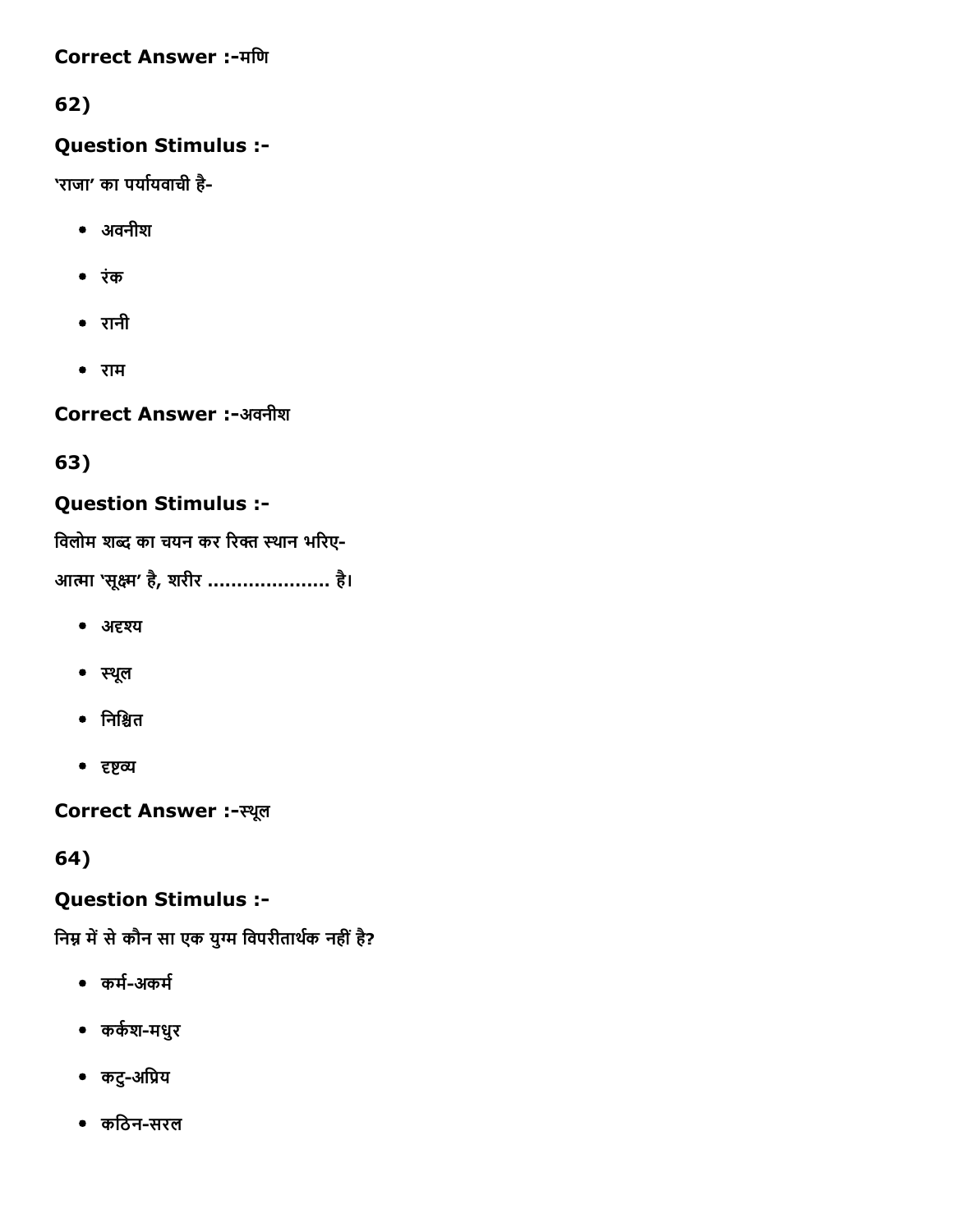#### Correct Answer :-कटु-अप्रिय

# 65)

### Question Stimulus :

निम्न में से तत्सम चुनिए-

- गाजर
- गाहक
- गेहूँ
- $\bullet$  गर्त

Correct Answer :-गर्त

66)

## Question Stimulus :

निम्न में से कौन सा शब्द तद्भव नहीं है?

- गोमय
- घोड़ा
- चाैंच
- ऊँट

**Correct Answer :-गोमय** 

67)

# Question Stimulus :

हिंदी भाषा की बोलियों के वर्गीकरण के आधार पर छत्तीसगढ़ी बोली है-

- पूवᘀ िहंदी
- पि㠸Āमी िहंदी
- पहाड़ी िहंदी
- राजस्थानी

# Correct Answer :- पूर्वी हिंदी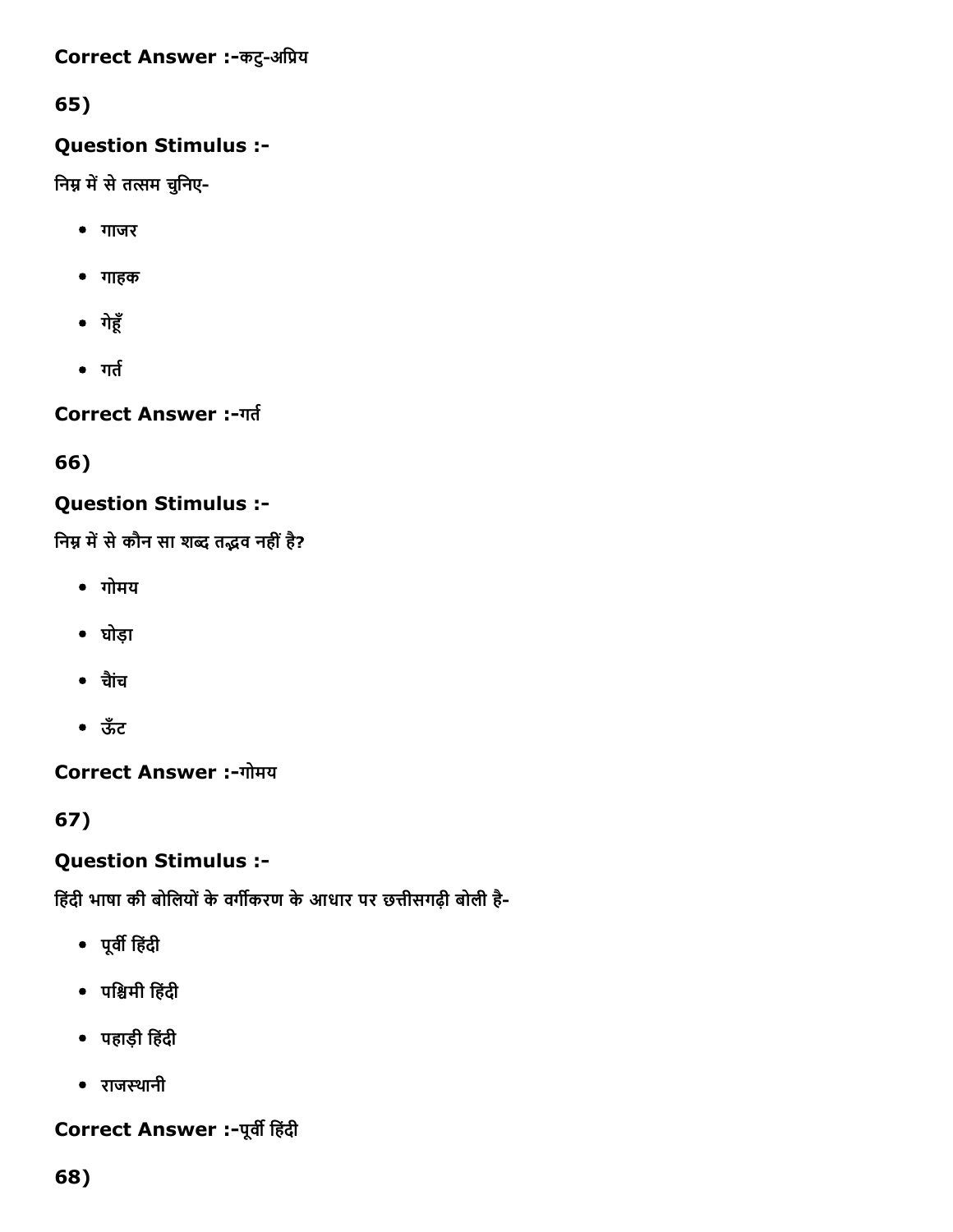### Question Stimulus :

देवनागरी लिपि का विकास हुआ है-

- भोजपुरी
- अवधी
- ब्राह्मी
- मागधी

Correct Answer :-ब्राह्मी

69)

## Question Stimulus :

हिंदी................ लिपि में लिखी जाती है।

- देवनागरी
- रोमन
- चीनी
- खरोကी

Correct Answer :-देवनागरी

70)

# Question Stimulus :

हिंदी को संवैधानिक रूप से राजभाषा कब घोषित किया गया?

- 5 जून 1919
- 14 िसतကर 1949
- 14 िसतကर 1939
- 11 िसतကर 1949

Correct Answer :-14 सितम्बर 1949

**Topic:- General Knowledge** 1)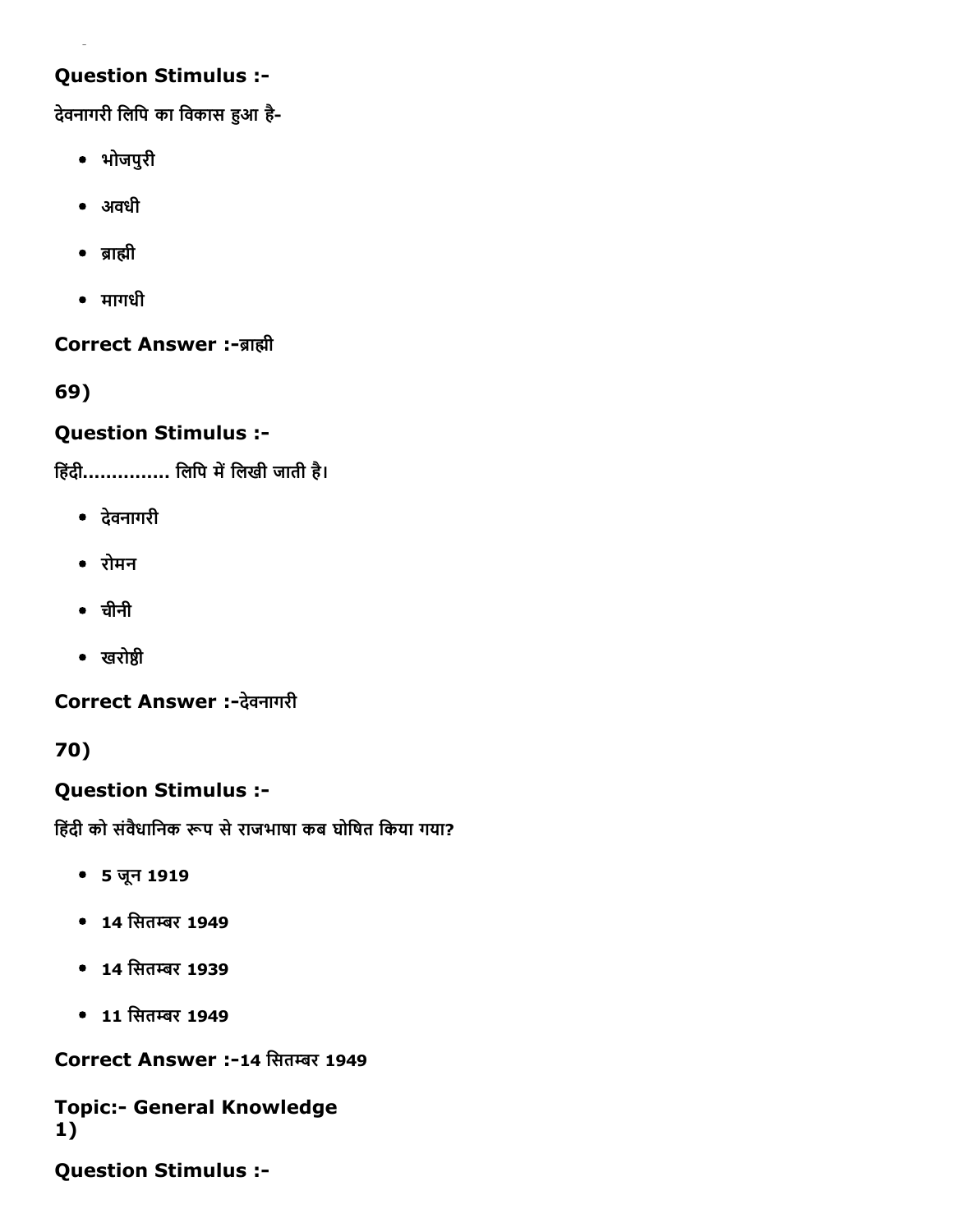Bull baiting (Jallikattu) is a traditional game in / "बुल बैटिंग" (जल्लीकटूट) ------------- का एक पारंपरिक खेल है:

- Kerala / केरल
- Andhra Pradesh / आंध्रप्रदेश
- Karnataka / कर्नाटक
- Tamil Nadu / तिमल नाडु

Correct Answer :-Tamil Nadu / तमिल नाडु

### 2)

#### Question Stimulus :

Match the following and select the correct answer from the codes given below: / निम्न को मिलाएं और नीचे दिए गए कोडों में से सही उत्तर का चयन करें:

| List-I       | $List-II$       |  |
|--------------|-----------------|--|
| 1. Jharkhand | a. Kohima       |  |
| 2. Assam     | b. Bhubaneshwar |  |
| 3. Odisha    | c. Dispur       |  |
| 4. Nagaland  | d. Ranchi       |  |
| सूचि-I       | सूचि-II         |  |
| 1. झारखंड    | a. कोहिमा       |  |
| 2. असम       | b. भुवनेश्वर    |  |
| 3. उड़ीसा    | c. दिसपुर       |  |
| 4. नागालैंड  | d. रांची        |  |
|              |                 |  |

- 1-d, 2-c, 3-b, 4-a
- 1-d, 2-c, 3-a, 4-b
- 1-c, 2-d, 3-b, 4-a
- 1-d, 2-b, 3-c, 4-a

Correct Answer :-1-d, 2-b, 3-c, 4-a

## 3)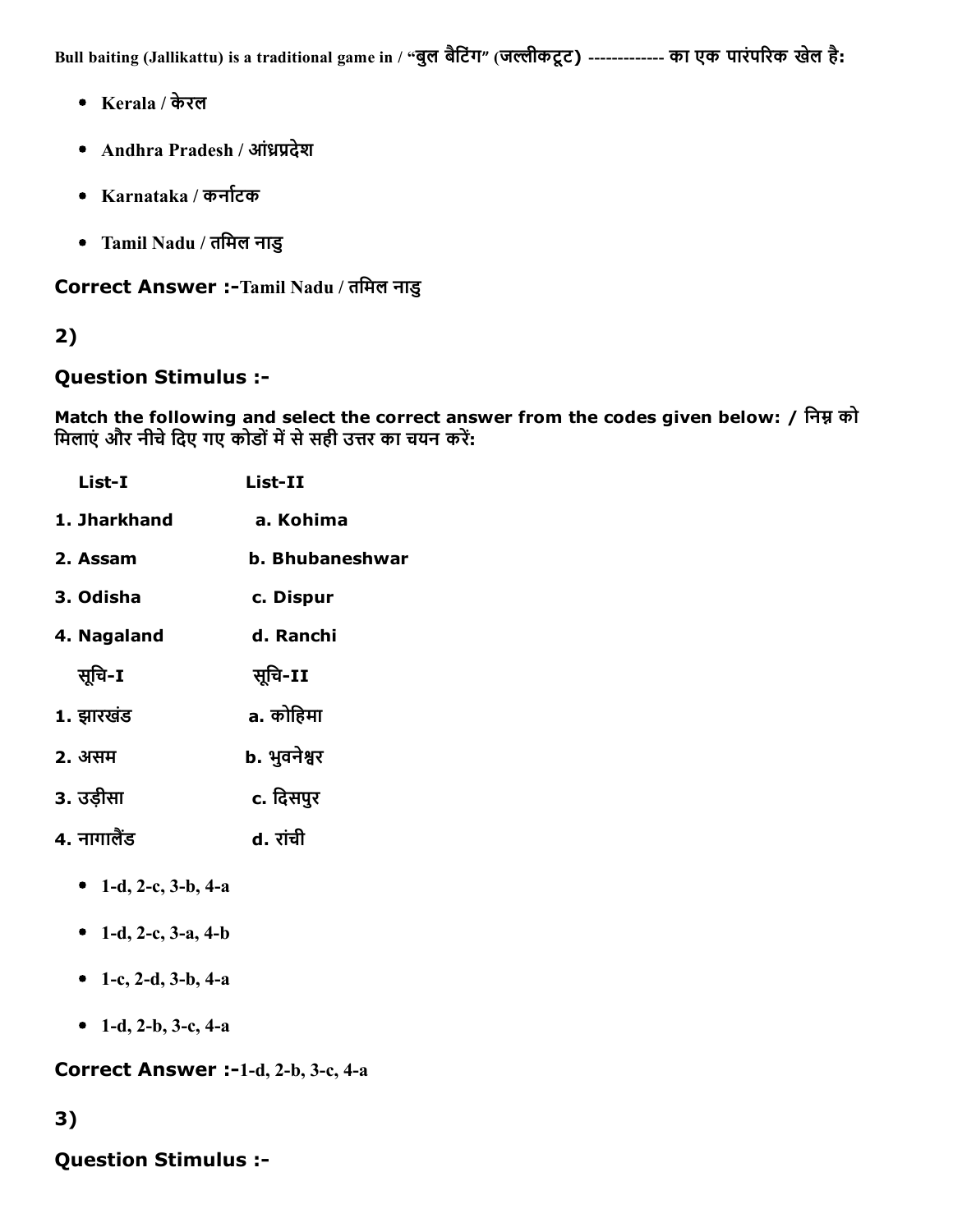Which is the planet nearest to the sun? / सूर्य के निकटतम कौन सा ग्रह?

- Venus / शुक्र
- Jupiter / जुिपटर
- Mars / मंगल
- Mercury / बुध

Correct Answer :-Mercury / बुध

## 4)

### Question Stimulus :

How many members are there in the SAARC? / SAARC में सदस्यों की संख्या कितनी होती है?

- $4$
- 9
- $-12$
- 8

### **Correct Answer :-8**

# 5)

### Question Stimulus :

In computers, Windows is a type of \_\_\_\_\_\_\_\_\_\_\_\_\_\_. / कंप्यूटर में विंडोज़ एक प्रकार का \_\_\_\_\_\_\_\_\_ है।

- Software / सॉफ्टवेयर
- Hardware / हार्डवेयर
- Both / दोनों
- None of these / इनमें से कोई नहीं

Correct Answer :-Software / सॉफ्टवेयर

## 6)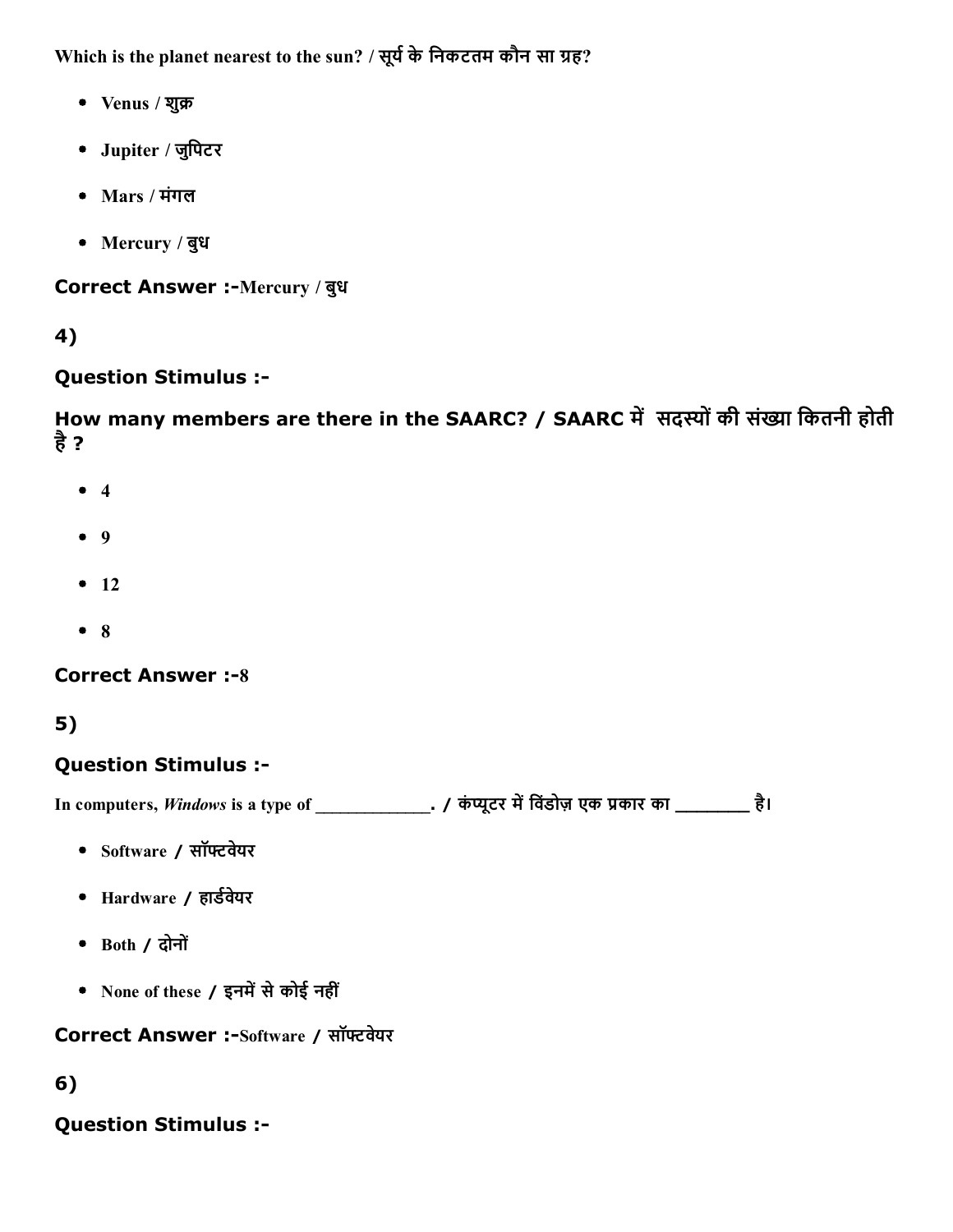Yeasts are classified as members of \_\_\_\_. / 'खमीर' को \_\_\_\_\_के सदस्यों के रूप में वर्गीकृत िकया गया है।

- Fungi / कवक
- Bacteria / जीवाणु
- Virus / वाइरस
- Amoeba / अमीबा

Correct Answer :Fungi / कवक

# 7)

### Question Stimulus :

India's first atomic reactor was\_\_\_\_\_\_\_\_\_? / भारत का थम परमाणु̀रएကर \_\_\_\_\_\_\_\_\_ था।

- Zerlina / ज़ेरिलना
- Apsara / अपसरा
- Kamini / कािमनी
- Dhruva / ध्रुव

Correct Answer :-Apsara / अपसरा

# 8)

### Question Stimulus :

The best coking coal is mostly obtained from : / सबसे अच्छा कोककारी कोयला मुख्यतः यहाँ से प्राप्त होता है:

- Neyveli / नेवलेी
- Raniganj / रानीगंज
- Singrauli / िसंगरौली
- Jharia / झ̀रया

Correct Answer :-Jharia / झरिया

### 9)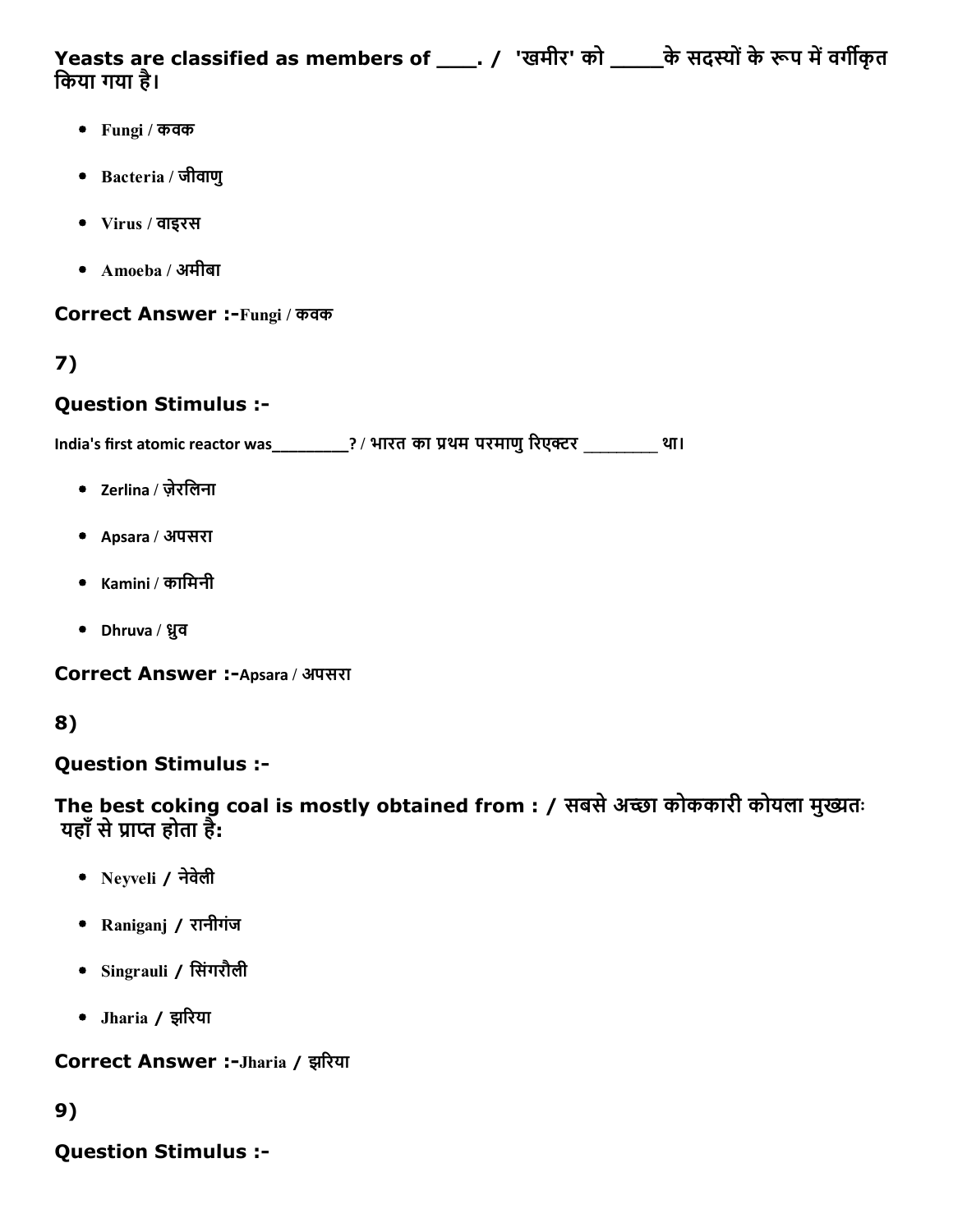Which is the capital city of Uttar Pradesh? उत्तर प्रदेश की राजधानी है?

- Jhansi / झांसी
- Lucknow / लखनऊ
- Allahabad / इलहाबाद
- Kanpur / कानपुर

Correct Answer :Lucknow / लखनऊ

## 10)

### Question Stimulus :

Krishna Raja Sagara dam is constructed on the river \_\_\_\_\_\_\_\_. / \_\_\_\_\_\_\_\_ नदी पर कृष्णाराज सागर बांध का निर्माण किया गया है।

- Tunga / तुंगा
- Kali / काली
- Kaveri / कावेरी
- Sharavati / शरावती

Correct Answer :-Kaveri / कावेरी

# 11)

## Question Stimulus :

Moti Masjid is situated in which of the following cities? / मोती मस्जिद निम्न में से किस शहर में स्थित है?

- Indore / इंदौर
- Mathura / मथुरा
- Agra / आगरा
- Kochi / कोच्चि

Correct Answer :-Agra / आगरा

# 12)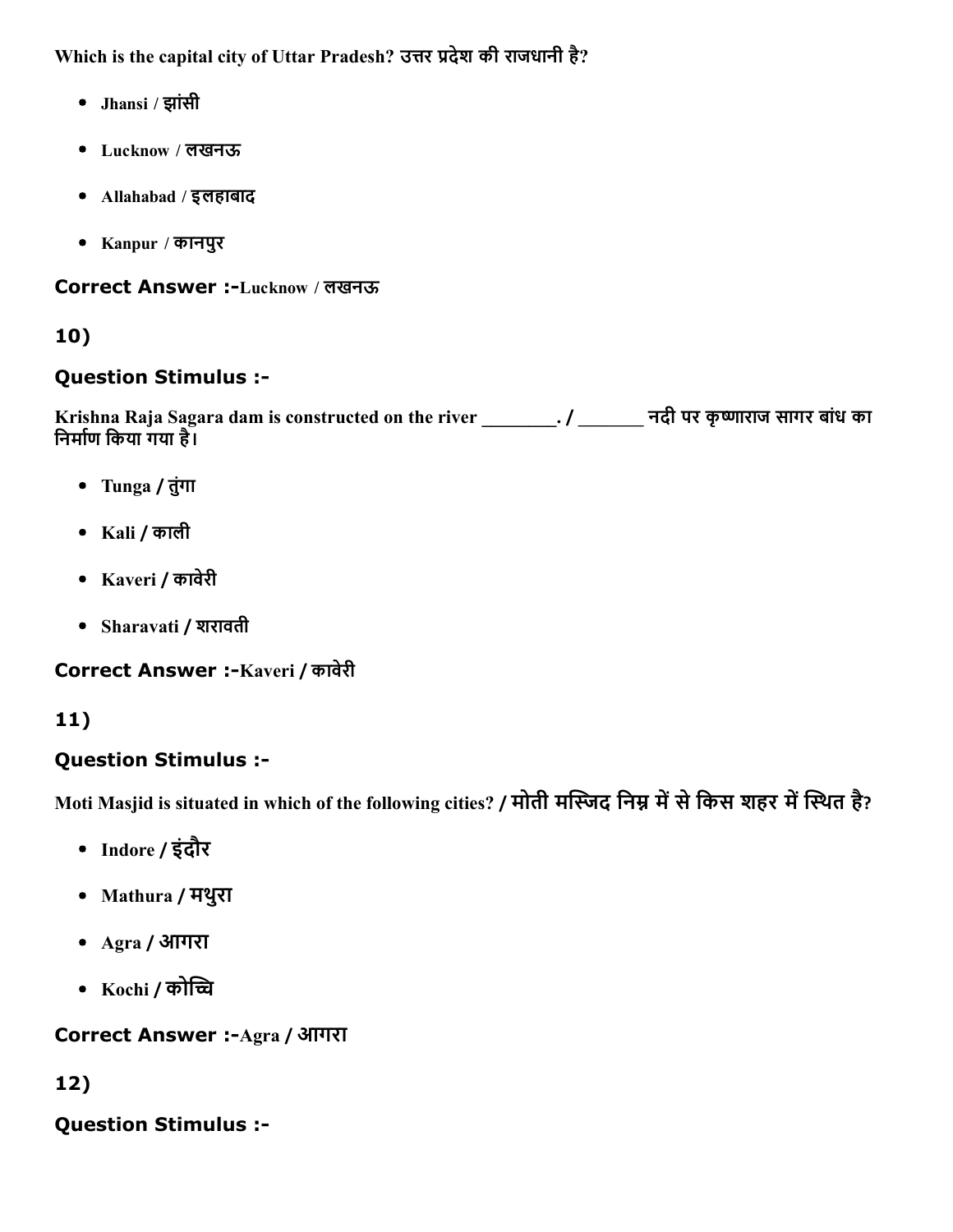Pench National Park is located in which State of India? / पेंच राष्ट्रीय उद्यान भारत के किस राज्य में स्थित है?

- Uttar Pradesh / उत्तर प्रदेश
- Madhya Pradesh / मध्य प्रदेश
- Chhattisgarh / छत्तीसगढ़
- Maharashtra / महाराष्ट्

Correct Answer :-Madhya Pradesh / मध्य प्रदेश

13)

Question Stimulus :

# Find the odd one out. / निम्न में से विषम चुनें।

- Andaman and Nicobar Islands / अण्डमान और निकोबार द्वीप समूह
- Gujarat / गुजरात
- Pondicherry / पांिडचेरी
- Chandigarh / चंडीगढ़

Correct Answer :-Gujarat / गुजरात

# 14)

## Question Stimulus :

Sri Lanka is called as \_\_\_\_\_\_\_\_\_\_\_\_\_? / ∀ीलंका को \_\_\_\_\_\_\_\_कहा जाता है?

- Pearl of the West / पश्चिम का मोती
- Pearl of the East / पूरब का मोती
- Pearl of the North / उत्तर का मोती
- None of the above / उपरोक्त कोई नहीं

# Correct Answer :Pearl of the East / पूरब का मोती

15)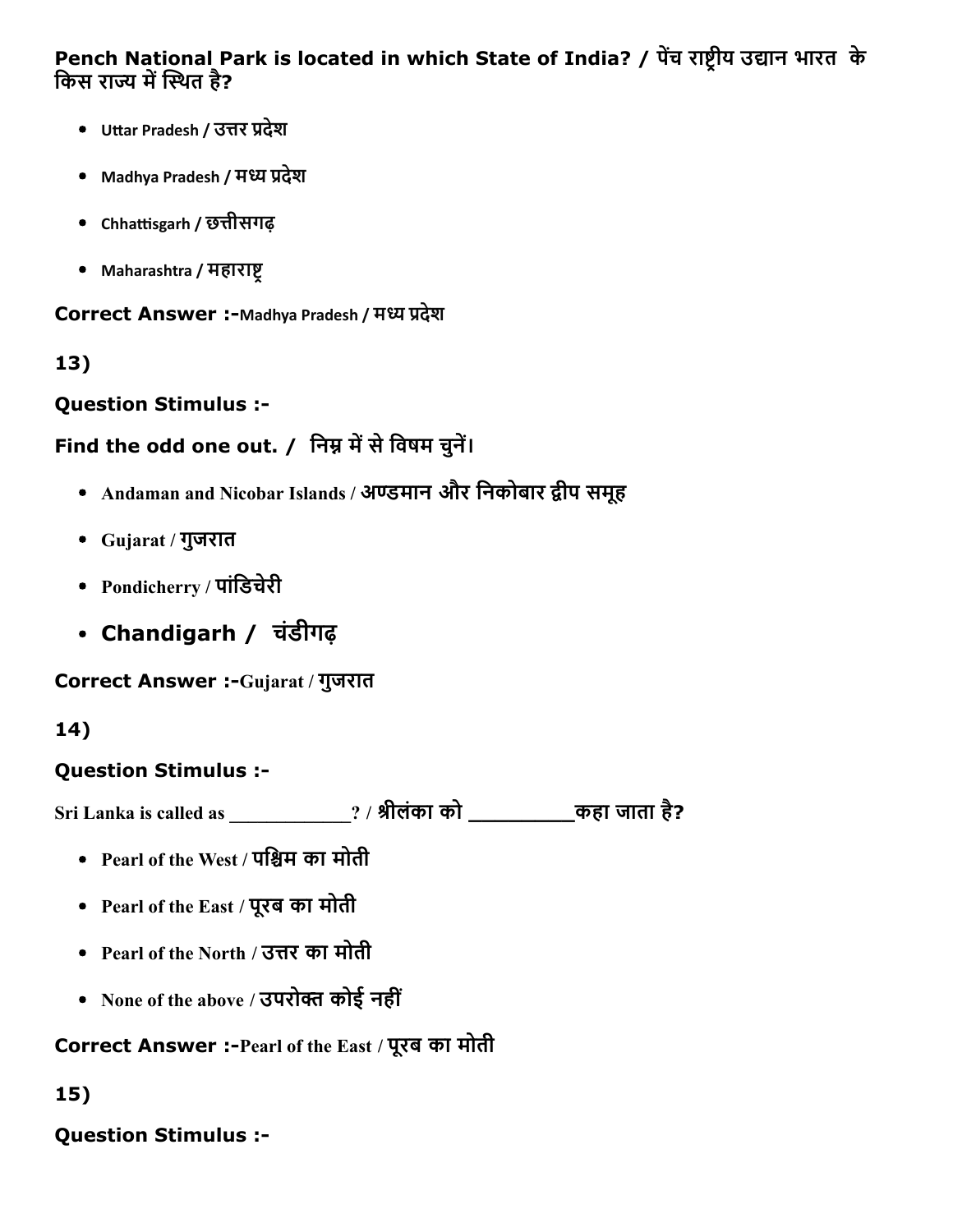Which of the following countries is called as 'Land of the Midnight Sun' / इनमें से किस देश को "लैंड आफ़ िमड्नाइट सन" कहा जाता है

- Belgium / बेल्जियम
- Germany / जर्मनी
- Norway / नार्वे
- Greece / ग्रीस

## Correct Answer :-Norway / नार्वे

# 16)

# Question Stimulus :

Laxmirani Majhi is associated with which sports? / लक्ष्मीरानी माझी किस खेल के साथ जुड़ी हुई हैं?

- Boxing / मुक्केबाज़ी
- Pole Vault / बाँस कूद
- Shooting / शूटिंग
- Archery / तीरंदाजी

Correct Answer :-Archery / तीरंदाजी

# 17)

# Question Stimulus :

is the first Indian Test Captain to score a double century in Cricket outside India / \_\_\_\_\_\_\_\_\_\_\_\_\_\_\_\_\_\_\_\_\_\_\_\_ पहले भारतीय टेस्ट कप्तान हैं, जिन्होंने भारत के बाहर क्रिकेट में दोहरा शतक बनाया I

- Rohit Sharma / रोहित शर्मा
- Virat Kohli / िवराट कोहली
- Cheteshwar Pujara / चेतेကर पुजारा
- Rahul Dravid / राहुल ड्राविड

## Correct Answer :-Virat Kohli / विराट कोहली

# 18)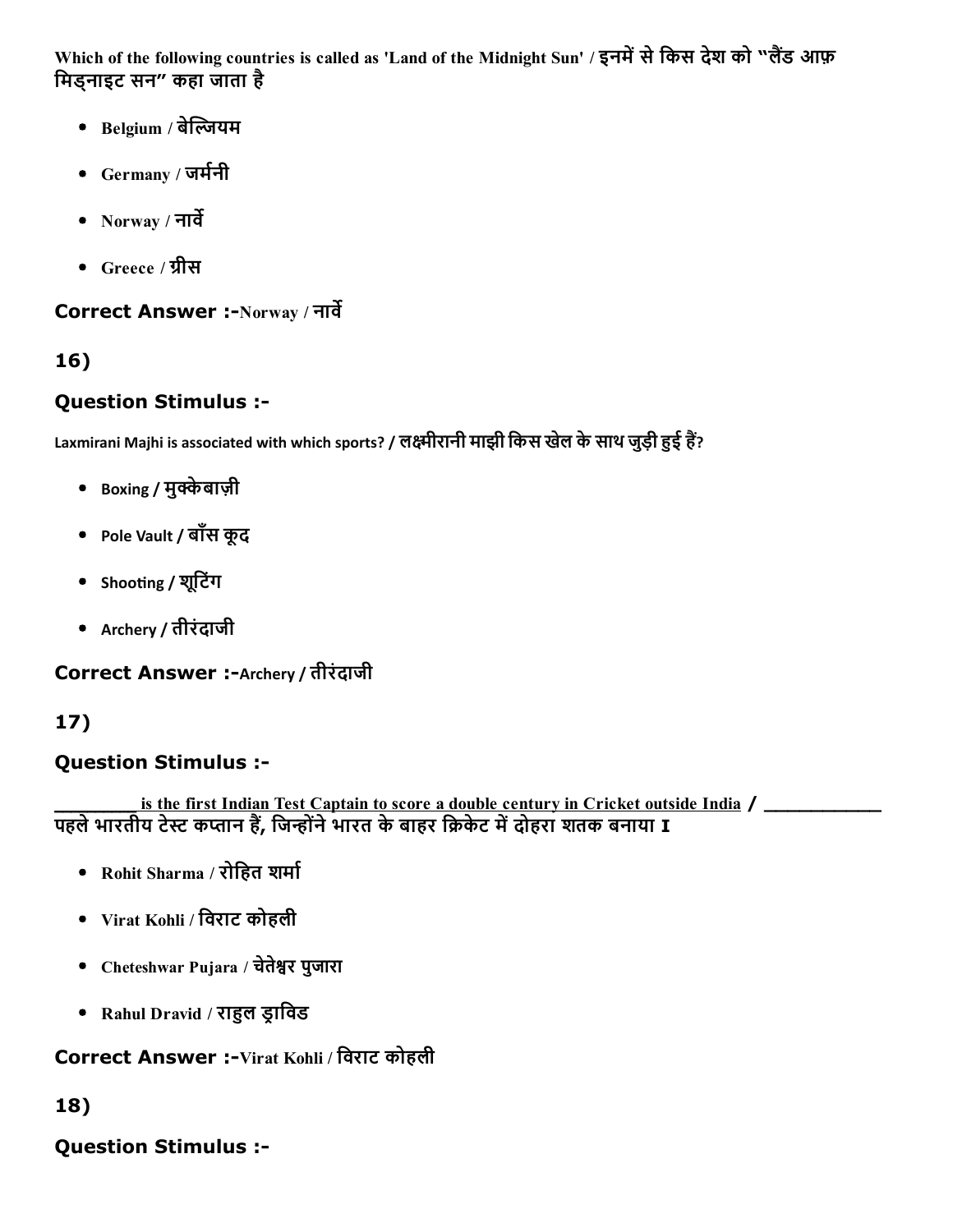Who won the women's doubles title at the 2015 Canada Open badminton tournament? / 2015 कनाडा ओपन बैडमिंटन टूर्नामेंट में, विमेन्स डबल ख़िताब किसने जीता था?

- Jwala Gutta and Saina Nehwal / ज्वाला गुट्टा और साइना नेहवाल
- Jwala Gutta and Ashwini Ponnappa / ज्वाला गुट्टा और अश्विनी पोन्नप्पा
- P V Sindhu and Saina Nehwal / पी वी सिन्धु और साइना नेहवाल
- Saina Nehwal and Ashwini Ponnappa / साइना नेहवाल और अश्विनी पोन्नप्पा

Correct Answer :-Jwala Gutta and Ashwini Ponnappa / ज्वाला गुट्टा और अश्विनी पोन्नप्पा

## 19)

### Question Stimulus :

Who won Pro Kabaddi League 2016? / प्रो कबड़ी लीग 2016 किसने जीता?

- Jaipur Pink Panthers / जयपुर पिंक पैंथर्स
- Patna Pirates / पटना पाइरेट्स
- Telugu Titans / तेलुगु टाइटन्स
- Puneri Paltan / पुणेरी पलटन

Correct Answer :Patna Pirates / पटना पाइरेट्स

## 20)

### Question Stimulus :

Sania Mirza ended her partnership with which tennis player in 2016? / अगस्त, 2016 में, सानिया मिर्ज़ा ने किस टेनिस खिलाड़ी के साथ अपनी साझेदारी ख़त्म करी ?

- Angelique Kerber / एंजलिक़ केर्बेर
- $\bullet$  Martina Hingis / मार्टीना हिंगिस
- Dominika Cibulkova / डोिमिनका िसबुဂोवा
- Ekaterina Makarova / एकटी̀रना माकतोवा

### Correct Answer :-Martina Hingis / मार्टीना हिंगिस

### 21)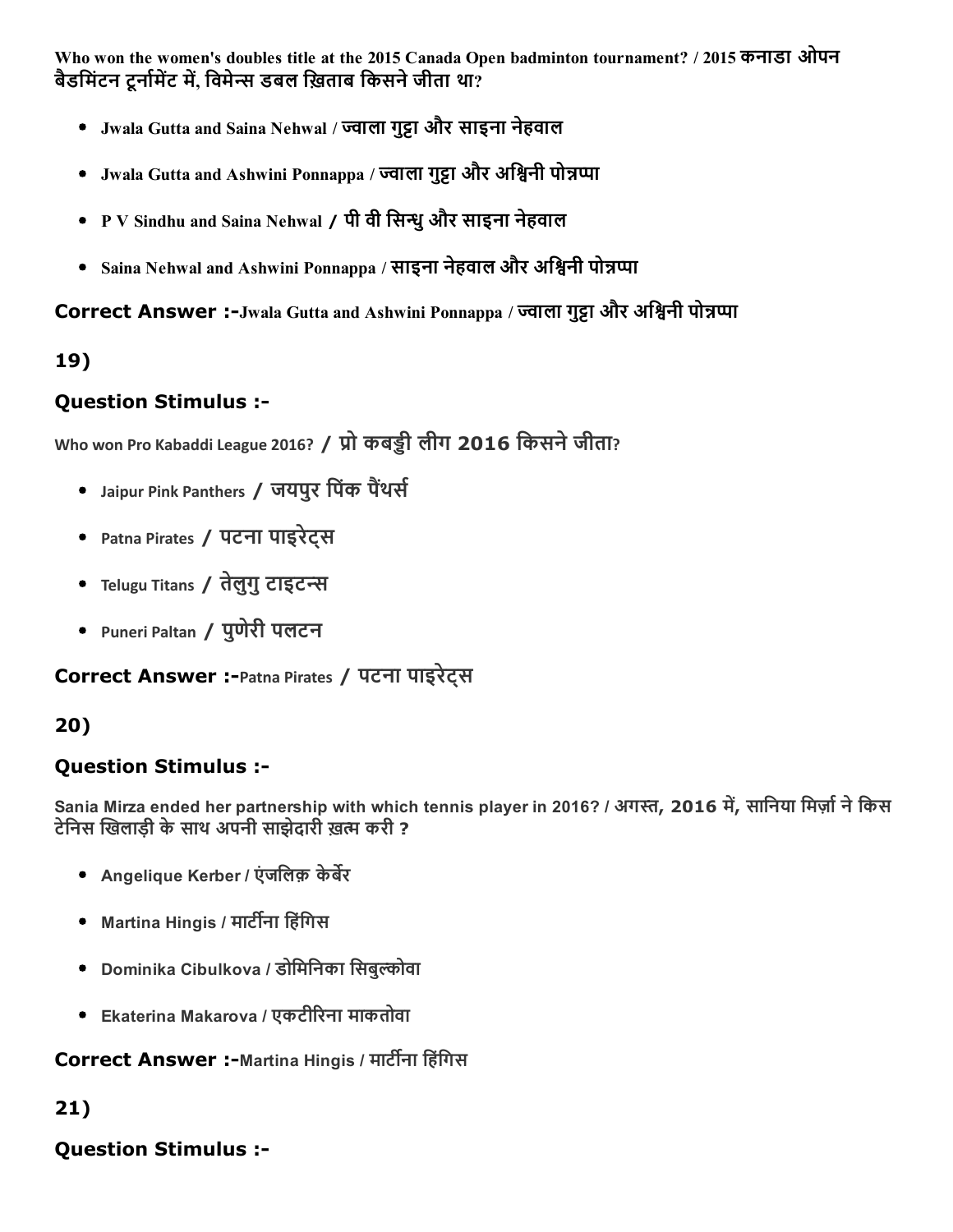The terms \_\_\_\_\_\_\_ and \_\_\_\_\_\_\_ describe upward and downward market trends in financial markets respectively. / शब्द \_\_\_\_\_और\_\_\_\_ क्रमश: वित्तीय बाजारों में उतार और चढ़ाव की प्रवृत्ति का वर्णन करते हैं।

- Bear market, bull market / बेयर मार्किट, बुल मार्किट
- Bear market, bird market / बेयर मार्किट, बर्ड मार्किट
- Bull market, bear market / बुल मार्किट, बेयर मार्किट
- Bird market, bull market / बर्ड मार्किट, बुल मार्किट

Correct Answer :-Bull market, bear market / बुल मार्किट, बेयर मार्किट

### 22)

#### Question Stimulus :

Which among the following is NOT a Credit Rating agency in India? / निम्न में से कौन भारत में उधार-पात्रता निर्धारण एजेंसी नहीं है?

- ONICRA
- ICRA
- CRISIL
- SEBI

#### **Correct Answer :-SEBI**

23)

#### Question Stimulus :

Who is the present CEO of Google? / गूगल के वर्तमान सीईओ कौन है?

- Sundar Pichai / सुंदर िपचाई
- Tim Cook / िटम कुक
- Mark Zuckerberg / मार्क जकरबर्ग
- Jan Koum / जैन कौम

#### Correct Answer :-Sundar Pichai / सुंदर पिचाई

### 24)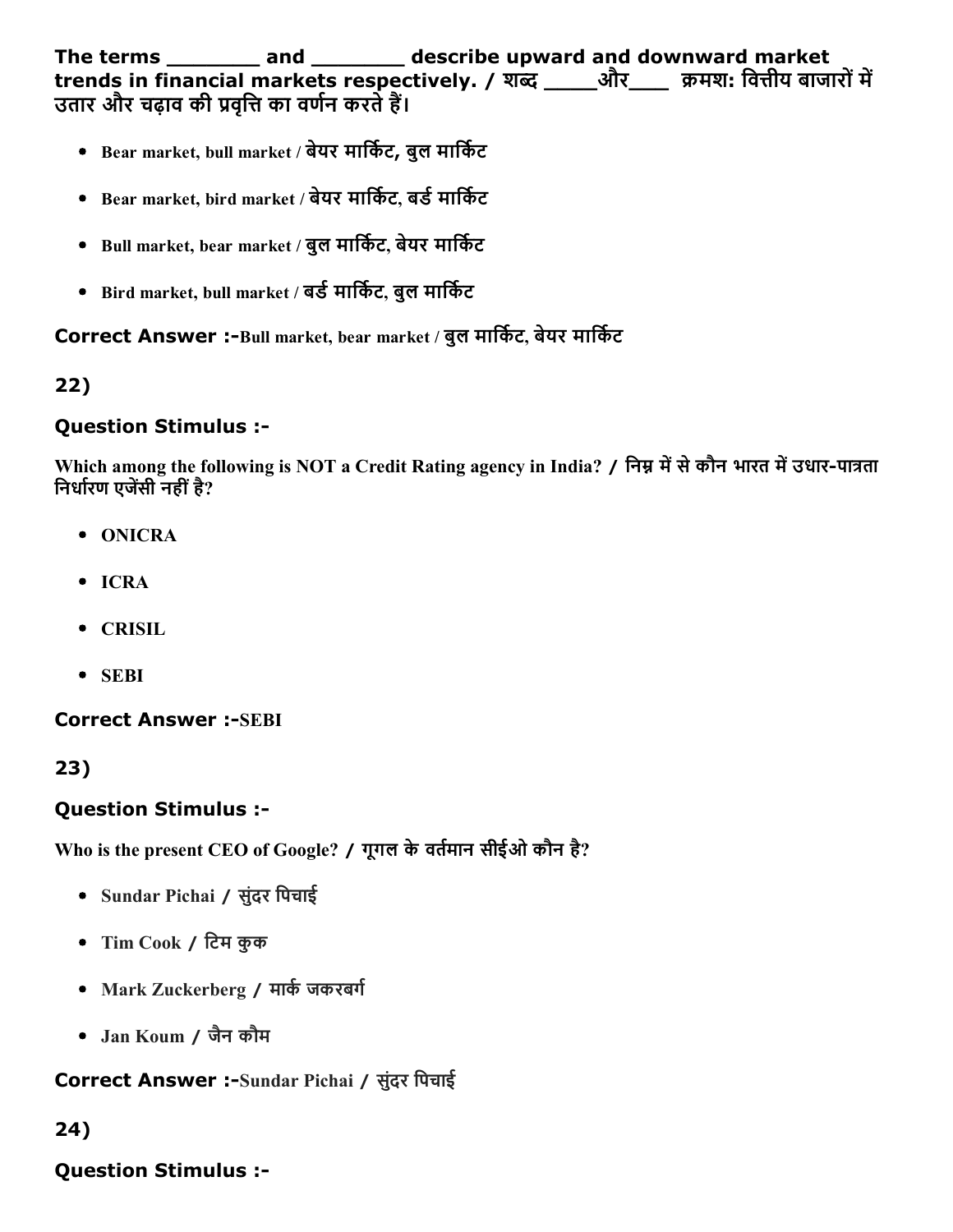Which among the following States is the largest producer of tobacco in India? / निम्नलिखित राज्यों में से कौन भारत में तंबाकू का सबसे बड़ा उत्पादक है?

- Gujarat / गुजरात
- Andhra Pradesh / आंध्रप्रदेश
- Pondicherry / पांडिचेरी
- Madhya Pradesh / मध्यप्रदेश

Correct Answer :-Andhra Pradesh / आंध्रप्रदेश

#### 25)

#### Question Stimulus :

Which among the following country hosted the G7 Summit in May, 2016/िनဂ मेँसेकौनसेदेश नेमई ,2016 मेँ G7 िशखर स䀉ेलन आयोिजत िकया

- England / इगलँड
- China / चायना
- Russia / रिशया
- Japan / जापान

**Correct Answer :-Japan / जापान** 

26)

Question Stimulus :

The theory of economic drain was propounded by / "इकोनॉमिक ड्रेन" का सिद्धांत इनके द्वारा प्रतिपादित किया गया था

- Madan Mohan Malaviya / मदन मोहन मालवीय
- Surendranath Banerjee / सुरेन्द्रनाथ बनर्जी
- R.C.Dutt / आर.सी. दत्त
- Dadabhai Naoroji / दादा भाई नौरोजी

Correct Answer :-Dadabhai Naoroji / दादा भाई नौरोजी

## 27)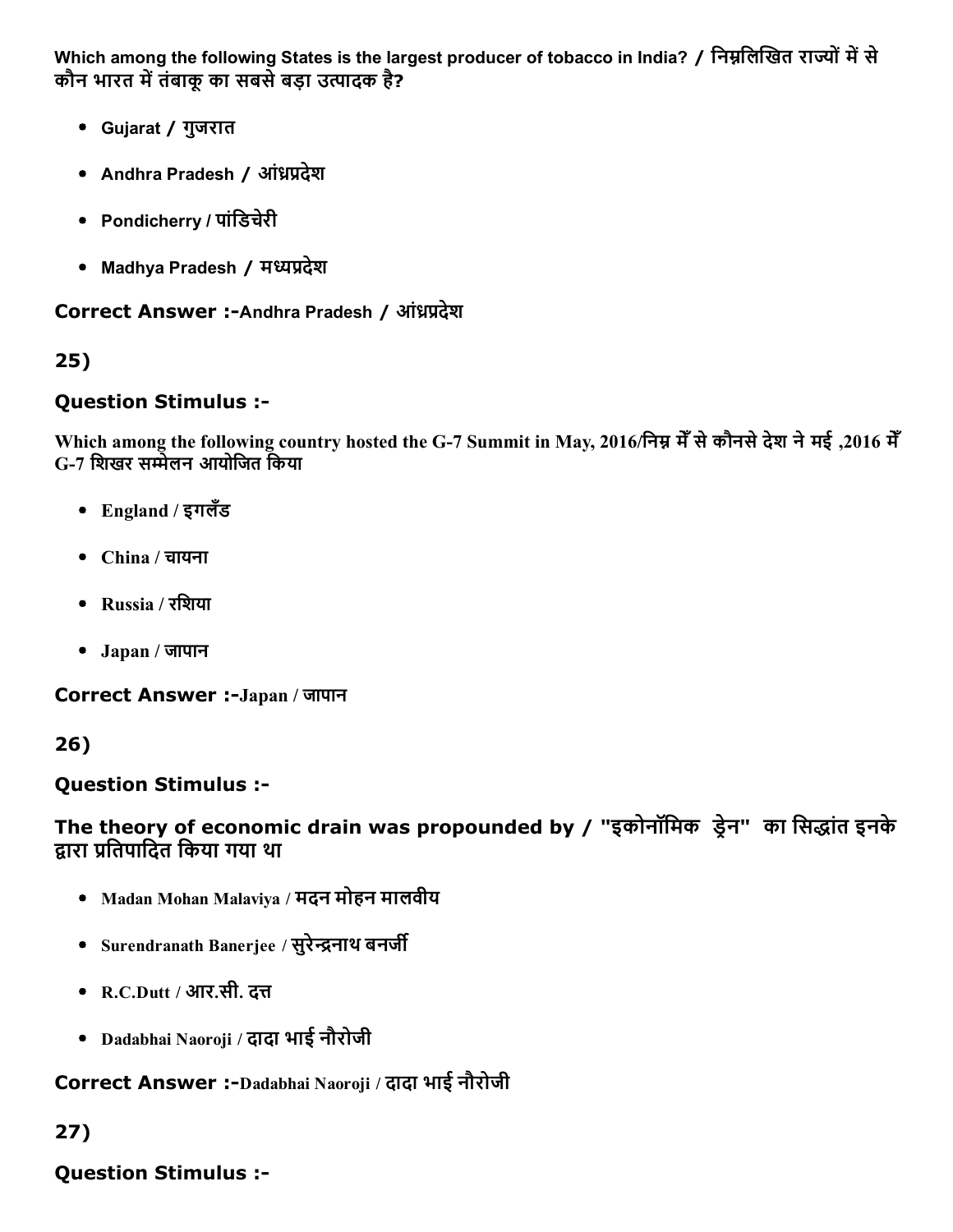Find the odd one out / विषम वाला चुनिए

- Gulzarilal Nanda / गुကारीलाल नंदा
- V. P. Singh / वी.पी सिंह
- L. K. Advani / एल.के. अडवानी
- I. K. Gujral / आई.के गुजराल

Correct Answer :-L. K. Advani / एल.के. अडवानी

# 28)

## Question Stimulus :

Who played the role of Mahatma Gandhi in Richard Attenborough's famous biopic 'Gandhi'? / रिचर्ड एटनबरो की मशहूर फिल्म 'गांधी' में महात्मा गांधी की भूमिका किसने निभाई थी ?

- Ben Kingsley / बेन किंग्सले
- Paresh Rawal / परेश रावल
- Dino Morea / िडनो मो̀रया
- Om Puri / ओम पुरी

Correct Answer :- Ben Kingsley / बेन किंग्सले

# 29)

# Question Stimulus :

Who said the famous words *"Arise! Awake! and stop not until the goal is reached"*? / "उठो, जागो और तब तक मत रुको जब तक तुम्हें लक्ष्य की प्राप्ति न हो" ये प्रसिद्ध शब्द िकसनेकहेथे

- Raja Ram Mohun Roy/ राजा राम मोहन राय
- Dayanand Saraswati / दयानन्द सरस्वती
- Annie Besant / एनी बेसेंट
- Swami Vivekananda / स्वामी विवेकानन्द

# Correct Answer :-Swami Vivekananda / स्वामी विवेकानन्द

30)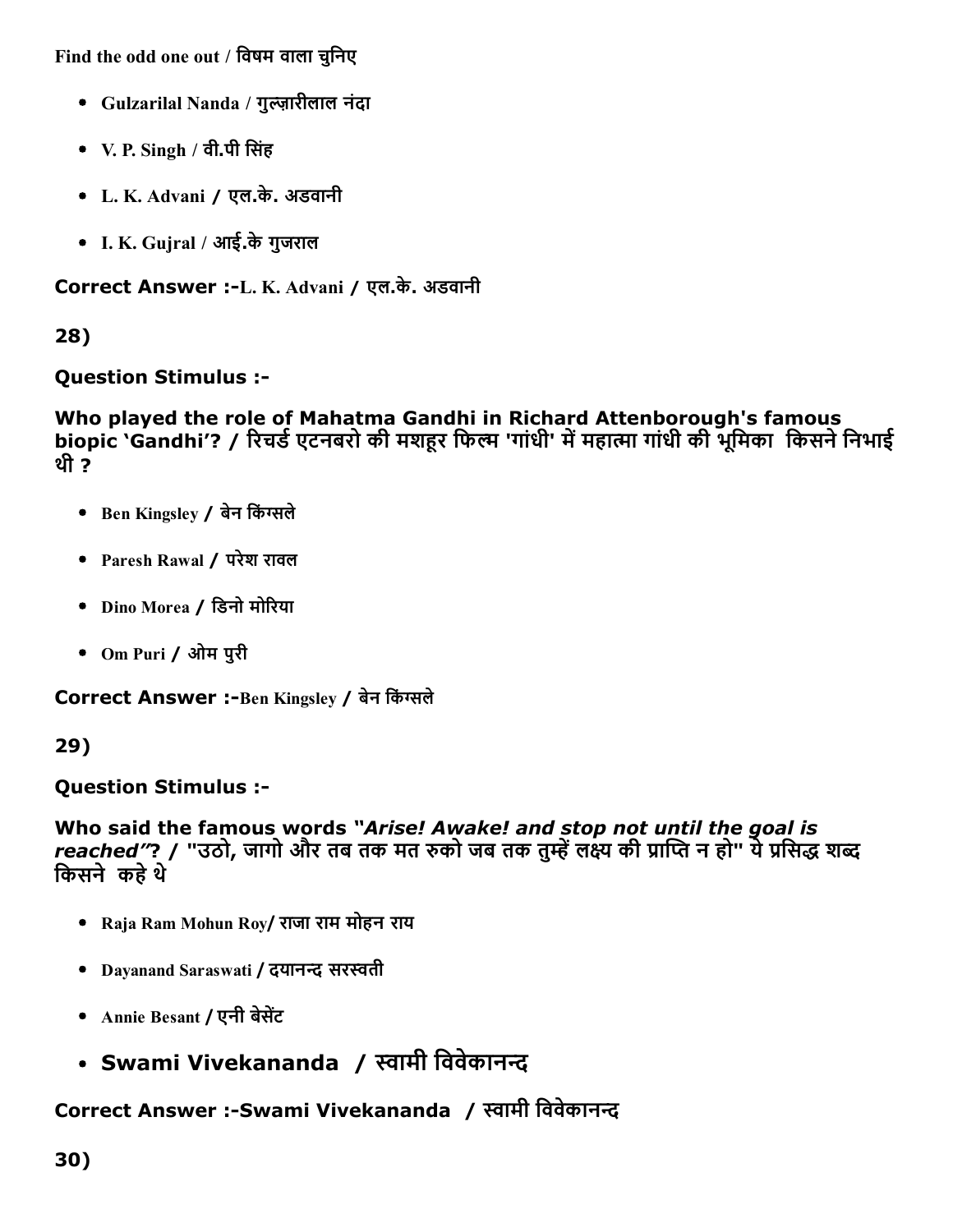Question Stimulus :

Who was the first Indian women Lok Sabha speaker? / भारत की पहली मिहला लोकसभा अध्यक्ष कौन थीं?

- Sheila Dikshit / शीला दिक्षित
- Sushma Swaraj / सुषमा स्वराज
- Meira Kumar / मीरा कुमार
- Sumitra Mahajan / सुमित्रा महाजन

Correct Answer :-Meira Kumar / मीरा कुमार

31)

## Question Stimulus :

Indian who has won the Noble Prize in Physics / भारतीय जिन्होंने भौतिकी में नोबल पुरस्कार जीता है

- Dr. Vikram Sarabhai / डॉ विक्रम साराभाई
- Dr. J. C. Bose / डॉ जे.सी. बोस
- Dr. C.V. Raman / डॉ सी.वी. रमन
- None of the above / उपरोक्त कोई नहीं

Correct Answer :-Dr. C.V. Raman / डॉ सी.वी. रमन

32)

## Question Stimulus :

Which of the following States was a Protectorate of India in the past? / निम्न में से कौन सा राज्य पूर्व में भारत का संरक्षित राज्य था ?

- Delhi / दिल्ली
- Punjab / पंजाब
- Pondicherry / पांिडचेरी
- Sikkim / सिक्किम

# Correct Answer :-Sikkim / सिक्किम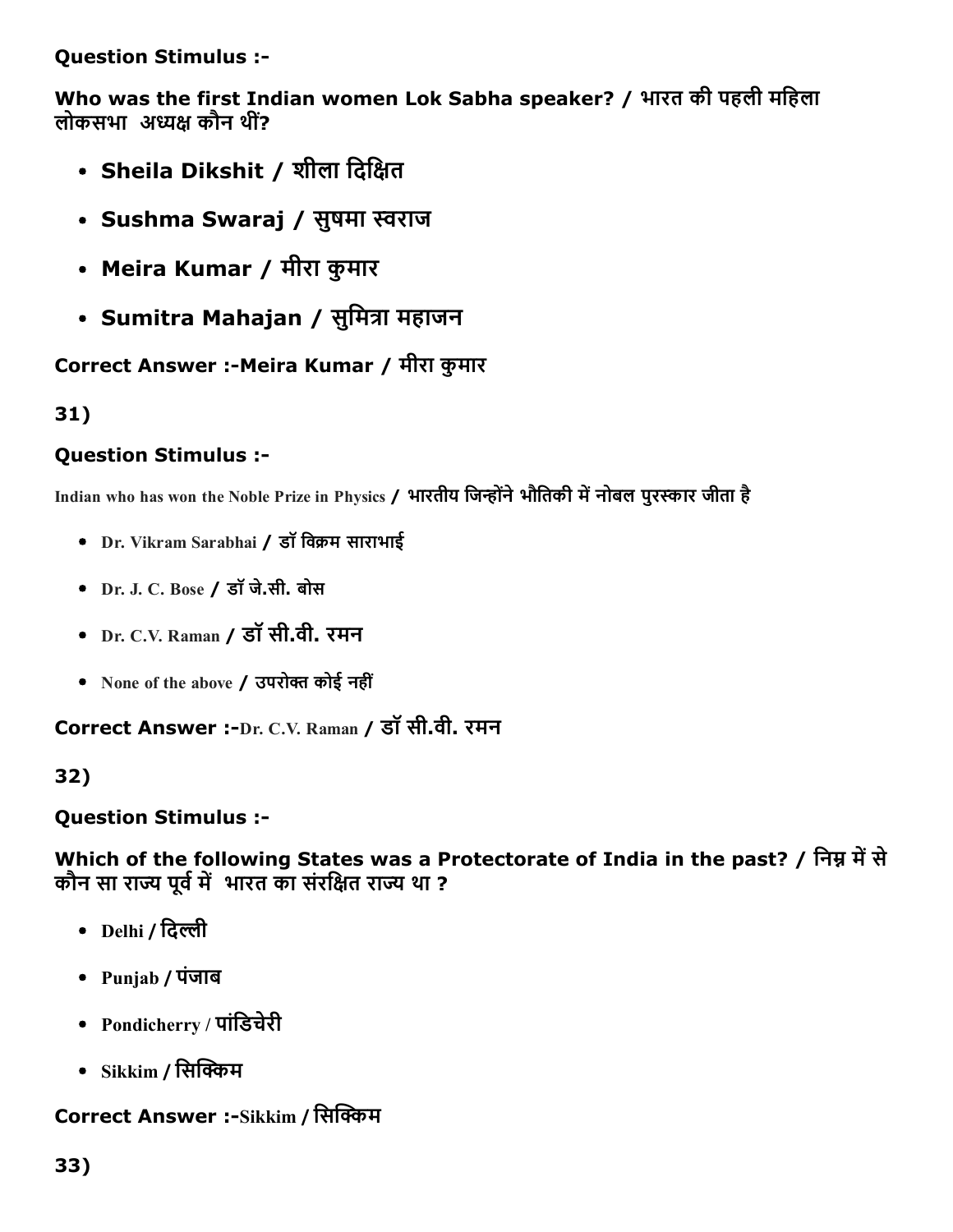### Question Stimulus :

The present Lok Sabha is  $\qquad$  / वर्तमान लोक सभा है

- Thirteenth / तेरहवीं
- Fourteenth / चौदहवीं
- Sixteenth / सोलहवीं
- Tenth / दसवीं

### Correct Answer :-Sixteenth / सोलहवीं

### 34)

### Question Stimulus :

The idea of Fundamental Rights was adopted from / निम्न में से किससे मौलिक अधिकारों का विचार अपनाया गया था

- South Africa / दक्षिण अफ्रिका
- China / चीन
- America / अमे̀रका
- Pakistan / पाकिस्तान

### Correct Answer :-America / अमेरिका

### 35)

### Question Stimulus :

Who decides whether a bill is a 'Money Bill'? / इसका निर्णय कौन करता है कि विधेयक एक 'धन विधेयक' है?

- The Speaker of Lok Sabha / लोक सभा अध्यक्ष
- The President of India / भारत के राष्ट्रपति
- The Prime Minister / प्रधानमंत्री
- Parliamentary Select Committee / संसदीय वर सिमित

Correct Answer :-The Speaker of Lok Sabha / लोक सभा अध्यक्ष

### 36)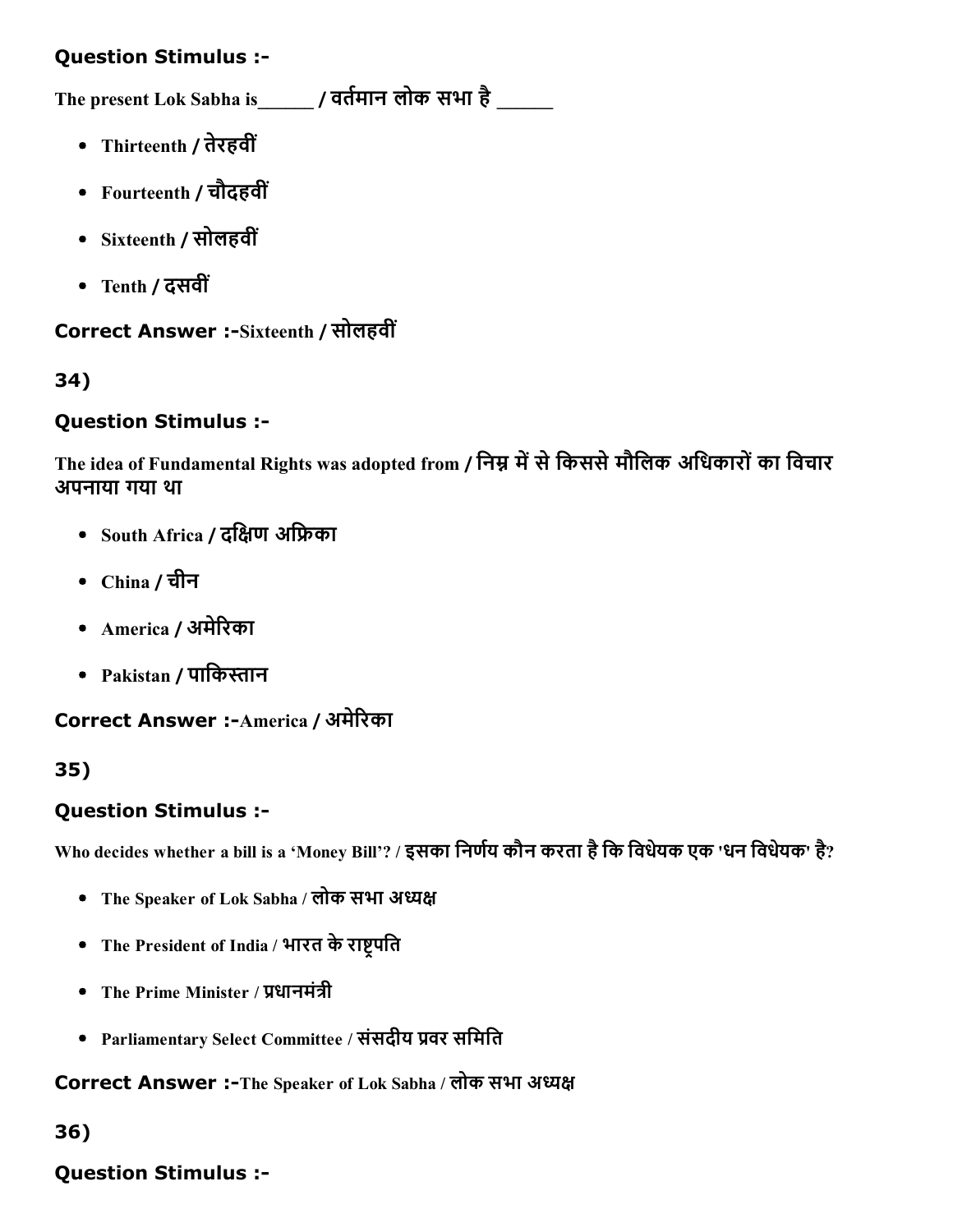Which of these was virtually forgotten until 1818, when General Taylor, a British officer, rediscovered it? / जब ब्रिटिश अधिकारी, जनरल टेलर, ने उसकी पुनः खोज की थी, तब 1818 तक इनमें से किसे लगभग भुलाया जा चुका था?

- Taj Mahal / ताजमहल
- Sanchi / साँची
- Nalanda / नालंदा
- Uttar Pradesh / उत्तर प्रदेश

Correct Answer :-Sanchi / साँची

## 37)

#### Question Stimulus :

Who among the following was popular as 'Punjab Kesari' / निम्न में से कौन 'पंजाब केसरी' के रूप में लोकपिय थे?

- Lala Lajpat Rai / लाल लाजपत राय
- Subhas Chandra Bose / सुभाष चंद्र बोस
- Yuvaraj Singh / युवराज िसंह
- Sardar Vallbhbhai Patel / सरदार वभभाई पटेल

Correct Answer :Lala Lajpat Rai / लाल लाजपत राय

### 38)

### Question Stimulus :

Who among the following has been called the 'Napoleon of India'? / निम्नलिखित में से किन्हें "भारत का नेपोिलयन" कहा जाता है?

- Samudragupta / समुद्रगुप्त
- Harshavardhana / हर्षवर्धन
- Chandragupta Maurya / चन्द्रगुप्त मौर्य
- Ashoka / अशोका

Correct Answer :-Samudragupta / समुद्रगुप्त

```
39)
```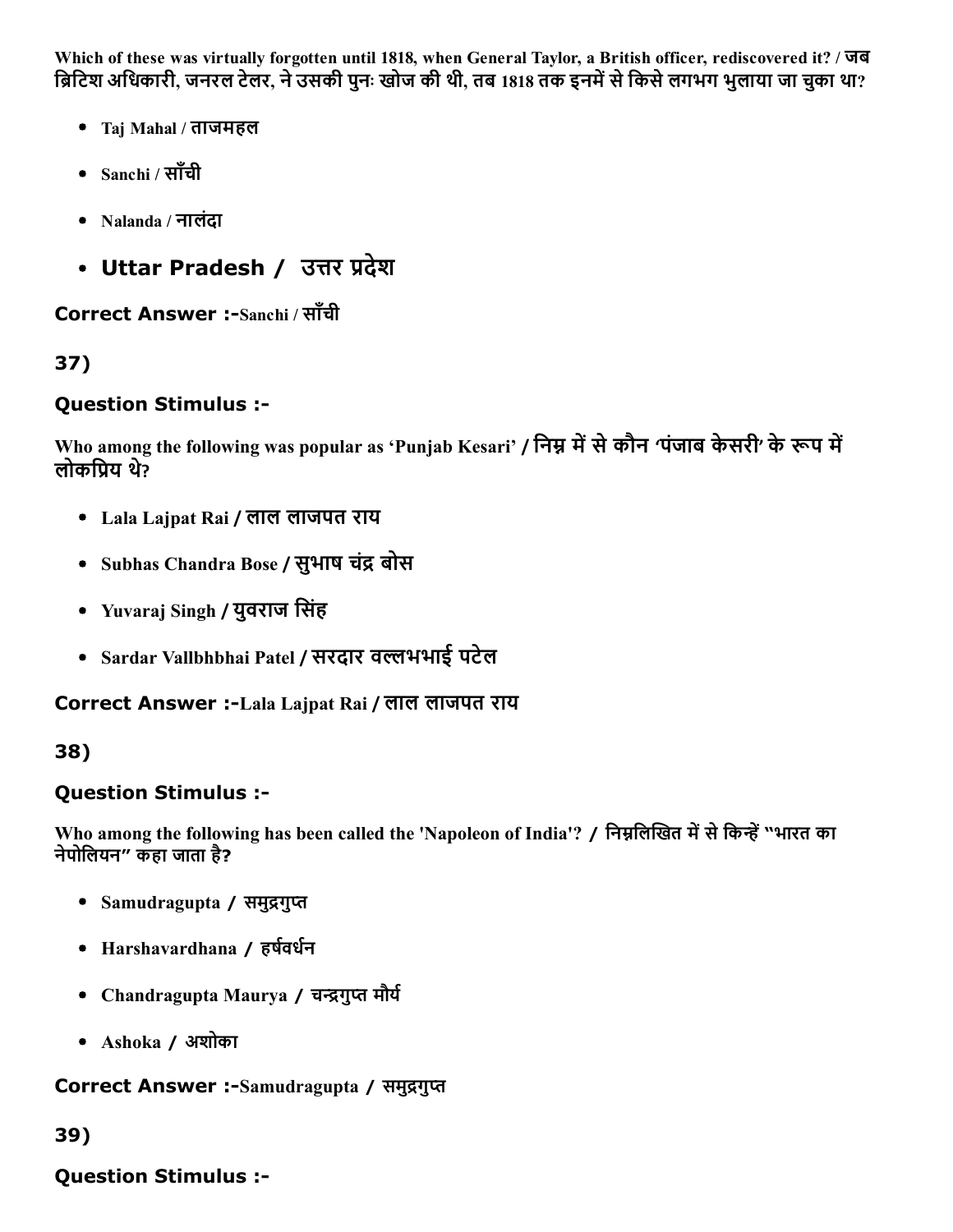Which of these took the longest to build? / इनमें से किसका निर्माण सबसे लंबे समय में हुआ?

- Taj Mahal / ताज महल
- Commonwealth Village / कॉमनवेल्थ गाँव
- Hawa Mahal / हवा महल
- Parliament House / संसद भवन

Correct Answer :-Taj Mahal / ताज महल

## 40)

### Question Stimulus :

India's former Test cricketer Deepak Shodhan passed away on \_\_\_\_\_\_\_\_\_\_\_\_\_. / भारत के पूर्व टेस्ट क्रिकेटर दीपक शोधन का िनधन \_\_\_\_\_\_\_\_\_\_\_\_ को ကआ।

- 16 May, 2016 / 16 मई, 2016
- 16 June, 2016 / 16 जून, 2016
- 16 May, 2015 / 16 मई, 2015
- 16 July, 2016 / 16 जुलाई, 2016

Correct Answer :-16 May, 2016 / 16 मई, 2016

### 41)

Question Stimulus :

Reserve Bank of India issued \_\_\_\_\_\_ coins to commemorate the occasion of Dr. B. R. Ambedkar 125<sup>th</sup> birth anniversary. / डॉ बी.आर अम्बेडकर की 125<sup>वीं</sup> जयंती को मनाने के उपलक्ष में भारतीय रिज़र्व बैंक ने \_\_\_\_\_\_\_\_ के सिक्के जारी किए हैं।

- Rs 5/ 5 ကपए
- Rs 10/ 10 रूपए
- Rs 100 / 100 रूपए
- Rs 200/ 200 रूपए

### Correct Answer :-Rs 10/ 10 रूपए

42)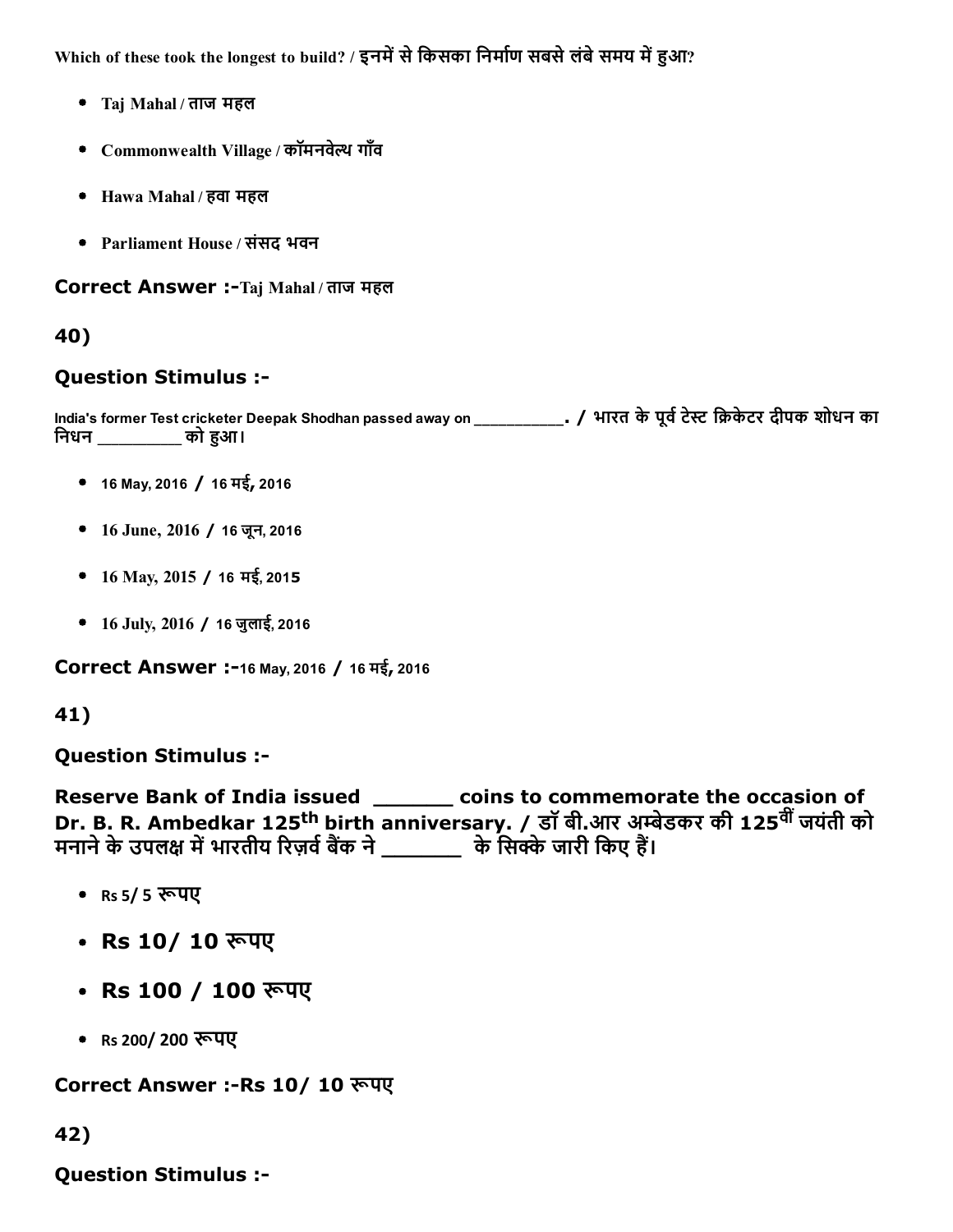- Kalp, Shiksha, Nirukta, Vyakaran, Chhanda, Jyotish / कल्प, शिक्षा, निरुक्त, व्याकरण, छंद्, ज्योतिष
- Kalp, Shiksha, Brahman, Vyakaran, Chhanda, Jyotish / कल्प, शिक्षा, ब्राह्मण, व्याकरण, छंद्, ज्योतिष
- Kalp, Shiksha, Nirukta, Aranyak, Chhanda, Jyotish / कल्प, शिक्षा, निरुक्त, अरण्यक, छंद्, ज्योतिष
- Kalp, Upanishad, Nirukta, Vyakaran, Chhanda / कल्प, उपनिषद्, निरुक्त, व्याकरण, छंद

Correct Answer :-Kalp, Shiksha, Nirukta, Vyakaran, Chhanda, Jyotish / कल्प, शिक्षा, निरुक्त, व्याकरण, छंद्, ज्योतिष

#### 43)

#### Question Stimulus :

Which among the following was the winner of IIFA Award 2016 for Best Film / निम्न में से कौन सी उत्कृष्ट फ़िल्म IIFA पुरस्कार 2016 में विजेता थी

- Bajirao Mastani / बाजीराव मस्तानी
- Tanu Weds Manu Returns / तनु वेड्स मनु रिटर्न
- Bajrangi Bhaijaan / बजरँग़ी भाईजान
- Piku / पीकू

Correct Answer :-Bajrangi Bhaijaan / बजरँगी भाईजान

### 44)

#### Question Stimulus :

Who is the first Indian woman to win an Olympic medal in Wrestling? / कुश्ती में ओलंपिक मेडल जीतने वाली पहली भारतीय मिहला कौन है?

- Harwant Kaur / हरवंत कौन
- Sakshi Malik / सा⠀ी मिलक
- Lalita Babar / लिलता बाबर
- Karnam Malleshwari / कर्णम मल्लेश्वरी

Correct Answer :-Sakshi Malik / साक्षी मलिक

45)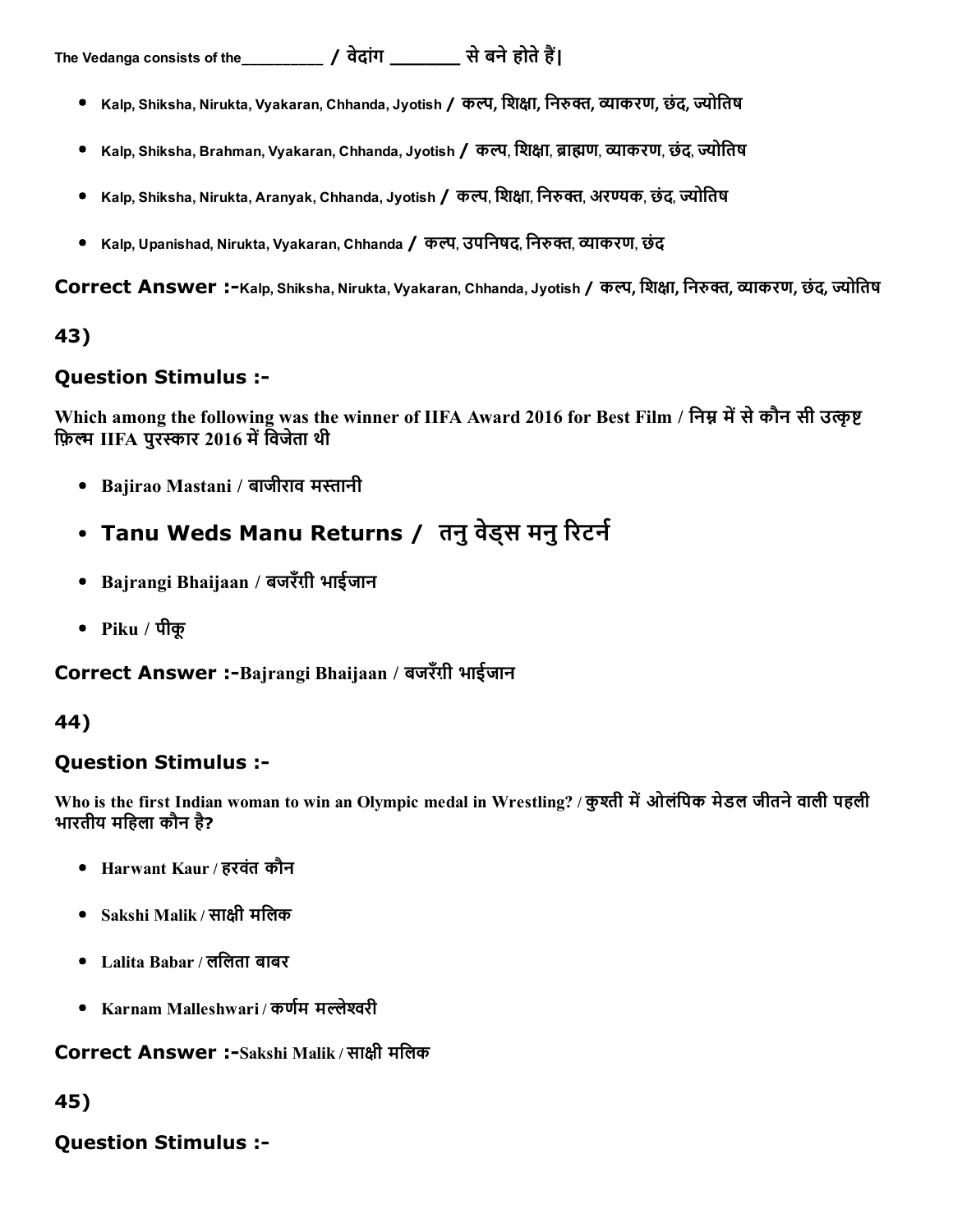Who was appointed the Chief BREXIT Negotiator by the European Union? / यूरोपियन यूनियन द्वारा मुख्य ब्रेक्सिट (BREXIT) वार्ताकार किसे नियुक्त किया गया?

- Tony Blair / टोनी 㐀लेयर
- Angela Merkel / एंजेला मेर्केल
- Boris Johnson / बोरिस जॉन्सन
- Michel Barnier / माइकल बैर्नियर

#### Correct Answer :-Michel Barnier / माइकल बैर्नियर

### 46)

### Question Stimulus :

What is the theme for 2016 International Mother Earth Day? / अतंर्राष्ट्रीय माँ पृथ्वी दिवस 2016 के लिए विषय क्या है?

- Unite for tomorrow / कल के लिए एकजुट होना
- $\bullet$  Earth and its ecosystems / पृथ्वी और उसकी पारिस्थितिकी प्रणाली
- Trees for the Earth / पृथ्वी के लिए वृक्ष
- All of the above / उपरोक्त सभी

Correct Answer :-Trees for the Earth / पृथ्वी के लिए वृक्ष

## 47)

## Question Stimulus :

On which day is Kargil Vijay Diwas celebrated? / िकस िदन कारिगल िवजय िदवस मनाया जाता है ?

- Jan 26 th / जनवरी 26
- June 26<sup>th</sup> / जून 26
- July 26 th / जुलाई 26
- Sept 26<sup>th</sup> / सितम्बर 26

Correct Answer :-July 26<sup>th</sup> / जुलाई 26

### 48)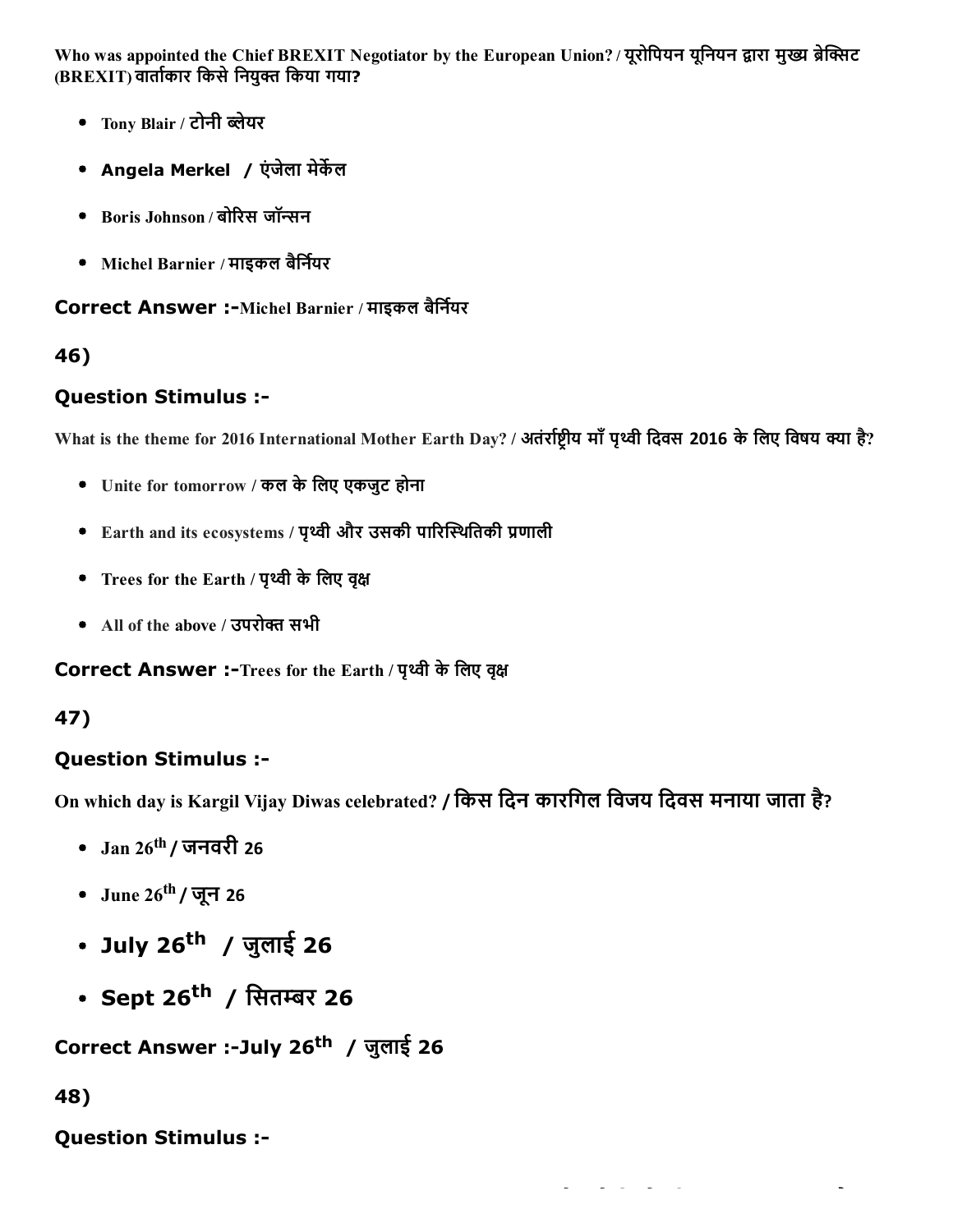- $48$
- $51$
- $52$
- 55

#### **Correct Answer :-51**

49)

#### Question Stimulus :

'Labour Day' is celebrated on\_\_\_\_\_\_\_\_\_\_\_. / मज़दूर दिवस------------ को मनाया जाता है?

- 30<sup>th</sup> April / 30 अप्रैल
- 1 st May / 1 मई
- 15<sup>th</sup> May / 15 मई
- $1^{\text{st}}$  June / 1 जून

```
Correct Answer :-1<sup>st</sup> May / 1 मई
```
#### 50)

#### Question Stimulus :

Who was accompanied by Dorji Lhatoo and Ang Dorji on a historical conquest? / ऐितहािसक जीत पर डोरजी लाटू और अंग डोरजी के साथ कौन था?

- Maharastra / महाराष्ट
- Andhra Pradesh / आन्ध्र प्रदेश
- Kerala / केरल
- Karnataka / कर्नाटक

Correct Answer :-Maharastra / महाराष्ट्र

#### 51)

### Question Stimulus :

Which of the following number is divisible by 9? / निम्न में से कौन सी संख्या 9 से विभाज्य है?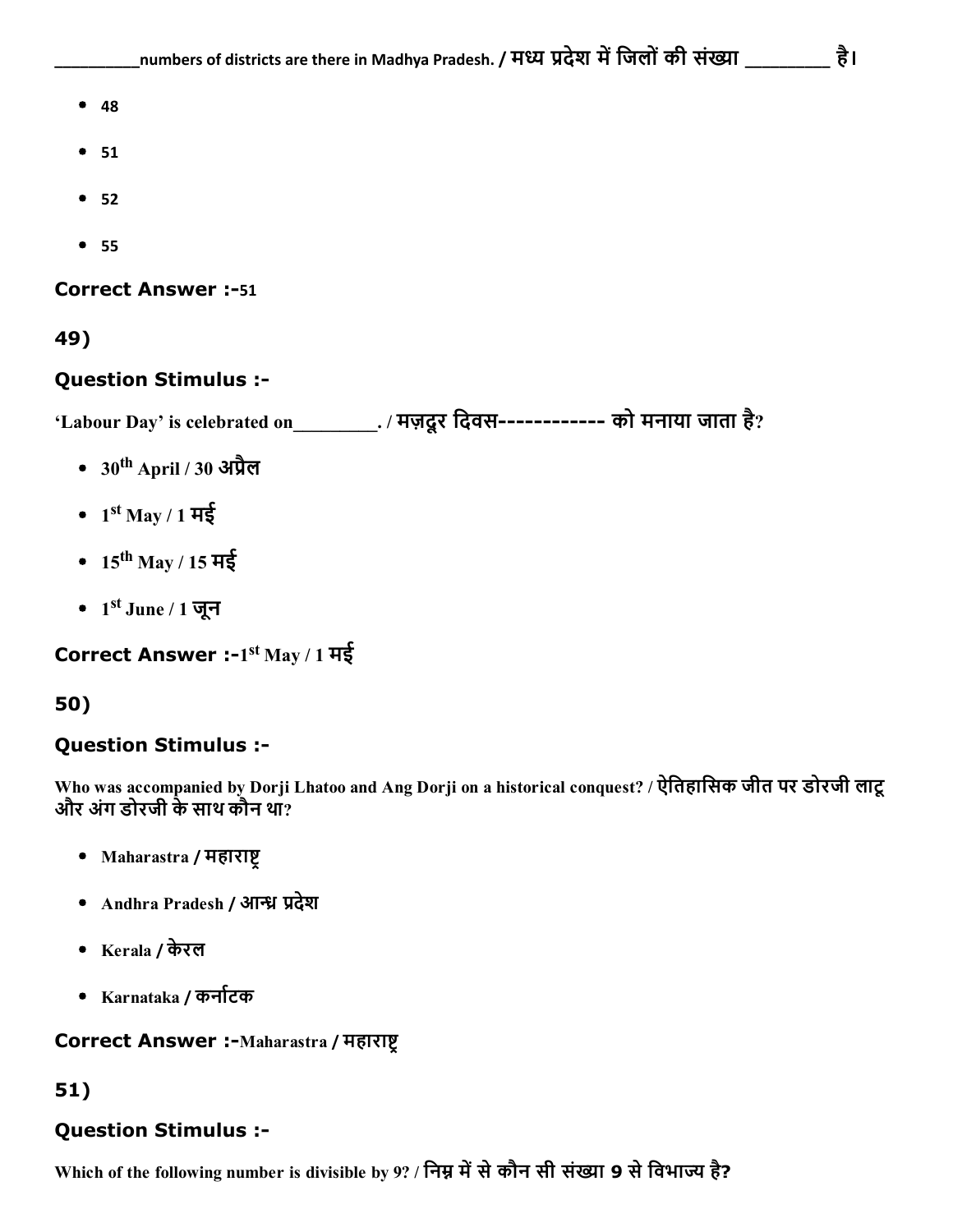- 7899
- 1899
- $-2089$
- 3633

**Correct Answer :-1899** 

### 52)

### Question Stimulus :

Write the coefficient of r $^3$   $\,$  in  $\,$   $^5$  p  $^2$  q $^5$   $\,$  r  $^2$   $\,$   $\rm q^5$   $\,$  r  $^3$  में r $^3$  का गुणांक लिखिये

 $rac{9}{5}$ p <sup>2</sup> q 5 p 2 q 5

Correct Answer :-  $5 p^2 q^5$ 

53)

## Question Stimulus :

The value of this polynomial ( 8m <sup>2</sup> + 4m 8) + (4m <sup>2</sup> m 7) when m = 9 is \_\_\_\_\_\_\_\_\_ / जब m = 9 तो ( -8m  $^{2}$  + 4m - 8) + (4m  $^{2}$  - m - 7) बहुपद का मान है \_\_\_\_\_\_\_\_

- $-312$
- $-1312$
- $-321$
- $-+321$

**Correct Answer :--312** 

54)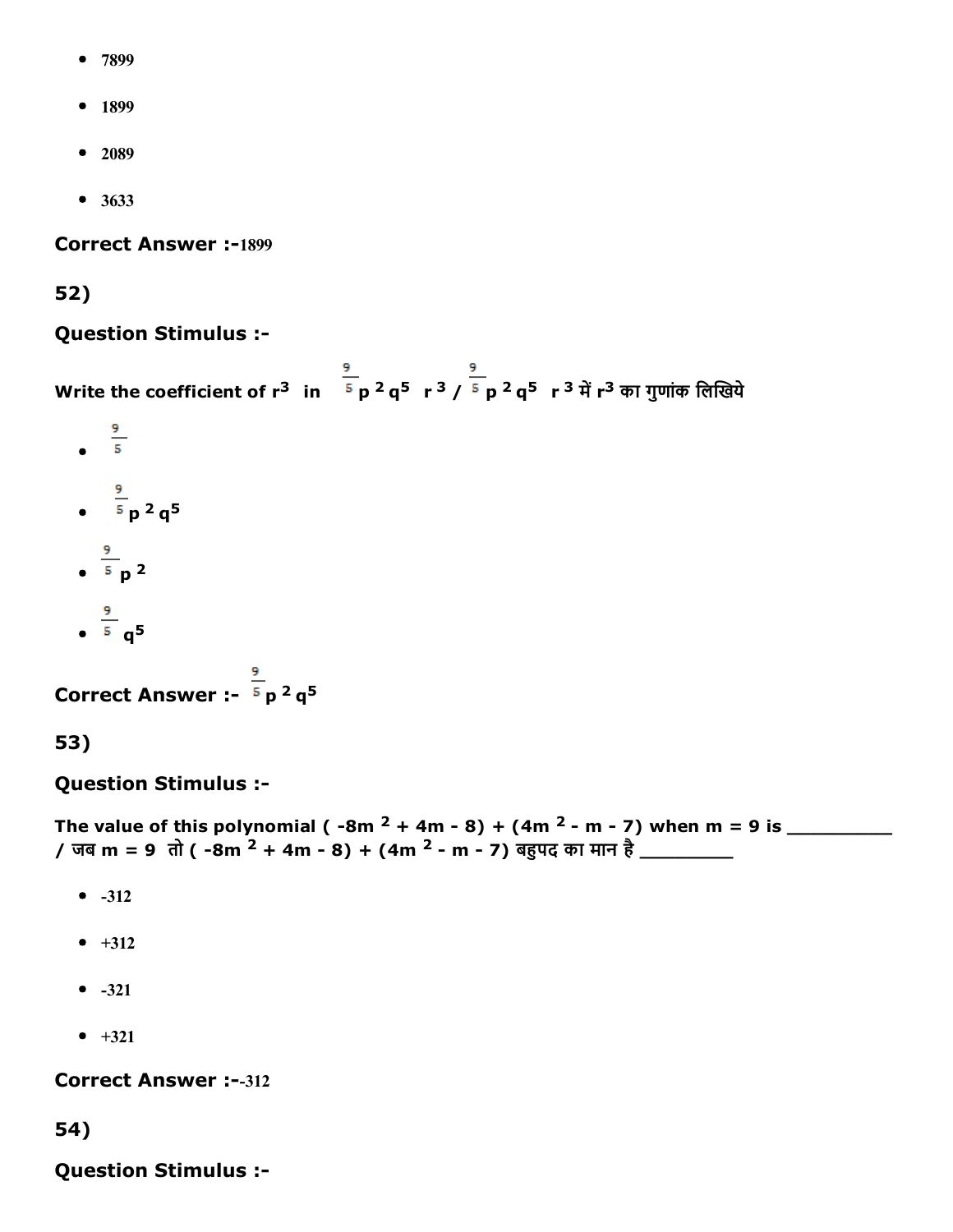The mean weight of 6 lemons is 32 gm. One of the lemons is spoiled and was removed. The mean was reduced by 2. Find the weight of the lemon removed? / 6 नींबुओं का माध्य वजन 32 ग्राम है। एक नींबू खराब हो गया और निकाल दिया गया। माध्य 2 से घट गया। निकाले गये नींबू का वजन निकालिये?

- $30gm / 30 JTH$
- $36 \text{ gm}$  /  $36 \text{ yTH}$
- $38.5gm / 38.5 37H$
- $42 \text{ gm}$  /  $42 \text{ W}$

Correct Answer :-42 gm / 42 ग्राम

## 55)

### Question Stimulus :

What is the supplement of 56  $^0$  / 56  $^0$  का संपूरक क्या है

- 34 0
- 56 0
- $304^{0}$
- $124^0$

Correct Answer :- $124^0$ 

### 56)

Question Stimulus :

One of the equal angles of an isosceles triangle is 80<sup>0.</sup> Find its third angle. / समद्विबाहु त्रिभुज के बराबर कोणों में से एक कोण 80<sup>0</sup> है। इसका तीसरा कोण ज्ञात कीजिये।

- $\mathbf{80}^{\mathbf{0}}$
- $20^0$
- $60^0$
- $30^0$

Correct Answer :- $20^0$ 

### 57)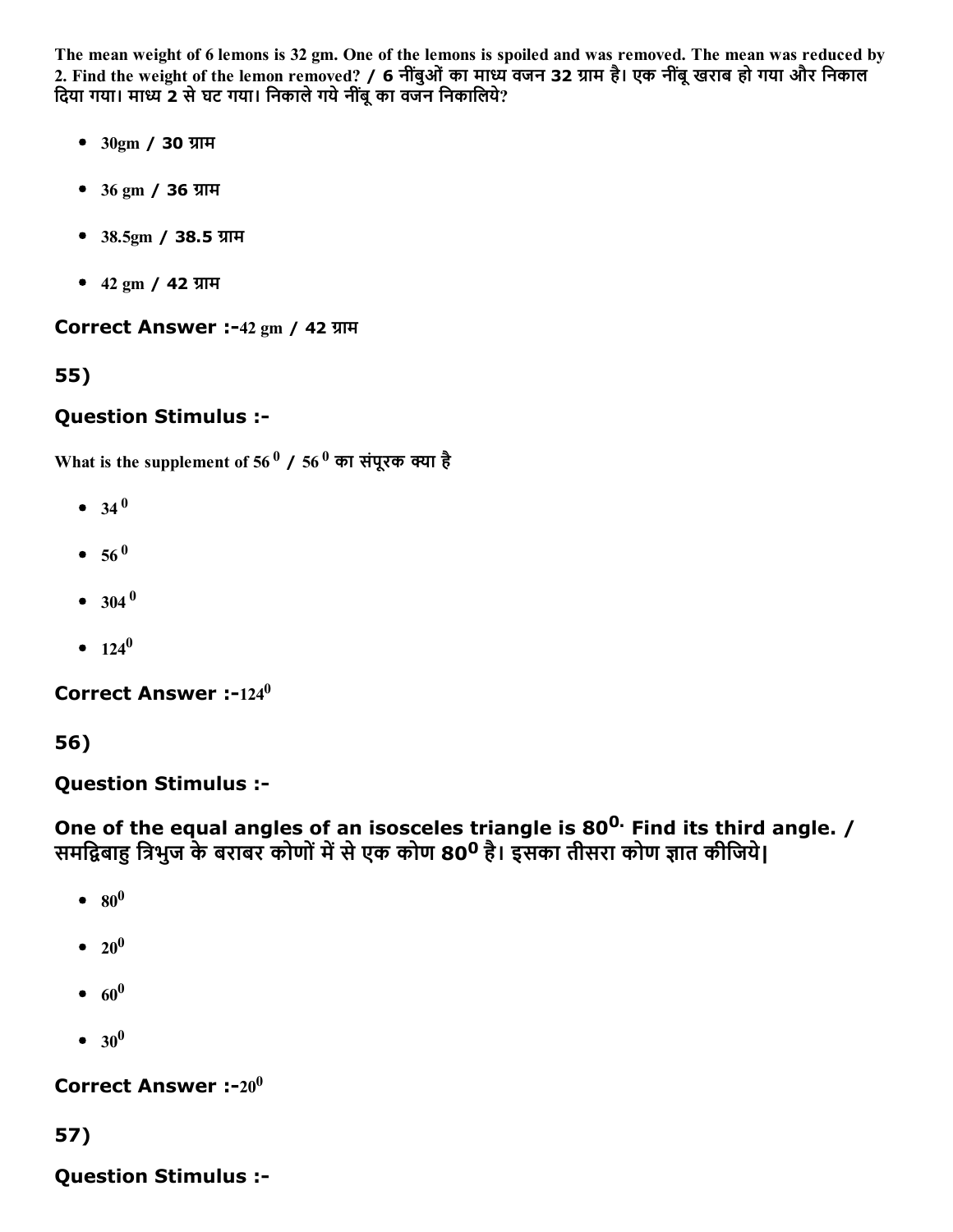A parallelogram is represented by P  $(2, 6)$ , Q  $(14, 6)$ , R  $(20, 8)$  and S  $(8, 8)$ . If the origin is shifted to the point of intersection of its diagonals, then the coordinates of P is

\_\_\_\_\_\_\_\_\_\_\_\_\_\_\_\_\_ / एक समानांतर चतुर्भुज को P (2, 6), Q (14, 6), R (20, 8) और S (8, 8) से दशोया गया है। यदि मूल बिंदु को इसके विकर्णों के प्रतिच्छेदन बिंदु पर विस्थापित कर दिया जाता है, तो P के निर्दशांक हैं\_\_\_\_\_\_\_\_\_\_\_



- $(-9, -1)$
- $(-2, -6)$
- $(9, 1)$
- $(13, 13)$

**Correct Answer :-** $(-9, -1)$ 

58)

#### Question Stimulus :

Area of a rectangular window is 420 sq ft. One half of the window has 1cm<sup>2</sup> grill, while the other half has 3  $cm^2$ grill. Then the ratio of the number of grills in the window is

\_\_\_\_\_\_\_\_\_\_\_\_\_\_\_ / एक आयताकार खड़की का ⠀े फल 420 वगᘀफीट है। खड़की केएक आधेिह큒ेम⨀1सेमी वर्ग की जाली है, जबकि दूसरे आधे हिस्से में 3 सेमी वर्ग की जाली है। तो खिड़की में जालियों की संख्या का अनुपात ह<u>े</u>\_\_\_\_\_\_\_\_\_\_\_\_\_\_\_

- $3 : 1$
- $1:3$
- $2:3$
- $-3:2$

Correct Answer :-3:1

### 59)

### Question Stimulus :

If the perimeter of a room is 44 meter and the height of the walls is 12 feet, the area of the four walls is equal to . / यदि कमरे का परिमाप 44 मी है और दिवारों की ऊँचाई 12 फीट है, चार दीवारों का

| क्षेत्रफल |  | के बराबर है। |  |
|-----------|--|--------------|--|
|           |  |              |  |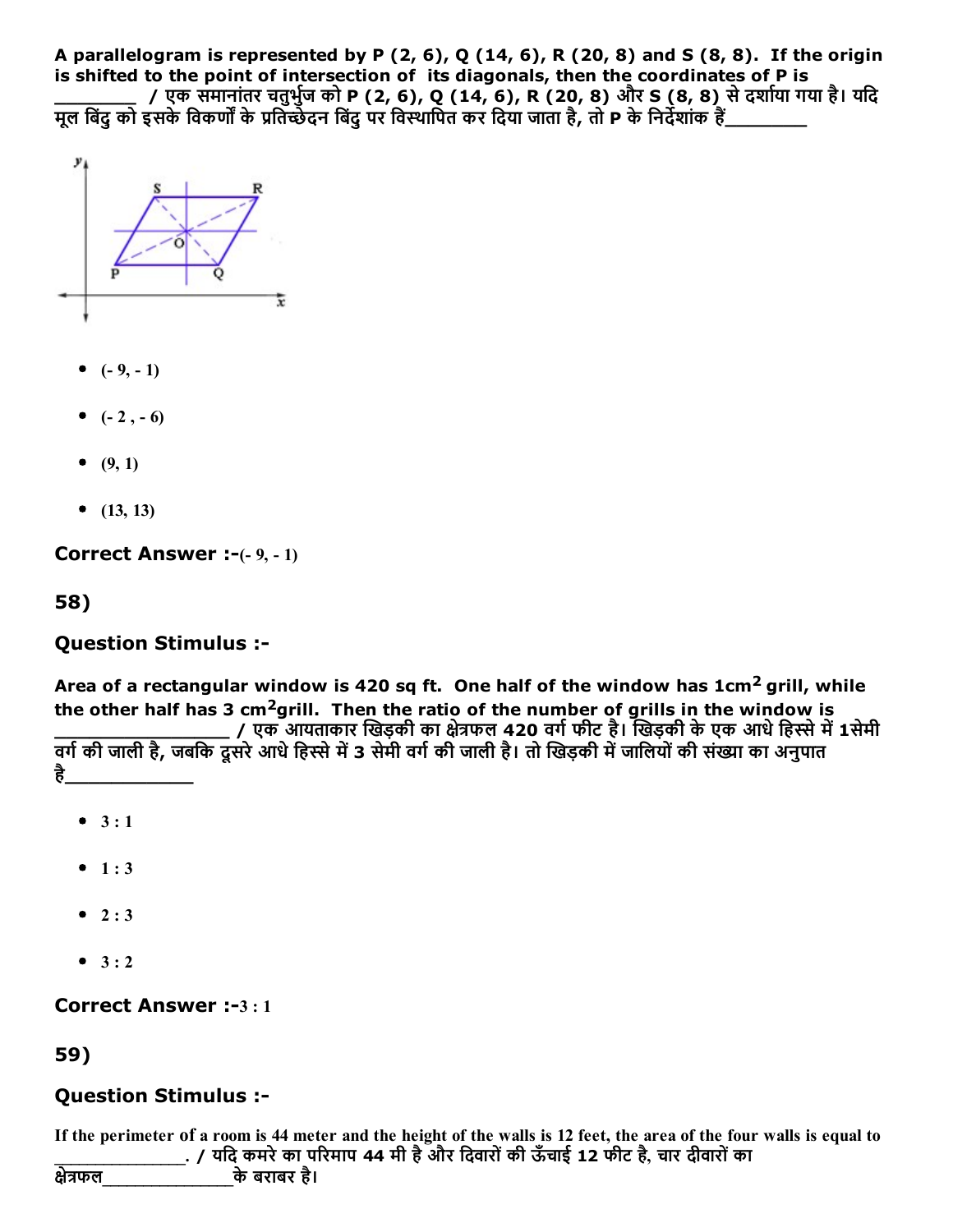- 2112sq:m / 2112 वर्ग मी
- 56sq: m / 56 वर्ग मी
- 528sq:m / 528 वर्ग मी
- 264sq:m / 264 वर्ग मी

Correct Answer :-528sq:m / 528 वर्ग मी

### 60)

#### Question Stimulus :

A fruit seller sells a dozen bananas at the rate of Rs.72/ dozen. If his loss is 4% what must have been his cost price? / एक फल बेचने वाला एक दर्जन केले 72रू/ दर्जन के दर पर बेचता है। यदि उसकी हानि 4% है तो उसकी लागत कीमत क्या रही होगी?

- Rs. 75 / 75 रुपये
- Rs. 76 / 76 रुपये
- Rs. 104 / 104 रुपये
- Rs. 68 / 68 रुपये

Correct Answer :-Rs. 75 / 75 रुपये

61)

Question Stimulus :

SONAR makes use of / सोनार इसका उपयोग करता है

- Ultrasonic waves / पराश्रव्य तरंगें
- Light waves / प्रकाश तरंगें
- X rays / एक्स किरणें
- Microwaves / सूक्ष्म तरंगें

Correct Answer :-Ultrasonic waves / पराश्रव्य तरंगें

62)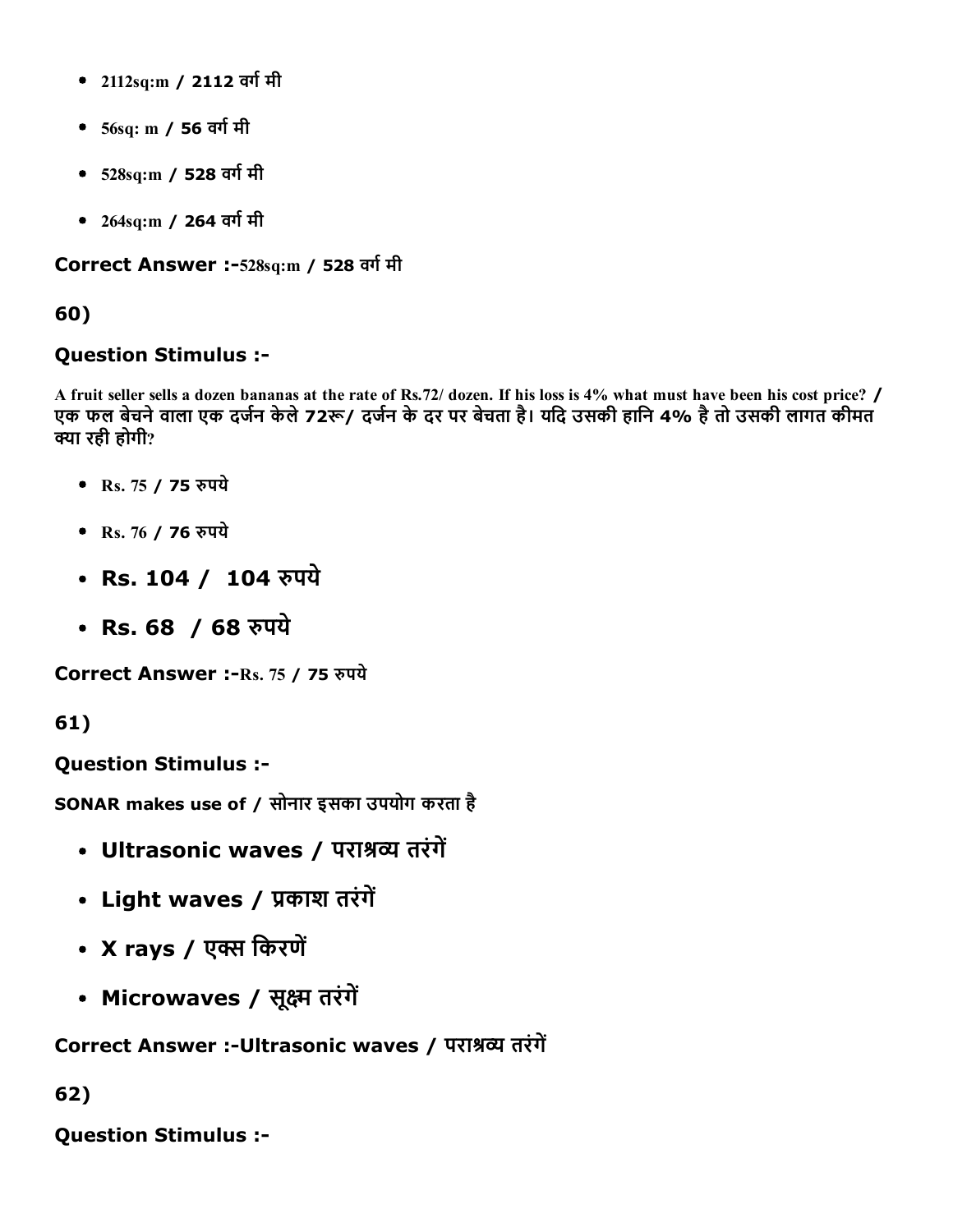The electrical resistivity of the material of a conductor depends on / चालक की सामग्री की विद्र्यत प्रतिरोधकता इस पर निर्भर करती है

- its length / उसकी लကाई
- its area of cross section / उसके अनुप्रस्थ काट पर
- its surface area / उसके पृष्ठीय क्षेत्रफल
- the nature of its material / उसकी सामग्री की प्रकृति पर

Correct Answer :-the nature of its material / उसकी सामग्री की प्रकृति पर

63)

## Question Stimulus :

In the figure, the ray PO incident on mirror AB gets reflected along OQ. When the mirror is tilted by 10<sup>0</sup> to the position A'B', the ray PO gets reflected along OQ'. The angle  $\theta$  is / आकृति में, दर्पण AB पर आपतित किरण PO, OQ के साथ परावर्तित होती है। जब दर्पण 10<sup>0</sup> से स्थिति A'B' पर झुकाया जाता है, तो किरण PO, OQ' के साथ परावर्तित हो जाती है। कोण  $\theta$  है



 $20^0$ 

Correct Answer :-20<sup>0</sup>

64)

## Question Stimulus :

Magnesium hydroxide, obtained when Magnesium oxide is dissolved in water is / मैगनीशियम ऑक्साइड के पानी में घुलने पर प्राप्त हुआ मैंगनीशियम हाइडोक्साइड है

• A base / एक क्षार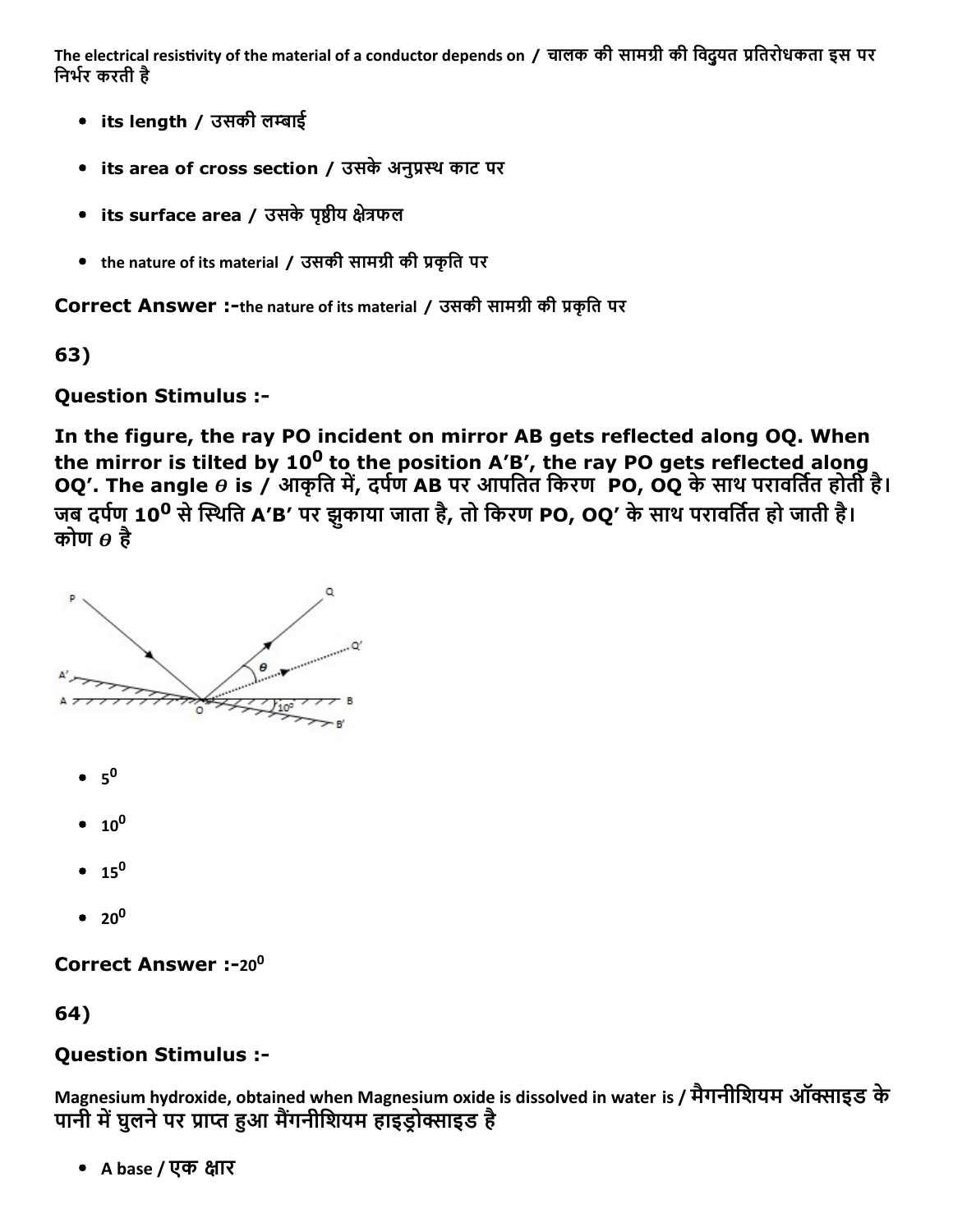- An acid / एक अम्ल
- An indicator / एक सूचक
- Neutral / उदासीन

Correct Answer :- A base / एक क्षार

65)

#### Question Stimulus :

The chemical name of quick lime (Chuna) is / त्वरित चूने )चूना (का रासायनिक नाम है

- Calcium Hydroxide / कैल्शियम हाइड्रॉक्साइड
- Calcium Oxide / कैल्शियम ऑक्साइड
- Calcium Carbonate / कैल्शियम कार्बोनेट
- Calcium Sulphate / कैल्शियम सल्फेट

### Correct Answer :-Calcium Oxide / कैल्शियम ऑक्साइड

66)

### Question Stimulus :

A strong acid known as the "King of Chemicals" is / वह प्रबल अम्ल जो 'रसायनों का राजा' कहलाता है

- Hydrochloric acid / हाइडोक्लोरिक अम्ल
- Sulphuric acid / सल्फ्यूरिक अम्ल
- Nitric acid / नाइट्रिक अम्ल
- Phosphoric acid / फॉर्स्फोरिक अम्ल

Correct Answer :-Sulphuric acid / सल्फ्यूरिक अम्ल

### 67)

### Question Stimulus :

How many strands is a normal DNA made of? / सामान्य डीएनए कितने संपूलों से बना होता है?

- 1
- $\bullet$  2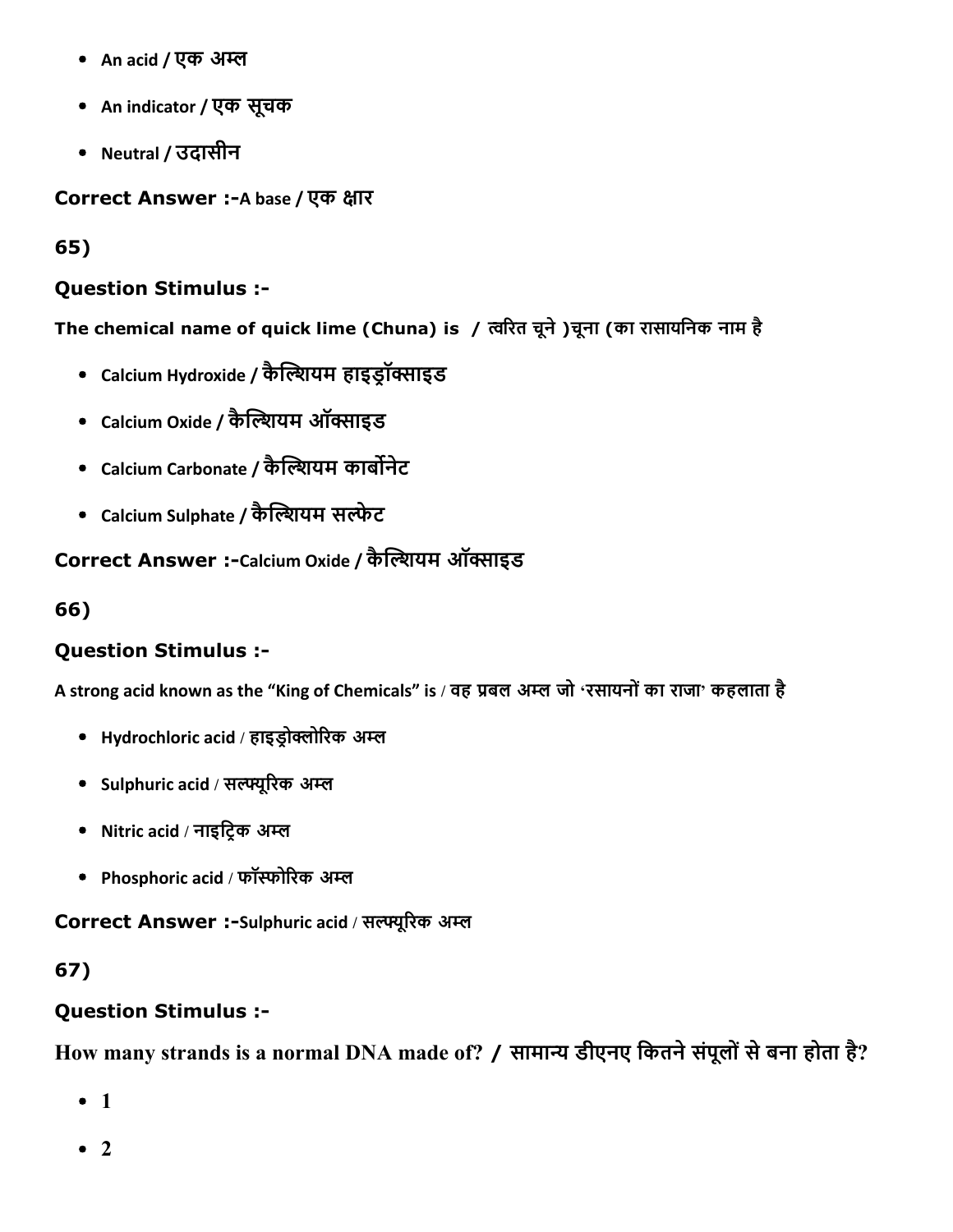- 3
- 4

**Correct Answer :-2** 

68)

#### Question Stimulus :

Which structure stores food in a dicot seed? कौन सी/ संरचना द्वि बीज में भोजन का भंडार करती है?

- Cotyledons / कॉिटलीडन
- Endosperm / ̀ूणपोष
- Radicle / मूलांकुर
- Plumule / प्रांकुर

Correct Answer :-Cotyledons / कॉटिलीडन

69)

#### Question Stimulus :

How many molecules of ATP can be produced in the cytoplasm by the break down of 10 molecules of glucose? / कोशिकाद्रव्य में एटीपी के कितने अणु, ग्लूकोज़ के 10 अणुओं के विभाजन द्वारा उत्पन्न हो सकते हैं?

- $30$
- $40$
- $\bullet$  10
- $\bullet$  20

**Correct Answer :-20** 

70)

#### Question Stimulus :

Which is the Metabolic reaction involving Oxygen and Glucose? / इनमें से कौन सी उपापचयी प्रतिक्रिया है जिसमें ऑक्सीजन और ग्लूकोज़ अंतर्निहित है?

- Photosynthesis / प्रकाश संश्लेषण
- Krebs Cycle / क्रेब्स चक्र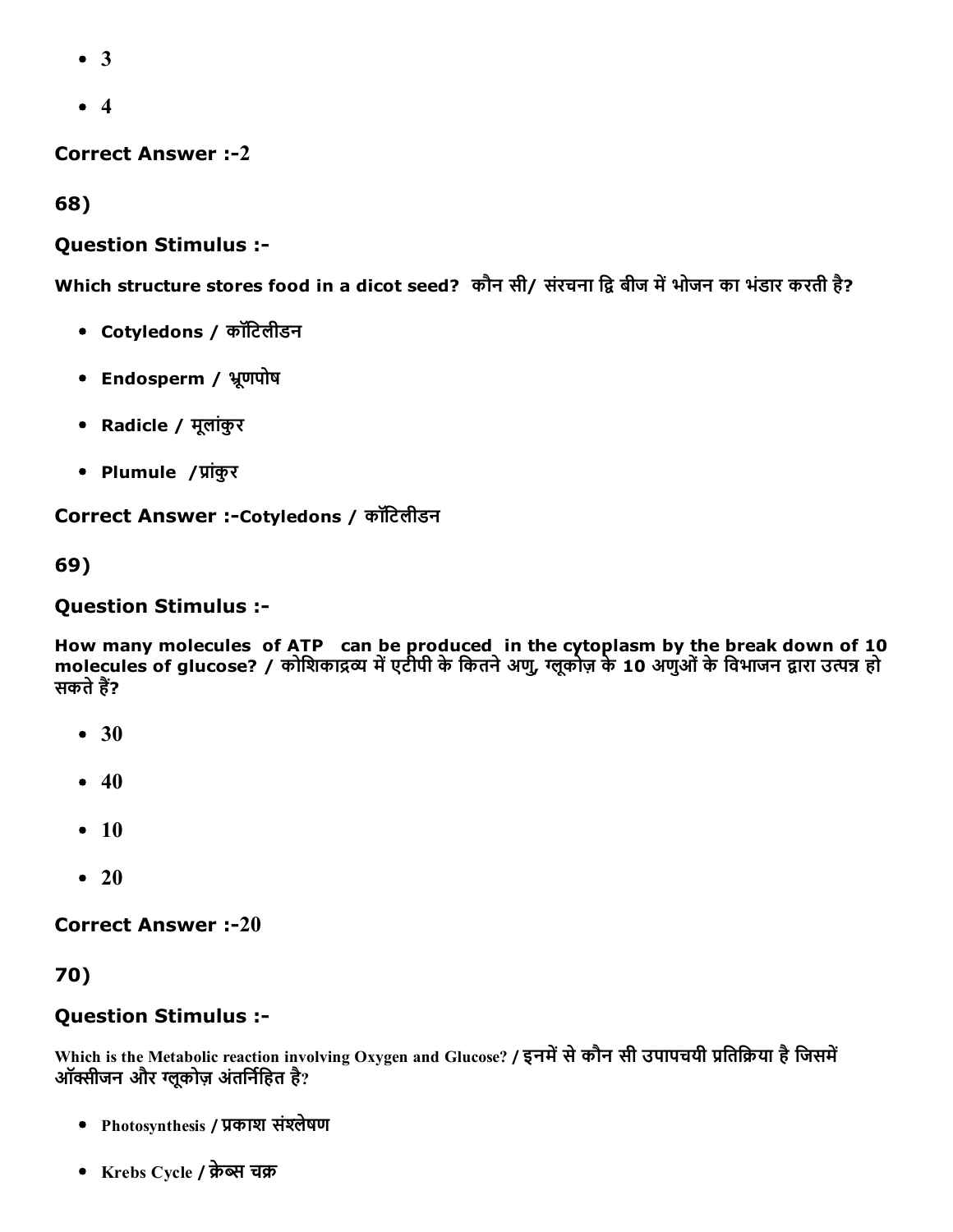- Gycolysis / ⌀Ȁाईकोलाईिसस
- Respiration / श्वसन

#### Correct Answer :- Respiration / श्वसन

71)

#### Question Stimulus :

An ornament contains pure gold and copper in the ratio 1:9. What is the percentage of pure gold in the ornament? / एक आभूषण में शुद्ध सोना एवं तांबा 1:9 के अनुपात में है। आभूषण में शुद्ध सोने का प्रतिशत क्या है?

- $11.1%$
- $51.1%$
- 33.1%
- $90.1%$

Correct Answer :-11.1%

72)

### Question Stimulus :

The average salary of all employees in a factory is Rs 5000. The average salary of 12 engineers is Rs 7500 and the average of the rest is Rs 3500. What is the total number of employees in the factory? / एक कारखाने में सभी कमेचारियों की ओसत आय 5000 रूपए है। 12 इंजीनियरों की औसत आय 7500 रूपए है और बाकी लोगों की औसत आय 6000 रूपए है। कारखाने में कर्मचारियों की कुल संख्या िकतनी है?

- 30
- 32
- 35
- $38$

### **Correct Answer :-32**

# 73)

## Question Stimulus :

The ratio of the ages of Suresh and Ramesh is 4 : 3. The sum of their ages is 21 years. The ratio of their ages after 6 years will be: / सुरेश और रमेश की आयु का अनुपात 4 : 3 है। उनकी आयु का योग 21 वर्ष है। 6 साल बाद उनकी आयु का अनुपात होगा: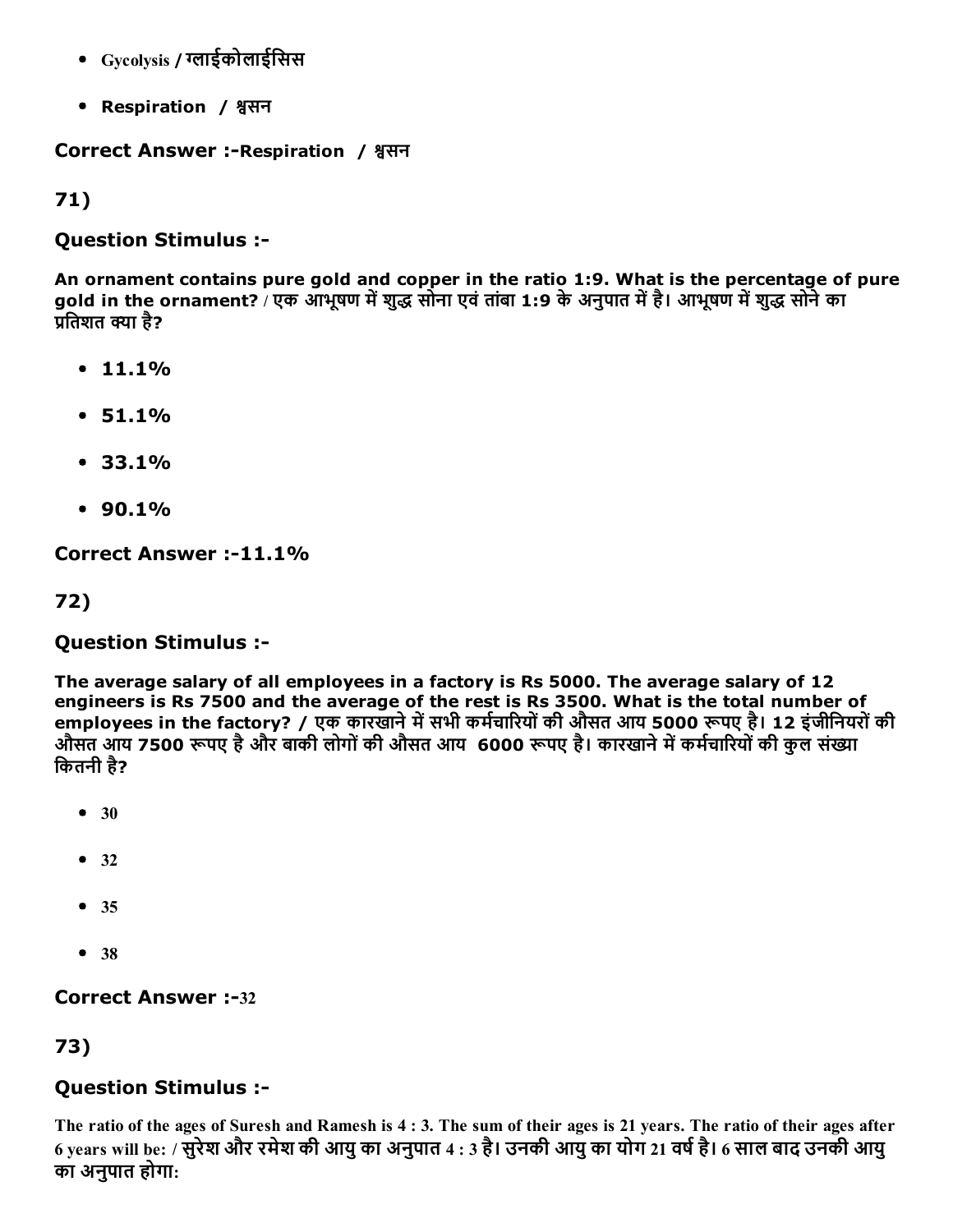- 3:5
- $5:3$
- 5:6
- $6:5$

**Correct Answer :-6:5** 

#### 74)

#### Question Stimulus :

The ages of Nelson and Michael are in the ratio of 3 : 5, after 9 years, the ratio of their ages will becomes 3 : 4, the present age of Michael is: / नेल्सन और माइकल की आयु 3 : 5 के अनुपात में है, 9 साल बाद, उनकी आयु का अनुपात 3 : 4 हो जाएगा, वर्तमान में माइकल की आयु है:

- 12 years / 12 वर्ष
- 15 years / 15 वर्ष
- 18 years / 18 वर्ष
- 20 years / 20 वर्ष

```
Correct Answer :-15 years / 15 वर्ष
```
75)

Question Stimulus :

```
6/9<sup>th</sup> of 81 is / 81 का 6/9<sup>वाँ</sup> है:
```
- 38
- 54
- 64
- $7$

**Correct Answer :-54** 

76)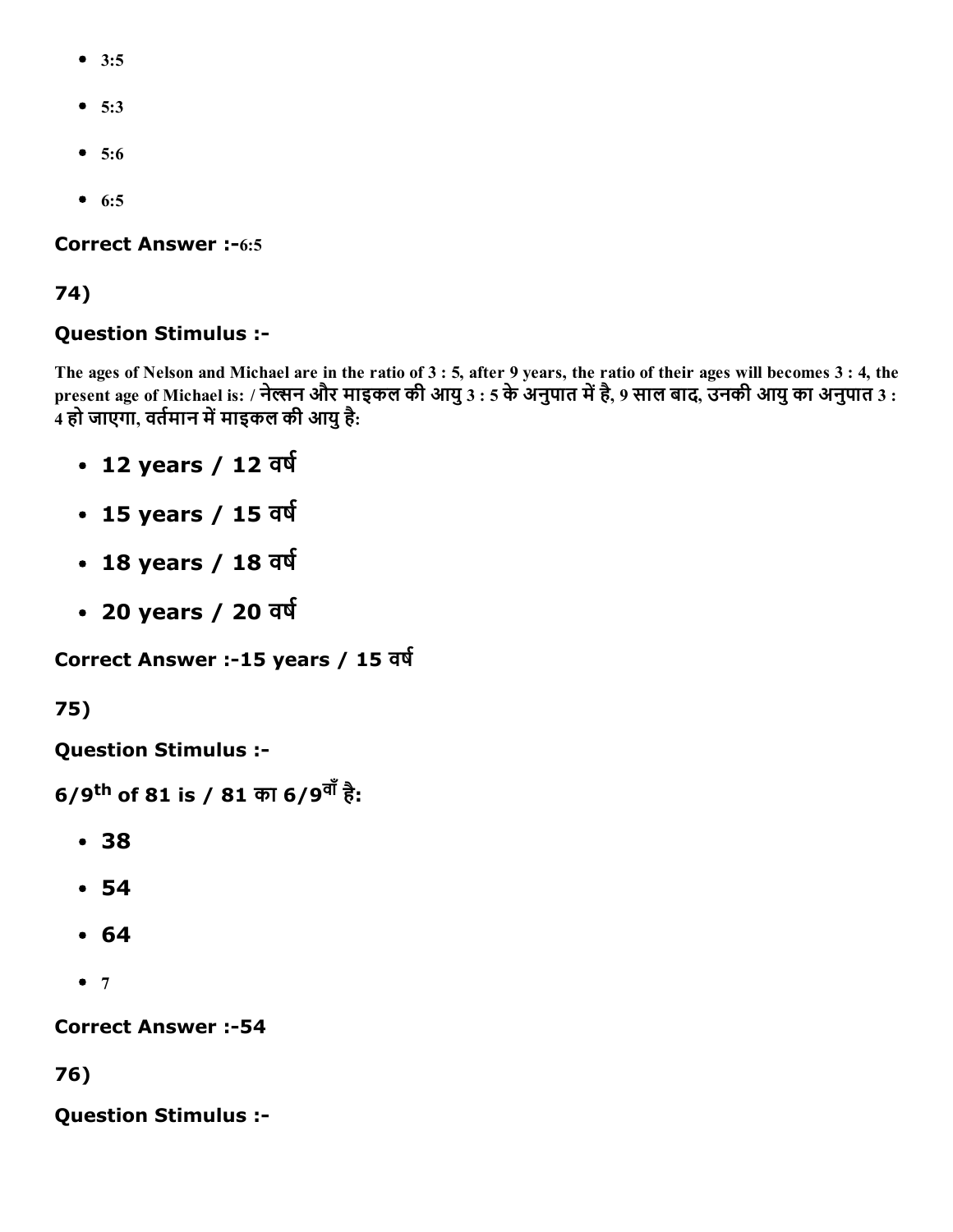Five sixth of 600 is how much more than one fourth of 400? / 600 का पाँच छठा, 400 के एक चौथाई से कितना अधिक है?

- 300
- $400$
- 500
- $600$

**Correct Answer :-400** 

#### 77)

#### Question Stimulus :

In a 10 kg ghee pack, 60% is pure ghee and 40% is vanaspati. If 10 kg of pure ghee is added, then the percentage of vanaspati is / एक 10 किलो घी के पैक में, 60% शुद्ध घी एवं 40% वनस्पति है। यदि 10 किलो शुद्ध घी जोड़ा जाता है, तब वनस्पति का प्रतिशत है

- 15%
- 25%
- 20%
- 30%

Correct Answer :

78)

Question Stimulus :

#### Fill in the missing alphabets / लुप्त अक्षर भरिए

#### \_\_bbaa\_\_bbb\_\_a\_\_

- $\bullet$  b, a, a, a
- $\bullet$  a, b, b, b
- $a, b, a, b$
- $\bullet$  b, a, b, a

Correct Answer :-b, a, a, a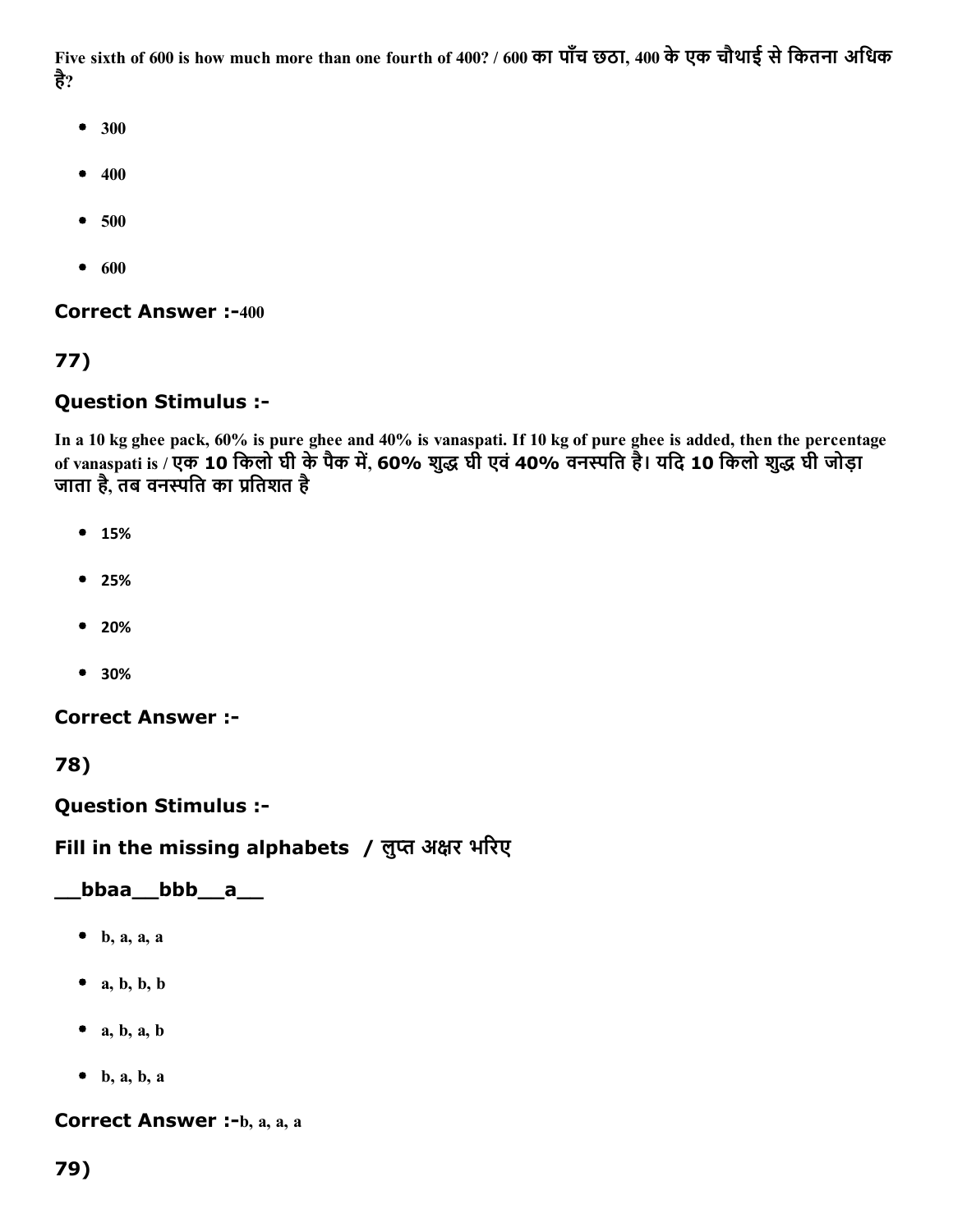#### Question Stimulus :

36% of 200 is / 200 का 36% है:

- $72$
- $82$
- 98
- $68$

**Correct Answer :-72** 

80)

Question Stimulus :

Which one of the following four addresses is NOT EXACTLY the same as the one given below? / निम्न चार पतों में से कौन सा नीचे दिये गये पते के एकदम समान नहीं है?

|  | <b>Western Carolina Paddlers</b> |
|--|----------------------------------|
|  |                                  |

E-Mail: bell@unca.edu

PO Box 8541

Asheville, North Carolina 28814

 $(704)$  258-8806

(i) Western Carolina Paddlers

E-Mail: bell@unca.edu

PO Box 8541

Asheville, North Carolina 28814

 $(704)$  258-8806

- (ii) Western Carolina Paddlers
	- E-Mail: bell@unca.edu

PO Box 8541

Ashaville, North Carolina 28814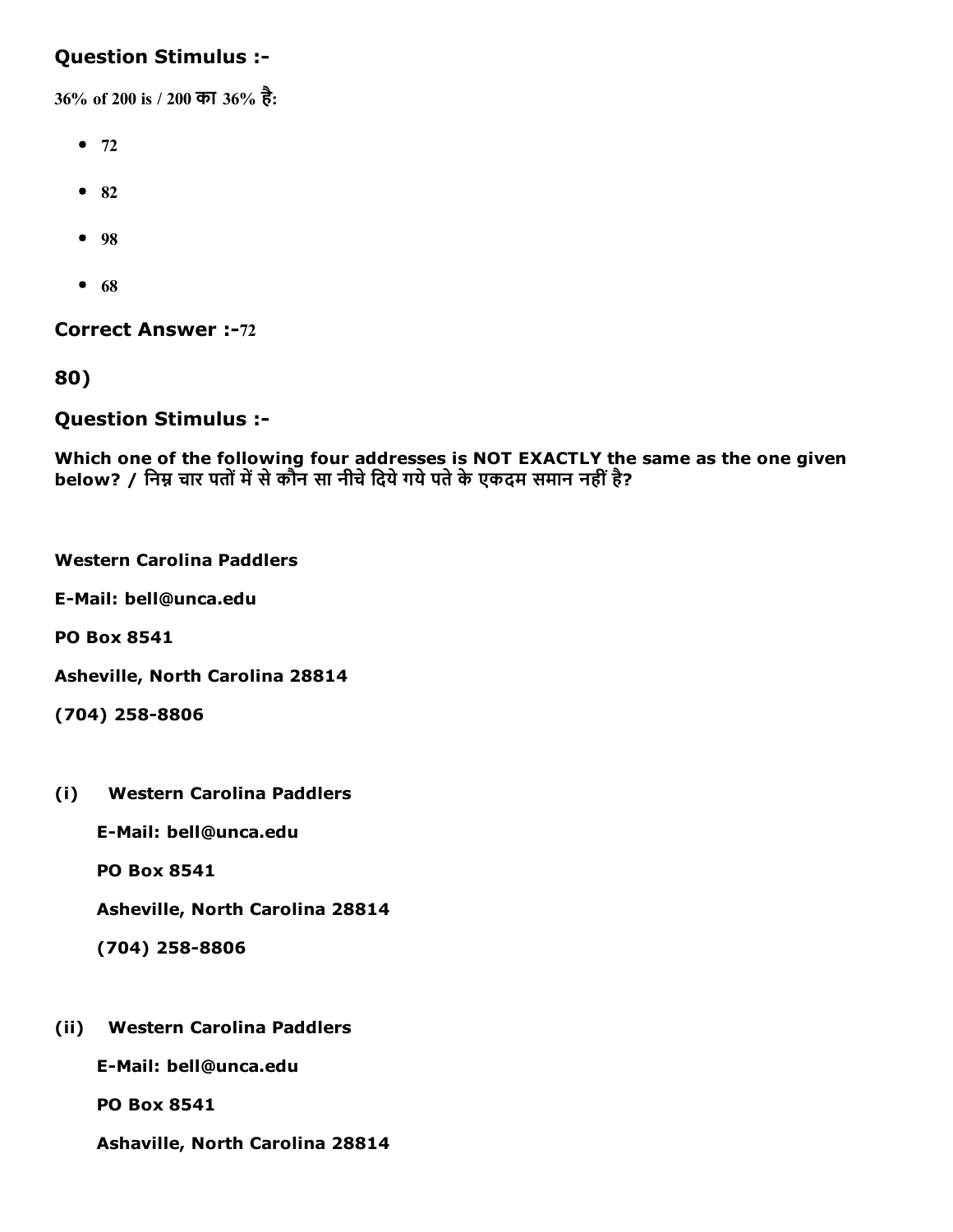#### (704) 258-8886

(iii) Western Carolina Paddlers

E-Mail: bell@unca.edu

PO Box 8541

Asheville, North Carolina 28814

(704) 258-8806

(iv) Western Carolina Paddlers

E-Mail: bell@unca.edu

PO Box 8541

Asheville, North Carolina 28814

 $(704)$  258-8806

- $\bullet$  i
- $\bullet$  ii
- $\bullet$  iii
- $\bullet$  iv

**Correct Answer :-ii** 

81)

Question Stimulus :

Which one of the following four addresses is NOT EXACTLY the same as the one given below? / निम्न चार पतों में से कौन सा एक नीचे दिये गये पते के एकदम समान नहीं है?

Four Corners River Sports & Kayak School

PO Box 379

Durango, Colorado 81302

(800) 426-7637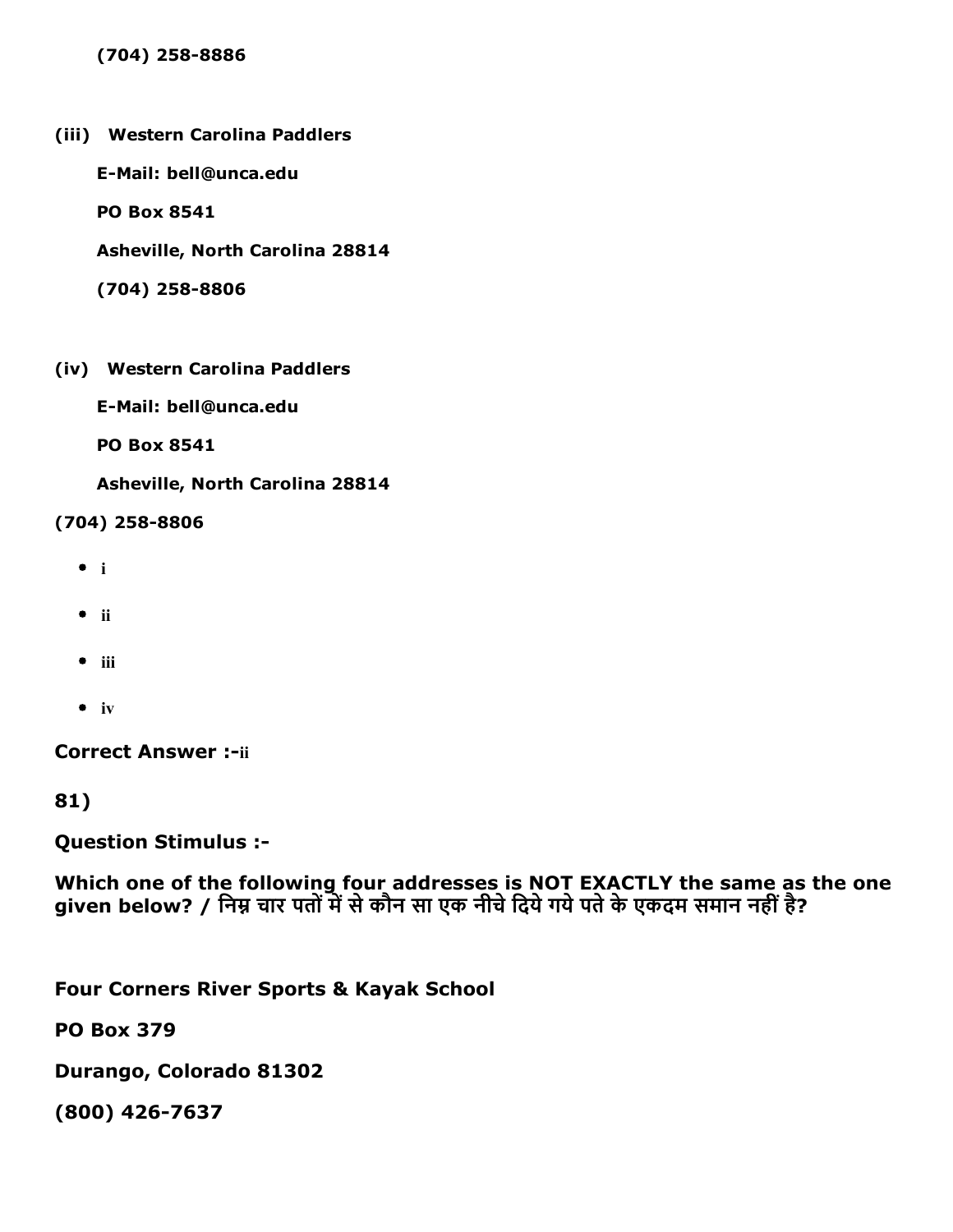- (i) Four Corners River Sports & Kayak School PO Box 379 Durango, Colorado 81302  $(800)$  426-7637
- (ii) Four Corners River Sports & Kayak School PO Box 379 Durango, Colorado 81302  $(800)$  426-7637
- (iii) Four Corners River Sports & Kayak School PO Box 379 Durango, Colorado 81802 (800) 426-7637
- (iv) Four Corners River Sports & Kayak School

PO Box 379

Durango, Colorado 81302

(800) 426-7637

- $\bullet$  i
- $\bullet$  ii
- $\bullet$  iii
- $\bullet$  iv

**Correct Answer :-iii** 

82)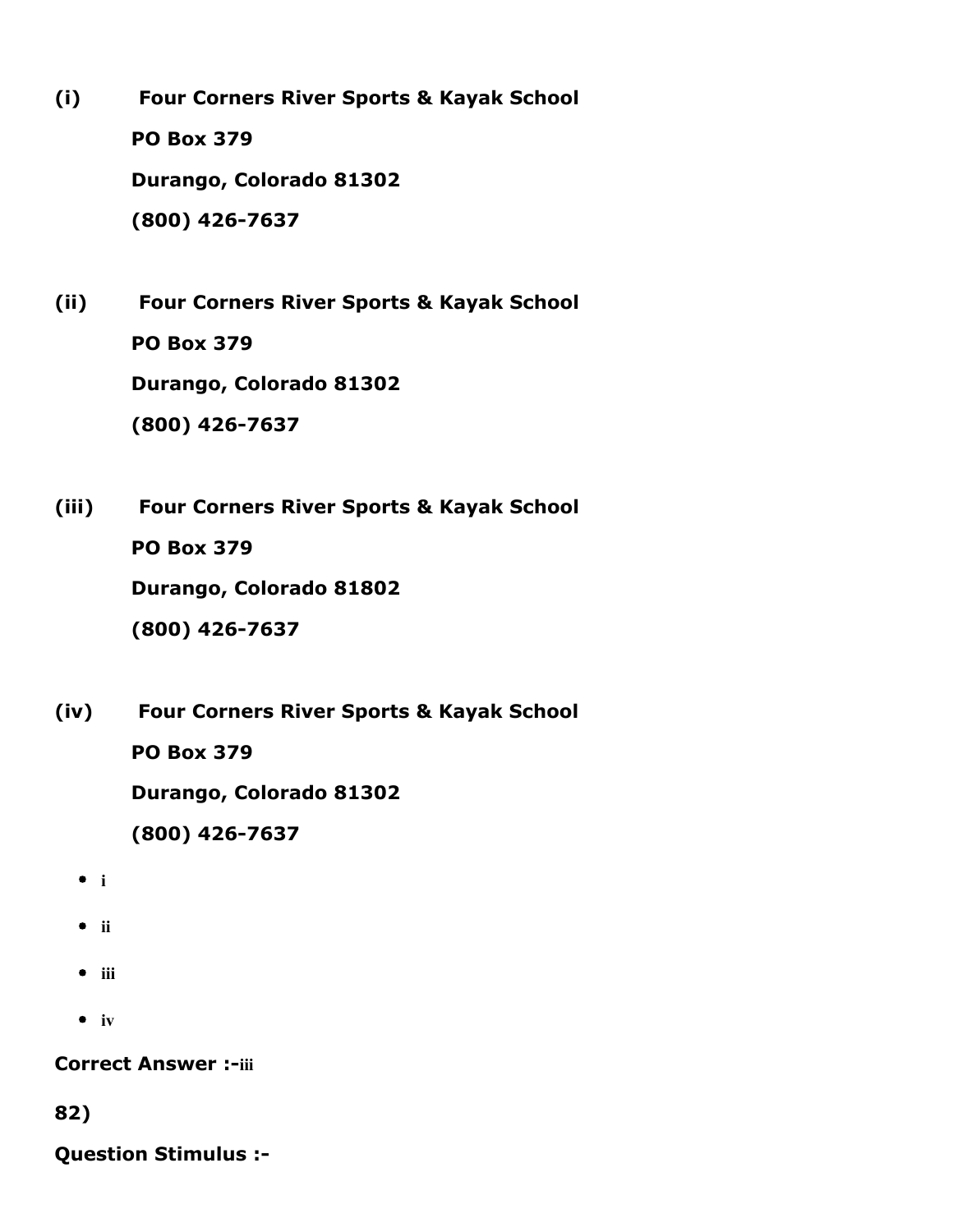A train shuttles between stations A and B, and stops at 5 intermediate stations for 5 mins each. Assume that the stations are at equal intervals of 10 km, and the train is moving at a speed of 50 kmph, how long will it take to reach B? / एक रेलगाड़ी स्टेशन A और B के बीच में चलती है तथा बीच में आने वाले 5 स्टेशनों पर प्रत्येक पर रेलगाड़ी 5 मिनट के लिए रूकती है। मान लीजिए की स्टेशन 10 किमी के समान अंतर पर हैं एवं रेलगाड़ी 50 किमी प्रतिघंटा की गति से चल रही है, तो उसे **B** तक पहँचने में कितना समय लगेगा?

- 85 min / 85 िमनट
- 97 min/ 97 िमनट
- 60 min / 60 िमनट
- 72 min/ 72 िमनट

#### Correct Answer :97 min/ 97 िमनट

#### 83)

#### Question Stimulus :

A person bought a motor bike at the cost of Rs.55000 after one year he sold it for Rs.44000. What is his loss percentage? / एक व्यक्ति ने रूपये 55000 की कीमत पर एक मोटर बाइक खरीदी। एक वर्ष के पश्चात उसने उसे रूपये 44000 .<br>में बेच दिया। उसके नकसान का प्रतिशत कितना है?

- $10 \%$
- $20 \%$
- $\bullet$  25 %
- $30 \%$

Correct Answer :-20 %

84)

#### Question Stimulus :

Find the next term in the series 3,5,9,17,33,  $\qquad$  / श्रंखला में अगला पद ज्ञात कीजिए 3,5,9,17,33,

- $-49$
- $48$
- $63$
- $65$

#### **Correct Answer :-65**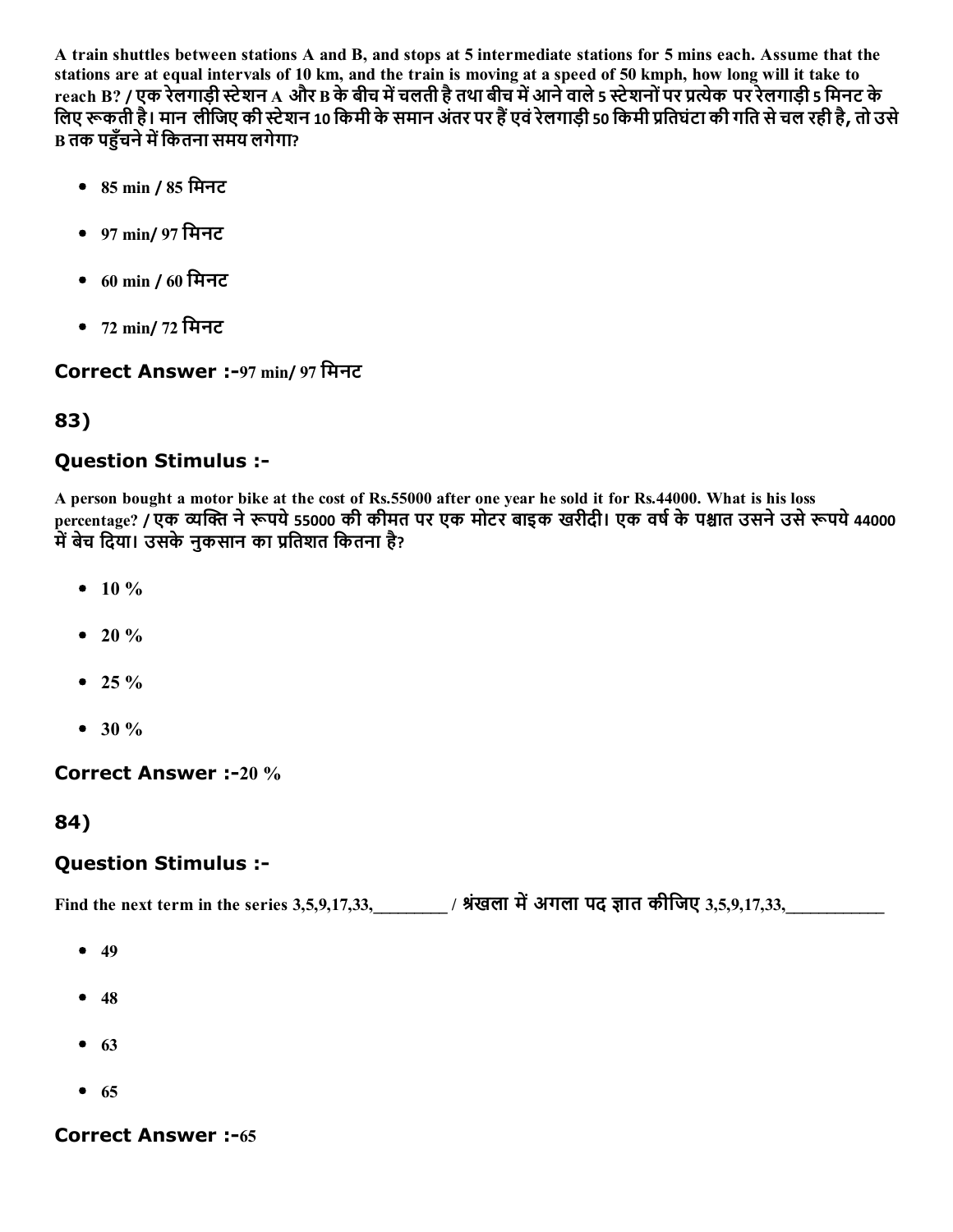### 85)

#### Question Stimulus :

Find out the wrong term / गलत पद ज्ञात कीजिए

112,114,120,124,132,142,154

- $114$
- $120$
- $124$
- $132$

**Correct Answer :-120** 

#### 86)

Question Stimulus :

In a certain language 'lik lomb lyns' means 'that great poet' and 'vomb lomb fomb' means 'god is great'. Then in that language the word 'lomb'is used for: / किसी खास भाषा में 'lik lomb lyns' का मतलब है 'that great poet' और 'vomb lomb fomb' का मतलब है 'god is great'। तो उस भाषा में शब्द 'lomb' इसके लिए प्रयोग होता है:

- poet
- that
- god
- great

**Correct Answer :- great** 

### 87)

## Question Stimulus :

In the sequence shown below, which figure comes next? / नीचे दिखाये गये क्रम में अगली आकृति कौन सी होगी?

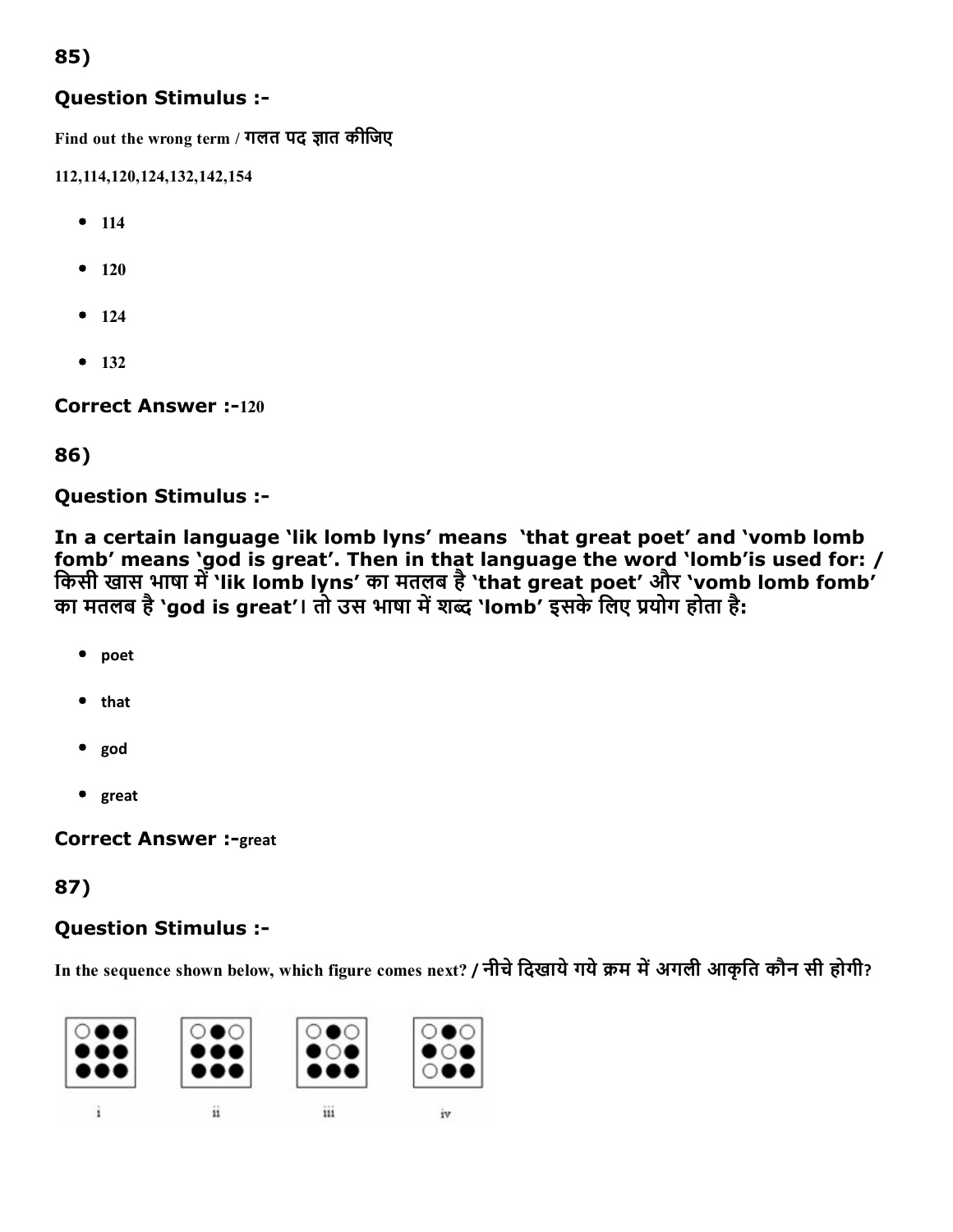









Correct Answer :

88)

Question Stimulus :

Six individuals, A, B, C, D, E and F are in a park. B and D are the daughters of C's father;

F is E's sister; C is the only son of A's uncle; and A and E are brothers. / छह लोग,

A,B,C, D, E और F एक मैदान में हैं। B और D, C, के पिता की बेटियाँ हैं; F, E की बहन है; C,

A के अंकल का इकलौता बेटा है; और A और E भाई हैं।

How is D related to A? / D, A से कैसे संबंधित है?

- Cousin / चचेरी बहन
- Brother / भाई
- Son / बेटा
- Uncle / अंकल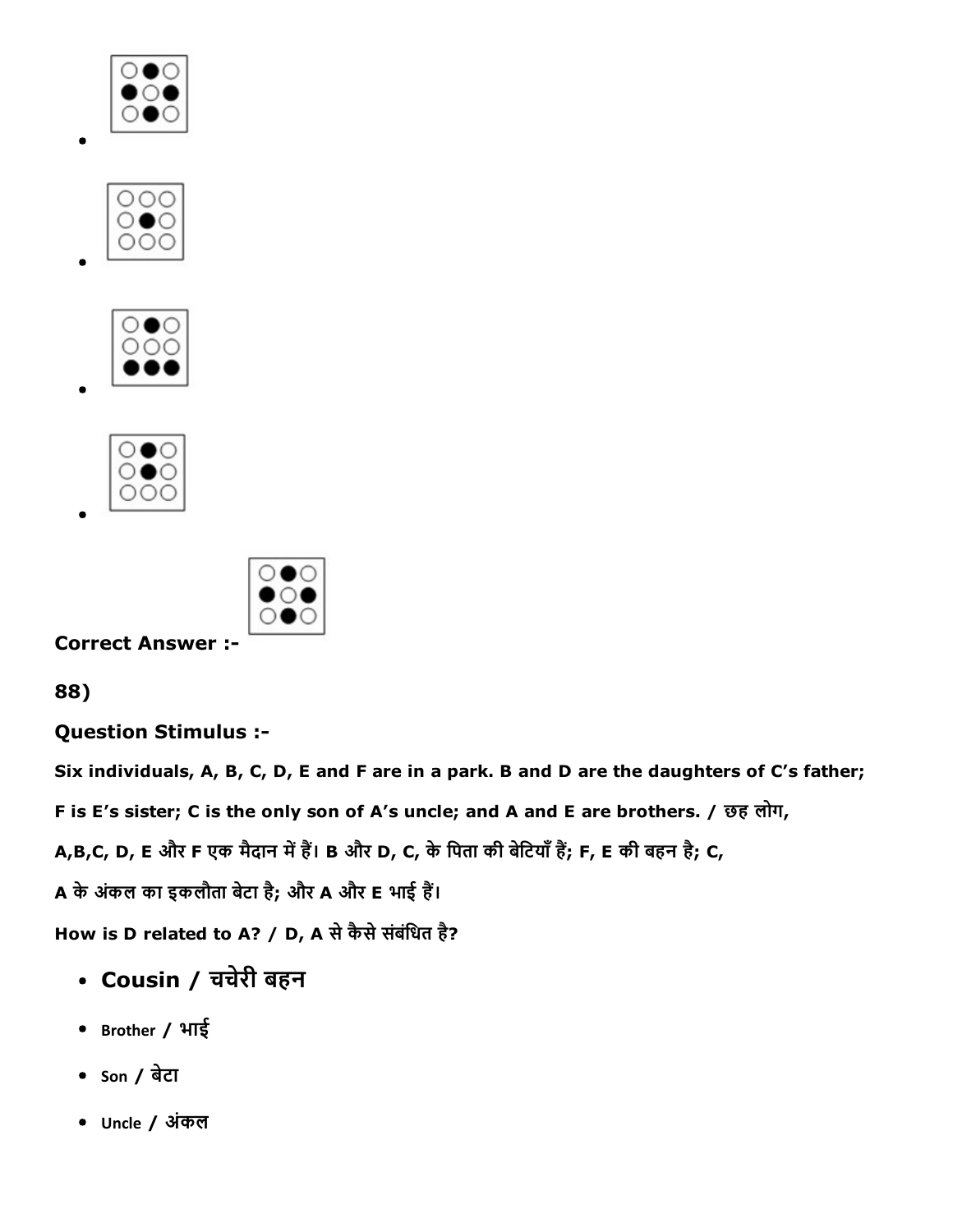```
Correct Answer :-Cousin / चचेरी बहन
```
## 89)

Question Stimulus :

An individual, S is the sister of M and T is M's son. Another individual, R is a doctor

employed abroad. / एक व्यक्ति, S, M की बहन है और T, M का बेटा है। एक दूसरा

व्यक्ति, R विदेश में कार्यरत डॉक्टर है।

Statement: S is the aunt of T. / कथन: S, T की आंटी हैं।

Is the above statement is correct? / क्या ऊपर वाला कथन सही है?

- Definitely true. / निश्चित रूप से सत्य।
- Definitely not true. / निश्चित रूप से सत्य नहीं।
- Possible but not certain. / संभव लेकिन निश्चित नहीं।
- They are not blood relatives./ वे खुन के संबंधी नहीं हैं।

Correct Answer :-Definitely true. / निश्चित रूप से सत्य।

90)

# Question Stimulus :

A is the brother of B. B is the brother of C and C is the husband of D. C is the father of P. How is D related to P? / A, B का भाई है। B, C का भाई हैऔर C, D का पित है। C, P का पिता है। D, P से कैसे संबंधित है?

- Daughter / बेटी
- Daughter-in-law / बहु
- Mother / माता
- Sister / बहन

## Correct Answer :-Mother / माता

91)

## Question Stimulus :

Which of the following is the mirror image of COFFEE? / निम्न में से कौन सा COFFEE का दर्पण प्रतिबिम्ब है?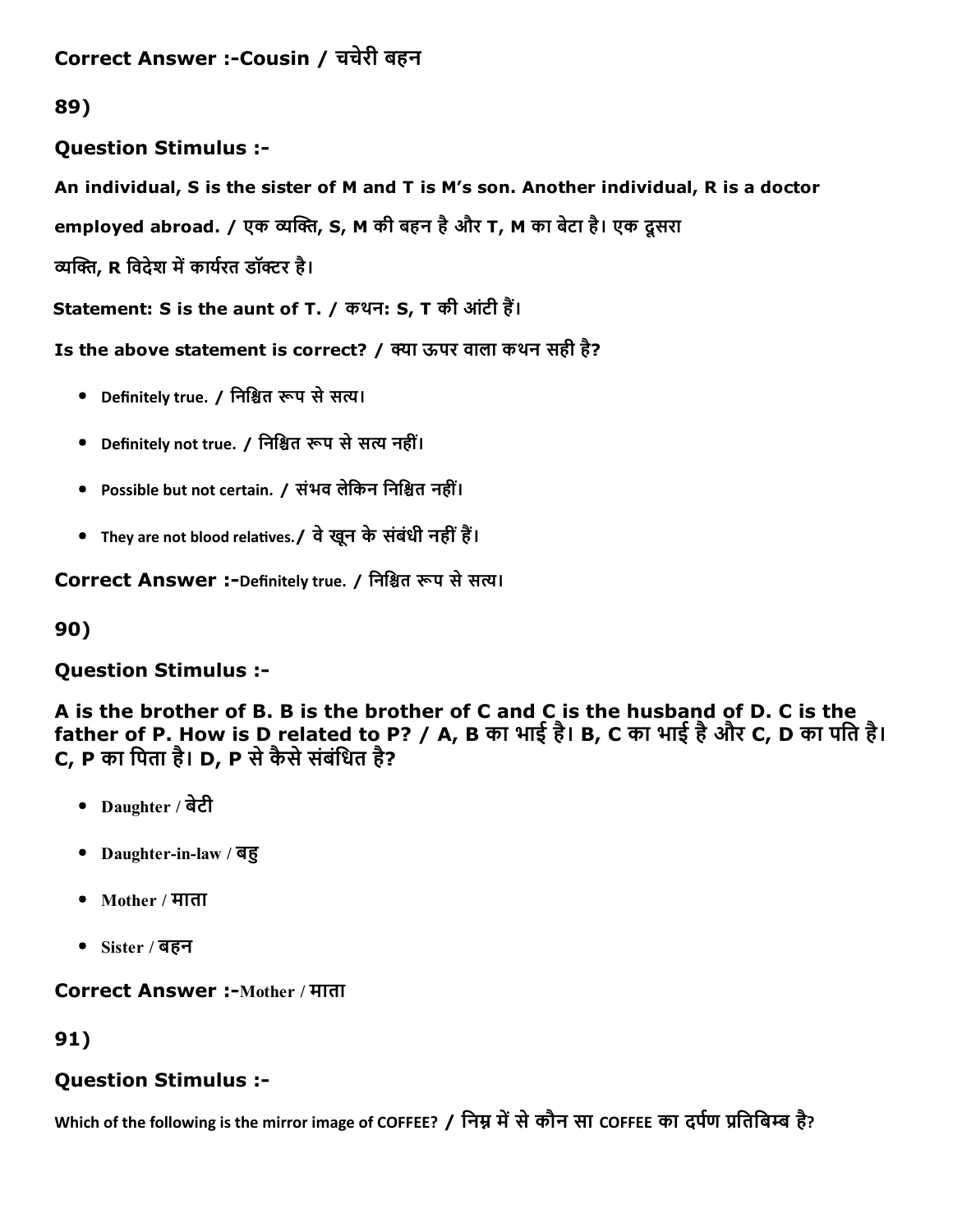- **FOCCET**
- **FACEOF**
- **OFFICE**
- **COFFEE**

Correct Answer :

92)

Question Stimulus :

In the following question the first word has certain relationship with the second word. If the third word has to have the similar relationship with the fourth word, the fourth word will be: / निम्न प्रश्न में, पहले शब्द का दूसरे शब्द के साथ किसी प्रकार से कोई संबंध है। यदि तीसरे शब्द का चौथे शब्द के साथ उसी प्रकार का संबंध होना चाहिए, तो चौथा शब्द होगा:

Square : Four :: Decagon: ? / वर्ग : चार :: दशभुज : ?

- Six / छह
- Eight / आठ
- Ten / दस
- Twelve / बारह

Correct Answer :-Ten / दस

#### 93)

#### Question Stimulus :

In how many different arrangements can 5 men and 5 women sit around a table so that no two women sit together? / एक मेज़ के आसपास 5 पुरूषों एवं 5 महिलाओं को इस तरह से बैठाने के लिए कि दो महिलाएं साथ न बैठें, कितने भिन्न प्रकार की व्यवस्थाएं की जा सकती हैं?

- 2880
- 2520
- $5040$
- None of these / इनमें से कोई नहीं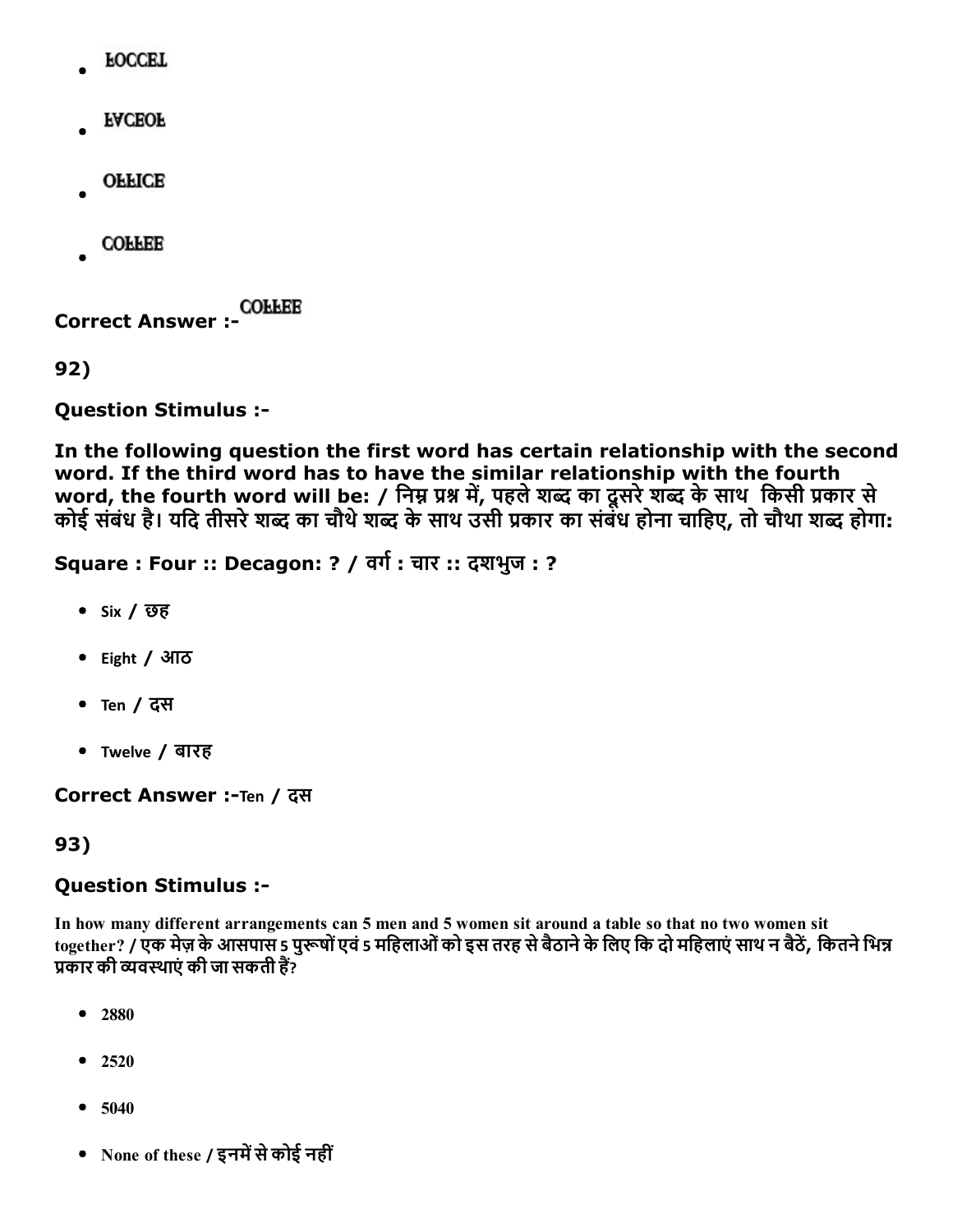**Correct Answer :-2880** 

### 94)

#### Question Stimulus :

A man started walking towards the sunset. He walks for 5 km and turns right. He walks for 3 km, then turns left and walks for 3 km, and then again turns left and walks for 3 km. Finally, he turns left, walks for 6 km and stops.

What is the distance between his starting and stopping point? / एक आदमी सूर्यास्त की ओर चल रहा है। वह 5 किमी चलता है और दायें मुड़ता है। वह 3 किमी चलता है, फिर बायें मुड़ता है और 3 किमी चलता है, और फिरसे बायें मुड़ता है और 3 किमी चलता है। अंत में, वह बायें मुड़ता है, 6 किमी चलता है और रुकता है। प्रारंभ और अंतिम बिंदु के बीच की दरी क्या है?

- $4 km$
- $\bullet$  2 km
- $3 km$
- $1 km$

**Correct Answer :- 2 km** 

### 95)

#### Question Stimulus :

Bhaskar lives in a house that has the main door facing east. He moves out from the backside of his house and walks straight for 50 m. He then turns right and walks 50 m again. Finally, he turns towards left and reaches a park after walking 25 m. Find out in which direction is Bhaskar from the starting point. / भास्कर ऐसे घर में रहता है जिसमें मुख्य द्वार का मुख पूरब की ओर है। वह घर की पीछे के हिस्से से बाहर आता है और 50मी सीधा चलता है। फिर वह दायें मुड़ता है ँ और पुन: 50मी चलता है। अंत में, वह बायीं ओर मुड़ता है और 25मी चलने के बाद मैदान में पहुँचता है। पता लगाइये कि प्रारंभ बिंद से भास्कर कौन सी दिशा में है।

- north-east / उत्तर-पूरब
- north-west / उत्तर-पश्चिम
- north-west / उत्तर-पश्चिम
- $\bullet$  south / दक्षिण

Correct Answer :-north-west / उत्तर-पश्चिम

96)

#### Question Stimulus :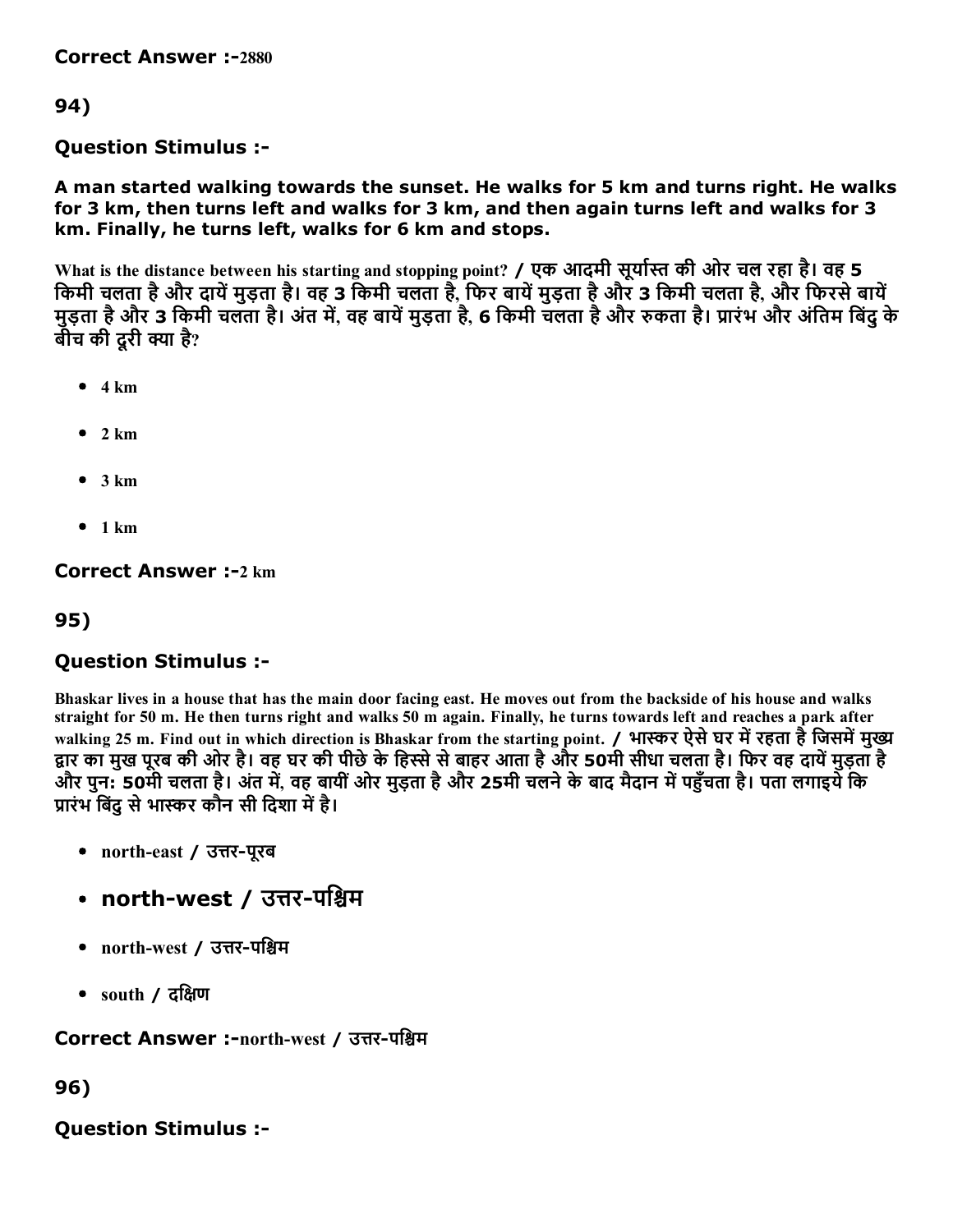Select the statement, which is the logical equivalent to the given statement. / वह कथन चुनिये जो तर्क की दृश्टि से दिये गये कथन के समान है:

"Jill is not a boy, and Jack is not a girl." / "िजल एक लड़का नहींहै, और जैक एक लड़की नहींहै।"

- Jill is not a boy or Jack is not a girl. / िजल एक लड़का नहींहैया जैक एक लड़की नहींहै।
- It is not true that Jill is a boy and Jack is a girl. / यह सत्य नहीं है कि जिल एक लड़का है और जैक एक लड़की है।
- It is not true that Jill is a boy or Jack is a girl. / यह सत्य नहीं है कि जिल एक लड़का है या जैक एक लड़की है।
- None of these / इनमें से कोई नहीं

Correct Answer :-It is not true that Jill is a boy or Jack is a girl. / यह सत्य नहीं है कि जिल एक लड़का है या जैक एक लड़की है।

## 97)

#### Question Stimulus :

Select the statement, which is the logical equivalent to the given statement. / वह कथन चुनिये जो तर्क की दृश्टि से दिये गये कथन के समान है:

"It is not true that Jim is playing golf or Mary is playing tennis." / "यह सत्य नहीं है कि जिम गोल्फ खेल रहा है या मेरी टेनिस खेल रही है।"

- Jim is not playing golf or Mary is playing tennis. / जिम गोल्फ नहीं खेल रहा है या मेरी टेनिस खेल रही है।
- Jim is playing golf and Mary is not playing tennis. / जिम गोल्फ खेल रहा है और मेरी टेनिस नहीं खेल रही है।
- If Jim is not playing golf, then Mary is not playing tennis. / यदि जिम गोल्फ नहीं खेल रहा है, तो मेरी टेनिस नहीं खेल रही है।
- Jim is not playing golf and Mary is not playing tennis. / जिम गोल्फ नहीं खेल रहा है और मेरी टेनिस नहीं खेल रही है।

Correct Answer :-Jim is not playing golf and Mary is not playing tennis. / जिम गोल्फ नहीं खेल रहा है और मेरी टेिनस नहींखेल रही है।

#### 98)

#### Question Stimulus :

Select the option that is true about the Statements and Conclusions given: / वह विकल्प चुनिये जो दिये गये कथनों और निष्कर्षों के बारे में सही है:

Statements: / कथन:

Some threads are candles. / कुछ धागें मोम्बत्तियाँ हैं।

All candles are guards. / सभी मोम्बत्तियाँ रक्षक हैं।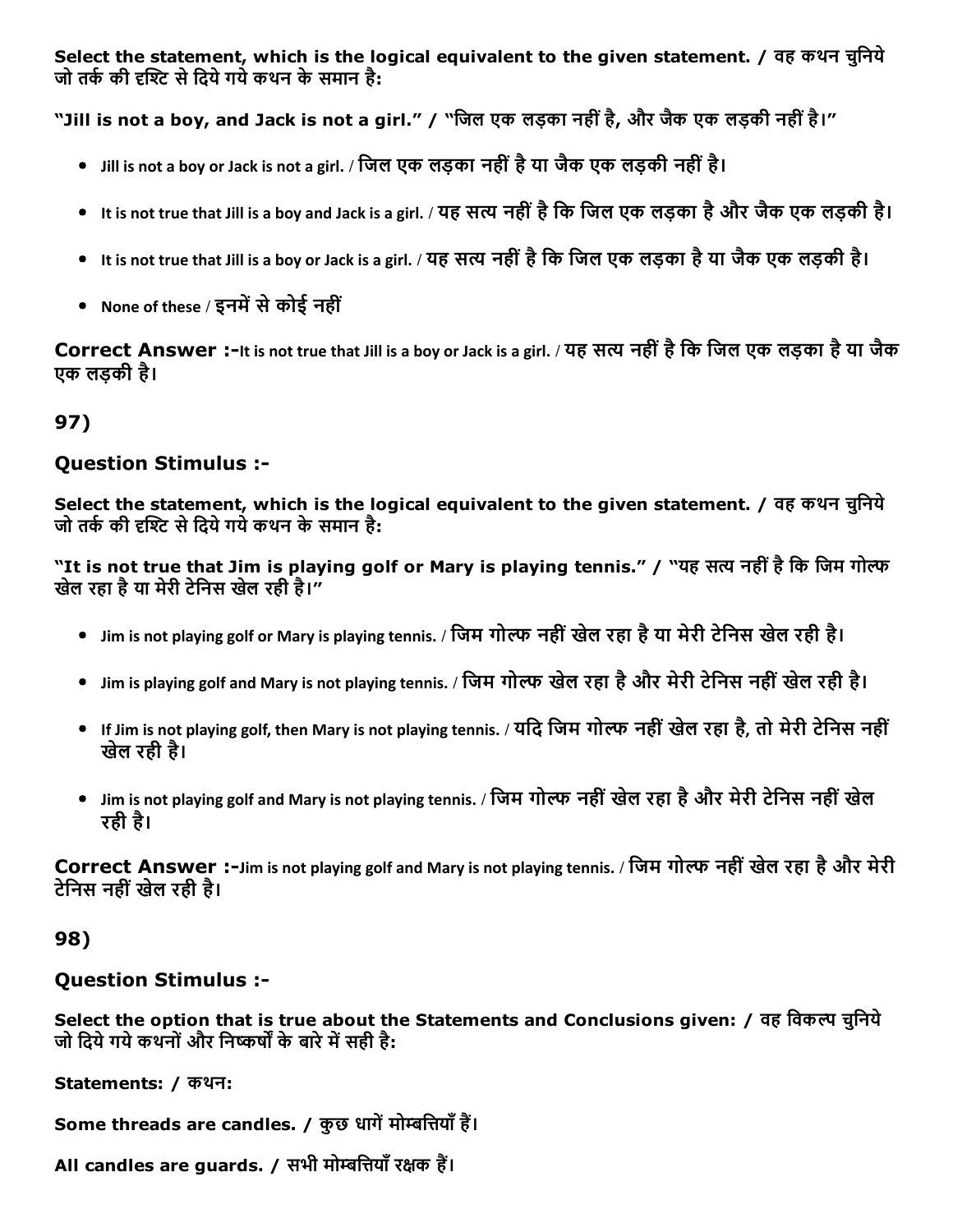Conclusions: / निष्कर्ष:

- I. Some threads are guards. / कुछ धागें रक्षक है।
- II. All candles are threads. / सभी मोम्बत्तियाँ धागें हैं।
	- Only conclusion I follows / केवल निष्कर्ष I निकलता है
	- Only conclusion II follows / केवल निष्कर्ष II निकलता है
	- Both conclusion I and II follows / निष्कर्ष I और II दोनों निकलते हैं
	- None of the conclusion I and II follows / निष्कर्ष I और II में से कोई भी नहीं निकलता है

Correct Answer :- Only conclusion I follows / केवल निष्कर्ष I निकलता है

99)

#### Question Stimulus :

Select the option that is true about the Statements and Conclusions given: / वह विकल्प चुनिये जो दिये गये कथनों और निष्कर्षों के बारे में सही है:

Statements: / कथन:

All novels are typists. / सभी उपन्यास टाइपिस्ट हैं।

Some novels are not boxes. / कुछ उपन्यास बक्से नहीं हैं।

Conclusions: / निष्कर्ष:

I. Some typists are not boxes / कुछ टाइपिस्ट बक्से नहीं हैं।

II. All boxes are typists. / सभी बक्से टाइपिस्ट हैं।

- Only conclusion I follows / केवल निष्कर्ष I निकलता है
- Only conclusion II follows / केवल निष्कर्ष II निकलता है
- Both conclusion I and II follows / निष्कर्ष I और II दोनों निकलते हैं
- None of the conclusion I and II follows / निष्कर्ष I और II में से कोई भी नहीं निकलता है

Correct Answer :-Only conclusion I follows / केवल निष्कर्ष I निकलता है

100)

## Question Stimulus :